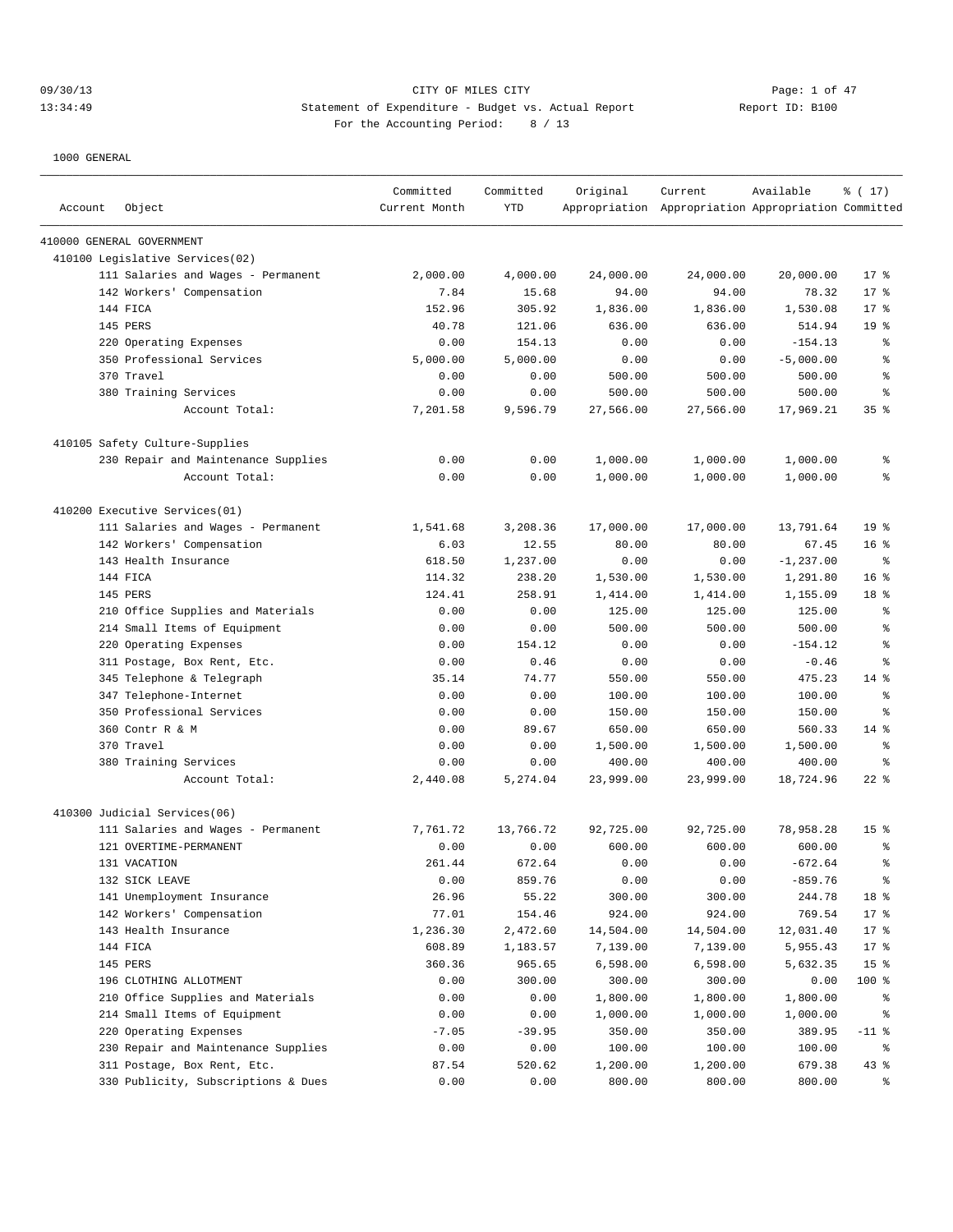## 09/30/13 CITY OF MILES CITY Page: 2 of 47 13:34:49 Statement of Expenditure - Budget vs. Actual Report Changer Report ID: B100 For the Accounting Period: 8 / 13

|         |                                            | Committed     | Committed   | Original   | Current                                             | Available  | % (17)           |
|---------|--------------------------------------------|---------------|-------------|------------|-----------------------------------------------------|------------|------------------|
| Account | Object                                     | Current Month | YTD         |            | Appropriation Appropriation Appropriation Committed |            |                  |
|         |                                            |               |             |            |                                                     |            |                  |
|         | 334 Memberships, Registrations & Dues      | 775.00        | 775.00      | 1,500.00   | 1,500.00                                            | 725.00     | $52$ $%$         |
|         | 345 Telephone & Telegraph                  | 173.05        | 342.18      | 0.00       | 0.00                                                | $-342.18$  | ి                |
|         | 347 Telephone-Internet                     | 0.00          | 0.00        | 2,000.00   | 2,000.00                                            | 2,000.00   | ి                |
|         | 350 Professional Services                  | 0.00          | 0.00        | 500.00     | 500.00                                              | 500.00     | ి                |
|         | 360 Contr R & M                            | 1,943.13      | 2,087.97    | 2,000.00   | 2,000.00                                            | $-87.97$   | $104$ %          |
|         | 370 Travel                                 | 0.00          | 0.00        | 3,000.00   | 3,000.00                                            | 3,000.00   | ి                |
|         | 380 Training Services                      | 0.00          | 0.00        | 400.00     | 400.00                                              | 400.00     | ి                |
|         | 382 Books                                  | 0.00          | 0.00        | 800.00     | 800.00                                              | 800.00     | ి                |
|         | 533 Machinery and Equipment Rental         | 0.00          | 0.00        | 1,000.00   | 1,000.00                                            | 1,000.00   | ి                |
|         | Account Total:                             | 13,304.35     | 24, 116. 44 | 139,540.00 | 139,540.00                                          | 115,423.56 | $17*$            |
|         | 410500 Financial Services(03)              |               |             |            |                                                     |            |                  |
|         | 111 Salaries and Wages - Permanent         | 8,348.83      | 16,922.70   | 109,195.00 | 109,195.00                                          | 92, 272.30 | 15 <sup>°</sup>  |
|         | 121 OVERTIME-PERMANENT                     | 0.00          | 0.00        | 4,267.00   | 4,267.00                                            | 4,267.00   | $\epsilon$       |
|         | 131 VACATION                               | 643.10        | 817.07      | 5,847.00   | 5,847.00                                            | 5,029.93   | $14*$            |
|         | 132 SICK LEAVE                             | 76.94         | 374.47      | 0.00       | 0.00                                                | $-374.47$  | န္               |
|         | 133 OTHER LEAVE PAY                        | 349.07        | 721.64      | 7,212.00   | 7,212.00                                            | 6,490.36   | $10*$            |
|         | 141 Unemployment Insurance                 | 42.38         | 86.80       | 569.00     | 569.00                                              | 482.20     | 15 <sup>8</sup>  |
|         | 142 Workers' Compensation                  | 85.92         | 175.89      | 1,148.00   | 1,148.00                                            | 972.11     | 15 <sup>8</sup>  |
|         | 143 Health Insurance                       | 1,855.15      | 3,710.30    | 22,266.00  | 22,266.00                                           | 18,555.70  | $17*$            |
|         | 144 FICA                                   | 720.04        | 1,474.52    | 9,678.00   | 9,678.00                                            | 8,203.48   | 15 <sup>°</sup>  |
|         | 145 PERS                                   | 505.53        | 1,520.05    | 10,116.00  | 10,116.00                                           | 8,595.95   | 15 <sup>°</sup>  |
|         | 196 CLOTHING ALLOTMENT                     | 0.00          | 450.00      | 450.00     | 450.00                                              | 0.00       | 100 %            |
|         | 210 Office Supplies and Materials          | $-131.93$     | 93.35       | 2,808.00   | 2,808.00                                            | 2,714.65   | 3%               |
| 214     | Small Items of Equipment                   | 0.00          | 0.00        | 3,050.00   | 3,050.00                                            | 3,050.00   | ి                |
| 220     | Operating Expenses                         | 0.00          | 14.00       | 3,600.00   | 3,600.00                                            | 3,586.00   | $\,{}^{\circ}\!$ |
|         | 230 Repair and Maintenance Supplies        | 0.00          | 0.00        | 200.00     | 200.00                                              | 200.00     | ి                |
|         | 311 Postage, Box Rent, Etc.                | $-288.91$     | $-206.83$   | 3,600.00   | 3,600.00                                            | 3,806.83   | $-6$ %           |
|         | 320 Printing, Duplicating, Typing &        | 1,718.19      | 1,718.19    | 1,000.00   | 1,000.00                                            | $-718.19$  | 172 %            |
| 330     | Publicity, Subscriptions & Dues            | 0.00          | 0.00        | 1,400.00   | 1,400.00                                            | 1,400.00   | $\epsilon$       |
|         | 334 Memberships, Registrations & Dues      | 0.00          | 2,673.00    | 3,400.00   | 3,400.00                                            | 727.00     | 79 %             |
|         | 345 Telephone & Telegraph                  | 56.61         | 133.40      | 750.00     | 750.00                                              | 616.60     | 18 %             |
|         | 347 Telephone-Internet                     | 19.52         | 41.39       | 250.00     | 250.00                                              | 208.61     | 17.8             |
|         | 350 Professional Services                  | 0.00          | 3,184.28    | 35,000.00  | 35,000.00                                           | 31,815.72  | 9%               |
|         | 360 Contr R & M                            | 0.00          | 4,976.17    | 8,000.00   | 8,000.00                                            | 3,023.83   | 62 %             |
|         | 370 Travel                                 | 0.00          | 0.00        | 1,200.00   | 1,200.00                                            | 1,200.00   | ి                |
|         | 380 Training Services                      | 0.00          | 0.00        | 1,000.00   | 1,000.00                                            | 1,000.00   | ి                |
|         | 382 Books                                  | 463.45        | 463.45      | 200.00     | 200.00                                              | $-263.45$  | $232$ $%$        |
|         | 521 Surety Bonds for Officials & Employees | 0.00          | 983.00      | 983.00     | 983.00                                              | 0.00       | 100 %            |
|         | Account Total:                             | 14,463.89     | 40,326.84   | 237,189.00 | 237,189.00                                          | 196,862.16 | 17.8             |
|         |                                            |               |             |            |                                                     |            |                  |
|         | 410540 City Treasurer(09)                  |               |             |            |                                                     |            |                  |
|         | 111 Salaries and Wages - Permanent         | 1,666.66      | 3,333.32    | 20,000.00  | 20,000.00                                           | 16,666.68  | 17 <sup>°</sup>  |
|         | 142 Workers' Compensation                  | 6.52          | 13.04       | 78.00      | 78.00                                               | 64.96      | 17 <sub>8</sub>  |
|         | 144 FICA                                   | 127.50        | 255.00      | 1,530.00   | 1,530.00                                            | 1,275.00   | 17 <sup>°</sup>  |
|         | 145 PERS                                   | 68.67         | 269.00      | 1,614.00   | 1,614.00                                            | 1,345.00   | 17 <sub>8</sub>  |
|         | 345 Telephone & Telegraph                  | 8.78          | 22.06       | 100.00     | 100.00                                              | 77.94      | $22$ %           |
|         | 350 Professional Services                  | 0.00          | 0.00        | 83.00      | 83.00                                               | 83.00      | ိ                |
|         | 360 Contr R & M                            | 0.00          | 100.88      | 840.00     | 840.00                                              | 739.12     | $12$ %           |
|         | 369 Other Repair and Maintenance           | 0.00          | 0.00        | 450.00     | 450.00                                              | 450.00     | နွ               |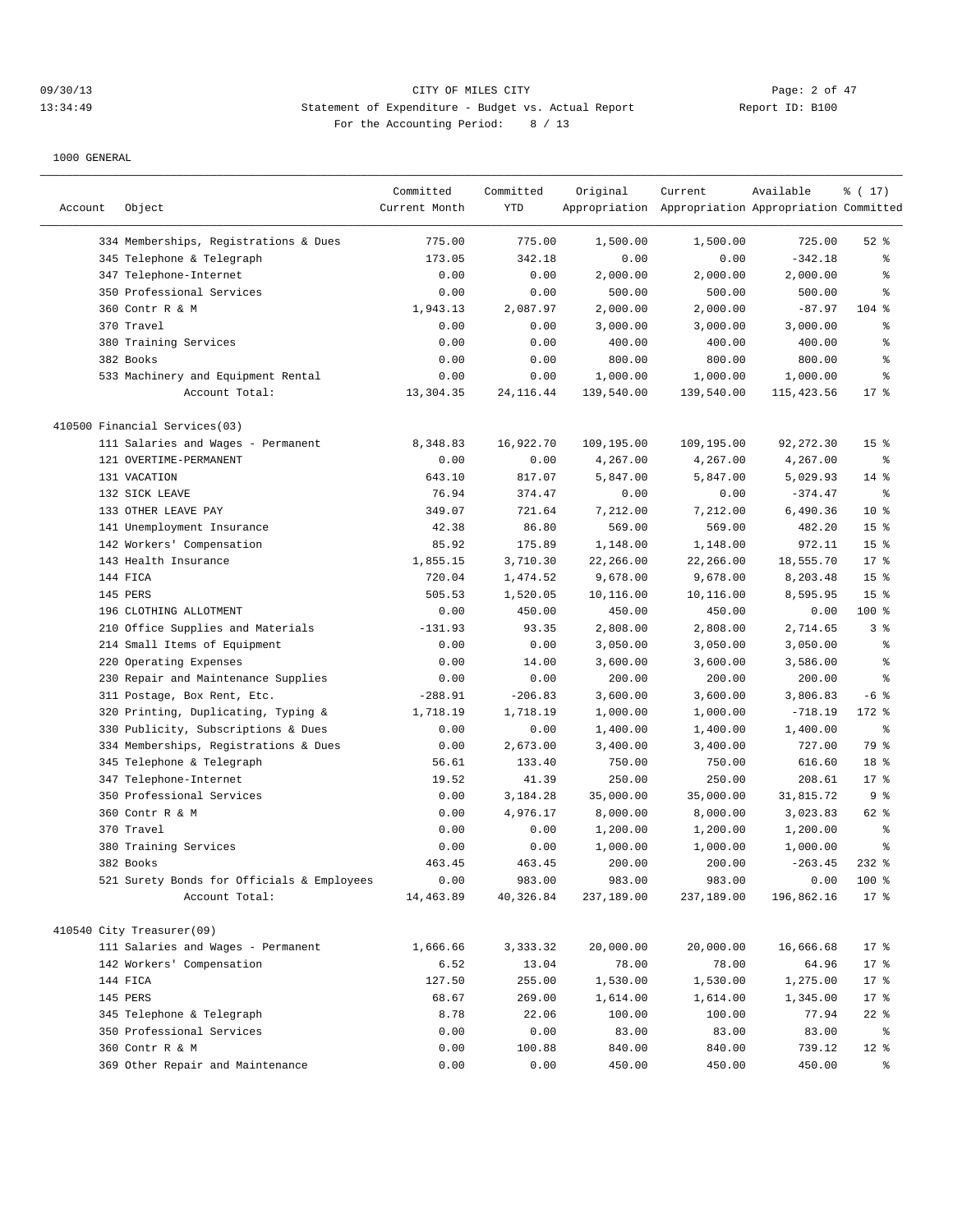## 09/30/13 CITY OF MILES CITY Page: 3 of 47 13:34:49 Statement of Expenditure - Budget vs. Actual Report 11: Report ID: B100 For the Accounting Period: 8 / 13

|                  |                                           | Committed     | Committed | Original  | Current                                             | Available    | % (17)          |
|------------------|-------------------------------------------|---------------|-----------|-----------|-----------------------------------------------------|--------------|-----------------|
| Account          | Object                                    | Current Month | YTD       |           | Appropriation Appropriation Appropriation Committed |              |                 |
|                  | Account Total:                            | 1,878.13      | 3,993.30  | 24,695.00 | 24,695.00                                           | 20,701.70    | 16 <sup>°</sup> |
| 410600 Elections |                                           |               |           |           |                                                     |              |                 |
|                  | 300 PURCHASED SERVICES                    | 0.00          | 0.00      | 9,500.00  | 9,500.00                                            | 9,500.00     | န့              |
|                  | Account Total:                            | 0.00          | 0.00      | 9,500.00  | 9,500.00                                            | 9,500.00     | ి               |
|                  | 411020 Community Services & Planning      |               |           |           |                                                     |              |                 |
|                  | 111 Salaries and Wages - Permanent        | 3, 115.48     | 7,900.94  | 34,356.00 | 34,356.00                                           | 26, 455.06   | $23$ $%$        |
|                  | 121 OVERTIME-PERMANENT                    | 4.91          | 14.70     | 0.00      | 0.00                                                | $-14.70$     | နွ              |
|                  | 131 VACATION                              | 6.53          | 3,785.23  | 396.00    | 396.00                                              | $-3,389.23$  | 956 %           |
|                  | 132 SICK LEAVE                            | 1.63          | 1,494.09  | 198.00    | 198.00                                              | $-1, 296.09$ | 755 %           |
|                  | 133 OTHER LEAVE PAY                       | 8.17          | 190.54    | 0.00      | 0.00                                                | $-190.54$    | နွ              |
|                  | 141 Unemployment Insurance                | 14.09         | 61.56     | 155.00    | 155.00                                              | 93.44        | $40*$           |
|                  | 142 Workers' Compensation                 | 31.25         | 91.55     | 1,799.00  | 1,799.00                                            | 1,707.45     | 5 <sup>°</sup>  |
|                  | 143 Health Insurance                      | 673.88        | 1,966.24  | 7,422.00  | 7,422.00                                            | 5,455.76     | 26%             |
|                  | 144 FICA                                  | 236.06        | 1,039.76  | 2,628.00  | 2,628.00                                            | 1,588.24     | $40*$           |
|                  | 145 PERS                                  | 129.43        | 1,080.21  | 2,772.00  | 2,772.00                                            | 1,691.79     | 39 <sup>8</sup> |
|                  | 196 CLOTHING ALLOTMENT                    | 0.00          | 313.50    | 314.00    | 314.00                                              | 0.50         | 100 %           |
|                  | 210 Office Supplies and Materials         | 0.00          | 82.87     | 850.00    | 850.00                                              | 767.13       | $10*$           |
|                  | 214 Small Items of Equipment              | 0.00          | 0.00      | 1,200.00  | 1,200.00                                            | 1,200.00     | န့              |
|                  | 220 Operating Expenses                    | 0.00          | 0.00      | 100.00    | 100.00                                              | 100.00       | ႜ               |
|                  | 311 Postage, Box Rent, Etc.               | 3.42          | 33.86     | 200.00    | 200.00                                              | 166.14       | $17*$           |
|                  | 320 Printing, Duplicating, Typing &       | 0.00          | 0.00      | 500.00    | 500.00                                              | 500.00       | ႜ               |
|                  | 327 Map Printing                          | 0.00          | 0.00      | 250.00    | 250.00                                              | 250.00       | န့              |
|                  | 331 Publication of Formal & Legal Notices | 0.00          | 0.00      | 275.00    | 275.00                                              | 275.00       | န္              |
|                  | 345 Telephone & Telegraph                 | 81.71         | 158.80    | 900.00    | 900.00                                              | 741.20       | 18 %            |
|                  | 347 Telephone-Internet                    | 0.00          | 0.00      | 100.00    | 100.00                                              | 100.00       | န္              |
|                  | 350 Professional Services                 | 0.00          | 0.00      | 20,500.00 | 20,500.00                                           | 20,500.00    | g               |
|                  | 360 Contr R & M                           | 0.00          | 208.92    | 2,000.00  | 2,000.00                                            | 1,791.08     | $10*$           |
|                  | 370 Travel                                | 354.59        | 69.32     | 800.00    | 800.00                                              | 730.68       | 9 %             |
|                  | 380 Training Services                     | 0.00          | 0.00      | 700.00    | 700.00                                              | 700.00       | နွ              |
|                  | 382 Books                                 | 0.00          | 0.00      | 250.00    | 250.00                                              | 250.00       | ႜ               |
|                  | Account Total:                            | 4,661.15      | 18,492.09 | 78,665.00 | 78,665.00                                           | 60,172.91    | $24$ %          |
|                  | 411100 Legal Services(04)                 |               |           |           |                                                     |              |                 |
|                  | 111 Salaries and Wages - Permanent        | 6,821.50      | 13,568.70 | 78,098.00 | 78,098.00                                           | 64,529.30    | $17$ %          |
|                  | 141 Unemployment Insurance                | 30.69         | 61.22     | 352.00    | 352.00                                              | 290.78       | $17$ %          |
|                  | 142 Workers' Compensation                 | 220.73        | 443.49    | 395.00    | 395.00                                              | $-48.49$     | $112$ %         |
|                  | 144 FICA                                  | 521.85        | 1,040.86  | 5,975.00  | 5,975.00                                            | 4,934.14     | 17 <sub>8</sub> |
|                  | 145 PERS                                  | 461.63        | 1,095.01  | 6,303.00  | 6,303.00                                            | 5,207.99     | $17$ %          |
|                  | 196 CLOTHING ALLOTMENT                    | 0.00          | 37.50     | 56.00     | 56.00                                               | 18.50        | 67 %            |
|                  | 210 Office Supplies and Materials         | 0.00          | 21.36     | 250.00    | 250.00                                              | 228.64       | 9%              |
|                  | 214 Small Items of Equipment              | 0.00          | 0.00      | 200.00    | 200.00                                              | 200.00       | ွေ              |
|                  | 220 Operating Expenses                    | 31.05         | 63.95     | 300.00    | 300.00                                              | 236.05       | $21$ %          |
|                  | 311 Postage, Box Rent, Etc.               | 39.67         | 118.89    | 300.00    | 300.00                                              | 181.11       | 40 %            |
|                  | 345 Telephone & Telegraph                 | 8.78          | 22.06     | 120.00    | 120.00                                              | 97.94        | 18 %            |
|                  | 347 Telephone-Internet                    | 0.00          | 0.00      | 120.00    | 120.00                                              | 120.00       | ိ               |
|                  | 350 Professional Services                 | 100.00        | 200.00    | 1,200.00  | 1,200.00                                            | 1,000.00     | $17$ %          |
|                  | 360 Contr R & M                           | 0.00          | 0.00      | 200.00    | 200.00                                              | 200.00       | ွေ              |
|                  | 370 Travel                                | 0.00          | 0.00      | 550.00    | 550.00                                              | 550.00       | နွ              |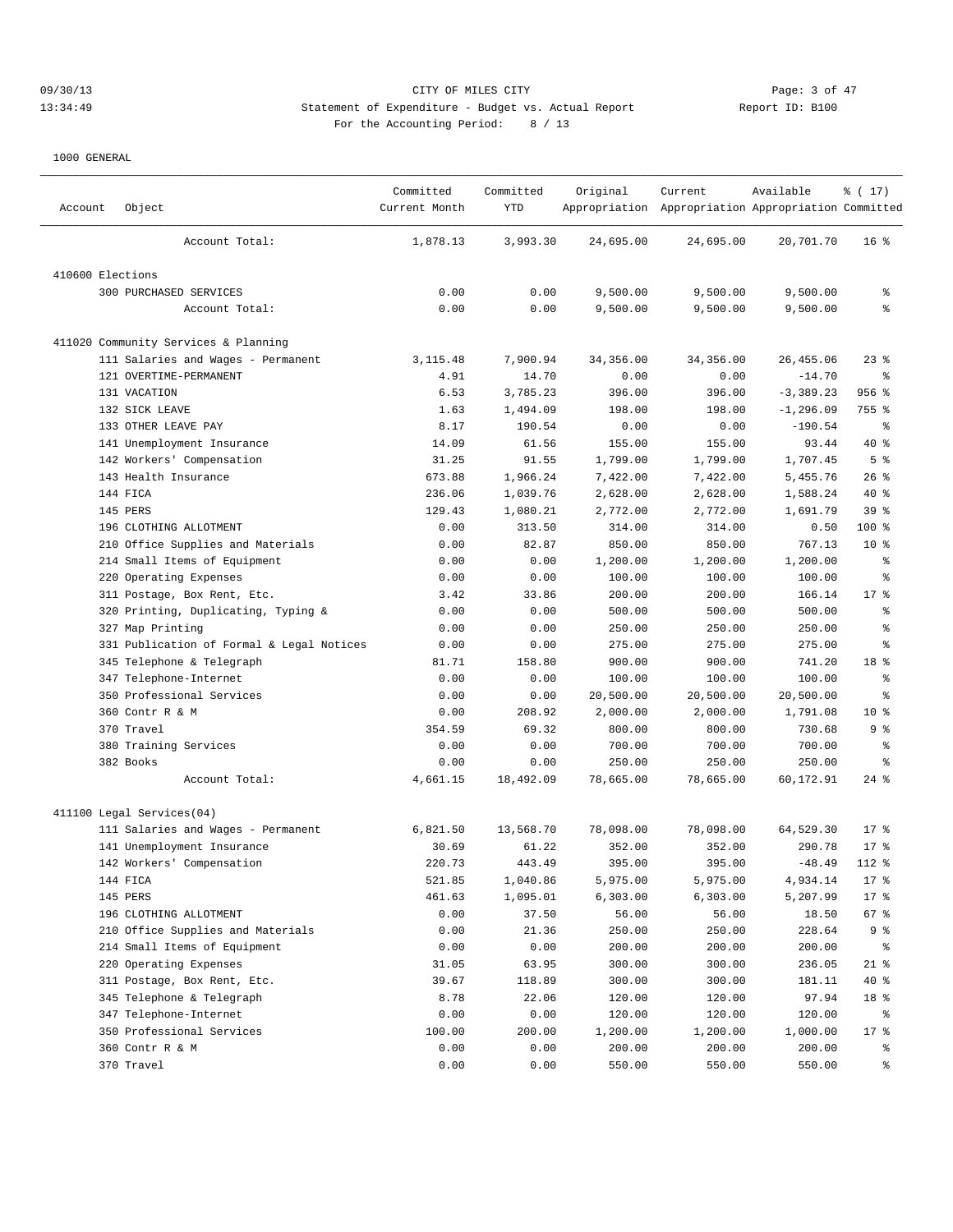## 09/30/13 Page: 4 of 47 13:34:49 Statement of Expenditure - Budget vs. Actual Report Report ID: B100 For the Accounting Period: 8 / 13

| Account              | Object                                     | Committed<br>Current Month | Committed<br>YTD | Original   | Current<br>Appropriation Appropriation Appropriation Committed | Available   | ៖ ( 17)         |
|----------------------|--------------------------------------------|----------------------------|------------------|------------|----------------------------------------------------------------|-------------|-----------------|
|                      | Account Total:                             | 8,235.90                   | 16,673.04        | 94,419.00  | 94,419.00                                                      | 77,745.96   | 18 %            |
|                      | 411101 Labor Negotiations                  |                            |                  |            |                                                                |             |                 |
|                      | 350 Professional Services                  | 0.00                       | 0.00             | 12,000.00  | 12,000.00                                                      | 12,000.00   | န္              |
|                      | Account Total:                             | 0.00                       | 0.00             | 12,000.00  | 12,000.00                                                      | 12,000.00   | နွ              |
| 411230 City Hall     |                                            |                            |                  |            |                                                                |             |                 |
|                      | 214 Small Items of Equipment               | 0.00                       | 0.00             | 400.00     | 400.00                                                         | 400.00      | ႜ               |
|                      | 220 Operating Expenses                     | 66.36                      | 327.47           | 2,500.00   | 2,500.00                                                       | 2,172.53    | $13*$           |
|                      | 230 Repair and Maintenance Supplies        | 30.98                      | 50.01            | 1,000.00   | 1,000.00                                                       | 949.99      | 5 <sup>°</sup>  |
|                      | 341 Electric Utility Services              | 604.16                     | 1,400.38         | 5,500.00   | 5,500.00                                                       | 4,099.62    | $25$ %          |
|                      | 342 Water Utility Services                 | 54.74                      | 109.48           | 750.00     | 750.00                                                         | 640.52      | 15 <sup>°</sup> |
|                      | 343 Sewer Utility Services                 | 32.50                      | 65.00            | 370.00     | 370.00                                                         | 305.00      | 18 %            |
|                      | 344 Gas Utility Service                    | 26.25                      | 53.26            | 5,000.00   | 5,000.00                                                       | 4,946.74    | 1 <sup>8</sup>  |
|                      | 346 Garbage Service                        | 0.00                       | 0.00             | 200.00     | 200.00                                                         | 200.00      | နွ              |
|                      | 360 Contr R & M                            | 641.48                     | 2,814.48         | 29,000.00  | 29,000.00                                                      | 26, 185.52  | $10*$           |
|                      | 400 BUILDING MATERIALS                     | 0.00                       | 0.00             | 300.00     | 300.00                                                         | 300.00      | နွ              |
|                      | 511 Insurance on Buildings                 | 0.00                       | 2,482.57         | 2,483.00   | 2,483.00                                                       | 0.43        | 100 %           |
|                      | Account Total:                             | 1,456.47                   | 7,302.65         | 47,503.00  | 47,503.00                                                      | 40,200.35   | 15 <sup>°</sup> |
|                      | Account Group Total:                       | 53,641.55                  | 125,775.19       | 696,076.00 | 696,076.00                                                     | 570,300.81  | 18 <sup>8</sup> |
| 420000 PUBLIC SAFETY |                                            |                            |                  |            |                                                                |             |                 |
|                      | 420140 Crime Control and Investigation(05) |                            |                  |            |                                                                |             |                 |
|                      | 111 Salaries and Wages - Permanent         | 47,196.55                  | 93,966.73        | 619,418.00 | 619,418.00                                                     | 525, 451.27 | 15 <sup>8</sup> |
|                      | 121 OVERTIME-PERMANENT                     | $-1, 217.05$               | 165.13           | 21,504.00  | 21,504.00                                                      | 21,338.87   | 1 <sup>°</sup>  |
|                      | 131 VACATION                               | 1,293.54                   | 6,818.44         | 30,000.00  | 30,000.00                                                      | 23, 181.56  | $23$ %          |
|                      | 132 SICK LEAVE                             | 3,025.71                   | 4,937.13         | 7,500.00   | 7,500.00                                                       | 2,562.87    | 66 %            |
|                      | 133 OTHER LEAVE PAY                        | 214.35                     | 615.11           | 8,004.00   | 8,004.00                                                       | 7,388.89    | 8 %             |
|                      | 134 HOLIDAY PAY                            | 0.00                       | 2,013.49         | 21,504.00  | 21,504.00                                                      | 19,490.51   | 9%              |
|                      | 141 Unemployment Insurance                 | 237.71                     | 498.73           | 3,186.00   | 3,186.00                                                       | 2,687.27    | 16 <sup>°</sup> |
|                      | 142 Workers' Compensation                  | 2,360.10                   | 4,877.59         | 32,326.00  | 32,326.00                                                      | 27,448.41   | 15 <sup>°</sup> |
|                      | 143 Health Insurance                       | 7,507.64                   | 15,021.55        | 111,306.00 | 111,306.00                                                     | 96,284.45   | 13 <sup>8</sup> |
|                      | 144 FICA                                   | 817.33                     | 1,709.72         | 13,631.00  | 13,631.00                                                      | 11,921.28   | 13 <sup>8</sup> |
|                      | 146 Police Pension                         | 7,166.20                   | 14,593.62        | 94,431.00  | 94,431.00                                                      | 79,837.38   | 15 <sup>8</sup> |
|                      | 196 CLOTHING ALLOTMENT                     | 0.00                       | 0.00             | 12,960.00  | 12,960.00                                                      | 12,960.00   | ್ಠಿ             |
|                      | 210 Office Supplies and Materials          | 309.08                     | 309.08           | 5,000.00   | 5,000.00                                                       | 4,690.92    | 6 %             |
|                      | 214 Small Items of Equipment               | $-14.55$                   | $-14.55$         | 19,600.00  | 19,600.00                                                      | 19,614.55   | နွ              |
|                      | 220 Operating Expenses                     | 784.15                     | 1,023.86         | 13,125.00  | 13,125.00                                                      | 12,101.14   | 8 %             |
|                      | 226 Clothing and Uniforms                  | 240.48                     | 240.48           | 500.00     | 500.00                                                         | 259.52      | 48 %            |
|                      | 227 Firearm Supplies                       | 0.00                       | 0.00             | 4,800.00   | 4,800.00                                                       | 4,800.00    | ႜૢ              |
|                      | 230 Repair and Maintenance Supplies        | 754.96                     | 700.95           | 6,000.00   | 6,000.00                                                       | 5,299.05    | $12$ %          |
|                      | 231 Gas, Oil, Diesel Fuel, Grease, etc.    | 4,134.83                   | 4,134.83         | 32,000.00  | 32,000.00                                                      | 27,865.17   | 13 <sup>°</sup> |
|                      | 311 Postage, Box Rent, Etc.                | 59.40                      | 59.40            | 600.00     | 600.00                                                         | 540.60      | 10 <sup>°</sup> |
|                      | 330 Publicity, Subscriptions & Dues        | 0.00                       | 0.00             | 300.00     | 300.00                                                         | 300.00      | ႜૢ              |
|                      | 334 Memberships, Registrations & Dues      | 0.00                       | 100.00           | 1,800.00   | 1,800.00                                                       | 1,700.00    | $6\degree$      |
|                      | 345 Telephone & Telegraph                  | 317.25                     | 639.00           | 4,500.00   | 4,500.00                                                       | 3,861.00    | 14 %            |
|                      | 346 Garbage Service                        | 43.00                      | 86.00            | 500.00     | 500.00                                                         | 414.00      | $17$ %          |
|                      | 347 Telephone-Internet                     | 65.60                      | 131.20           | 800.00     | 800.00                                                         | 668.80      | 16 <sup>°</sup> |
|                      | 350 Professional Services                  | 440.00                     | 1,109.25         | 9,000.00   | 9,000.00                                                       | 7,890.75    | $12$ %          |
|                      | 360 Contr R & M                            | 16.06                      | 32.12            | 1,500.00   | 1,500.00                                                       | 1,467.88    | 2 <sup>8</sup>  |
|                      | 366 R&M Vehicles - Police/Animal Control   | 1,574.92                   | 1,574.92         | 18,000.00  | 18,000.00                                                      | 16,425.08   | 9%              |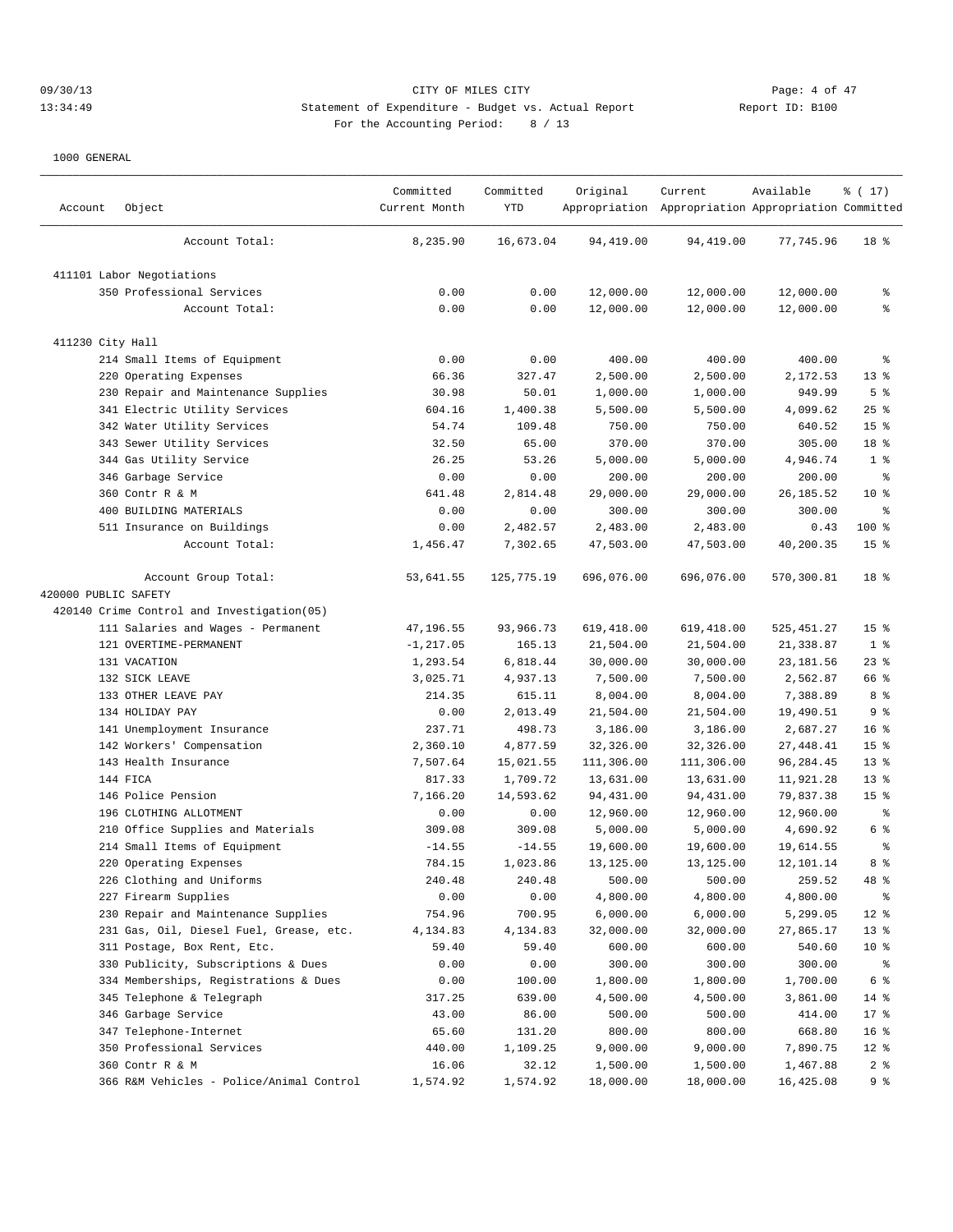# 09/30/13 Page: 5 of 47 13:34:49 Statement of Expenditure - Budget vs. Actual Report Changer Report ID: B100 For the Accounting Period: 8 / 13

| Object<br>Account                       | Committed<br>Current Month | Committed<br><b>YTD</b> | Original                | Current<br>Appropriation Appropriation Appropriation Committed | Available    | % (17)          |
|-----------------------------------------|----------------------------|-------------------------|-------------------------|----------------------------------------------------------------|--------------|-----------------|
| 370 Travel                              | 0.00                       | 138.00                  | 5,500.00                | 5,500.00                                                       | 5,362.00     | 3%              |
| 380 Training Services                   | 0.00                       | 0.00                    | 9,000.00                | 9,000.00                                                       | 9,000.00     | ి               |
| 381 BOOKS(POP&MILES) (correct)          | 0.00                       | 0.00                    | 500.00                  | 500.00                                                         | 500.00       | ⊱               |
| 512 Insurance on Vehicles & Equipment   | 0.00                       | 1,474.59                | 1,475.00                | 1,475.00                                                       | 0.41         | 100 %           |
| 700 Grants, Contributions & Indemnities | 0.00                       | 15,970.00               | 15,970.00               | 15,970.00                                                      | 0.00         | 100 %           |
| Account Total:                          | 77, 327.26                 |                         | 172,926.37 1,126,240.00 | 1,126,240.00                                                   | 953, 313.63  | 15 <sup>°</sup> |
| 420142 Drug Enforcement                 |                            |                         |                         |                                                                |              |                 |
| 111 Salaries and Wages - Permanent      | 6,928.68                   | 13, 414.74              | 45,263.00               | 45,263.00                                                      | 31,848.26    | $30*$           |
| 121 OVERTIME-PERMANENT                  | 257.19                     | 1,180.21                | 1,274.00                | 1,274.00                                                       | 93.79        | $93$ $%$        |
| 131 VACATION                            | 0.00                       | 0.00                    | 1,070.00                | 1,070.00                                                       | 1,070.00     | ႜ               |
| 132 SICK LEAVE                          | 0.00                       | 0.00                    | 700.00                  | 700.00                                                         | 700.00       | ి               |
| 133 OTHER LEAVE PAY                     | 0.00                       | 0.00                    | 531.00                  | 531.00                                                         | 531.00       | 昙               |
| 134 HOLIDAY PAY                         | 0.00                       | 1,416.80                | 212.00                  | 212.00                                                         | $-1, 204.80$ | 668 %           |
| 141 Unemployment Insurance              | 32.32                      | 72.04                   | 219.00                  | 219.00                                                         | 146.96       | 33 <sup>8</sup> |
| 142 Workers' Compensation               | 328.30                     | 683.40                  | 2,219.00                | 2,219.00                                                       | 1,535.60     | $31$ %          |
| 143 Health Insurance                    | 1,204.76                   | 2,403.60                | 7,422.00                | 7,422.00                                                       | 5,018.40     | $32$ $%$        |
| 144 FICA                                | 104.18                     | 232.15                  | 705.00                  | 705.00                                                         | 472.85       | 33%             |
| 146 Police Pension                      | 979.73                     | 1,898.29                | 6,762.00                | 6,762.00                                                       | 4,863.71     | $28$ %          |
| 196 CLOTHING ALLOTMENT                  | 0.00                       | 0.00                    | 720.00                  | 720.00                                                         | 720.00       | နွ              |
| Account Total:                          | 9,835.16                   | 21,301.23               | 67,097.00               | 67,097.00                                                      | 45,795.77    | 32%             |
| 420144 School Resource Officer          |                            |                         |                         |                                                                |              |                 |
| 111 Salaries and Wages - Permanent      | 0.00                       | 0.00                    | 29,463.00               | 29,463.00                                                      | 29,463.00    | န္              |
| 121 OVERTIME-PERMANENT                  | 0.00                       | 0.00                    | 1,500.00                | 1,500.00                                                       | 1,500.00     | $\epsilon$      |
| 131 VACATION                            | 0.00                       | 0.00                    | 3,976.00                | 3,976.00                                                       | 3,976.00     | $\epsilon$      |
| 132 SICK LEAVE                          | 0.00                       | 0.00                    | 1,300.00                | 1,300.00                                                       | 1,300.00     | $\,$ $\,$ $\,$  |
| 133 OTHER LEAVE PAY                     | 0.00                       | 0.00                    | 2,500.00                | 2,500.00                                                       | 2,500.00     | ి               |
| 134 HOLIDAY PAY                         | 0.00                       | 0.00                    | 500.00                  | 500.00                                                         | 500.00       | $\,$ %          |
| 141 Unemployment Insurance              | 0.00                       | 0.00                    | 177.00                  | 177.00                                                         | 177.00       | $\epsilon$      |
| 142 Workers' Compensation               | 0.00                       | 0.00                    | 1,792.00                | 1,792.00                                                       | 1,792.00     | ి               |
| 143 Health Insurance                    | 0.00                       | 0.00                    | 5,202.00                | 5,202.00                                                       | 5,202.00     | $\approx$       |
| 144 FICA                                | 0.00                       | 0.00                    | 569.00                  | 569.00                                                         | 569.00       | ి               |
| 146 Police Pension                      | 0.00                       | 0.00                    | 5,236.00                | 5,236.00                                                       | 5,236.00     | န္              |
| Account Total:                          | 0.00                       | 0.00                    | 52,215.00               | 52, 215.00                                                     | 52,215.00    | $\approx$       |
| 420160 Communications-Dispatch          |                            |                         |                         |                                                                |              |                 |
| 111 Salaries and Wages - Permanent      | 15,483.21                  | 31,788.84               | 243,149.00              | 243,149.00                                                     | 211,360.16   | $13*$           |
| 121 OVERTIME-PERMANENT                  | 1,046.28                   | 1,158.53                | 6,000.00                | 6,000.00                                                       | 4,841.47     | 19 <sup>°</sup> |
| 131 VACATION                            | 855.42                     | 2,550.35                | 12,000.00               | 12,000.00                                                      | 9,449.65     | $21$ %          |
| 132 SICK LEAVE                          | 1,788.48                   | 1,788.48                | 4,500.00                | 4,500.00                                                       | 2,711.52     | 40 %            |
| 133 OTHER LEAVE PAY                     | 34.28                      | 34.28                   | 3,500.00                | 3,500.00                                                       | 3,465.72     | 1 <sup>8</sup>  |
| 134 HOLIDAY PAY                         | 0.00                       | 1,365.48                | 12,620.00               | 12,620.00                                                      | 11,254.52    | 11 <sub>8</sub> |
| 141 Unemployment Insurance              | 86.42                      | 174.06                  | 1,265.00                | 1,265.00                                                       | 1,090.94     | $14$ %          |
| 142 Workers' Compensation               | 861.60                     | 1,712.35                | 12,929.00               | 12,929.00                                                      | 11,216.65    | 13 <sub>8</sub> |
| 143 Health Insurance                    | 3,096.30                   | 6,192.60                | 44,532.00               | 44,532.00                                                      | 38,339.40    | $14$ %          |
| 144 FICA                                | 1,457.81                   | 2,936.35                | 21,509.00               | 21,509.00                                                      | 18,572.65    | $14$ %          |
| 145 PERS                                | 1,273.04                   | 3,121.98                | 20,676.00               | 20,676.00                                                      | 17,554.02    | 15 <sub>8</sub> |
| 196 CLOTHING ALLOTMENT                  | 0.00                       | 0.00                    | 2,400.00                | 2,400.00                                                       | 2,400.00     | ಿ               |
| 210 Office Supplies and Materials       | 156.57                     | 156.57                  | 3,000.00                | 3,000.00                                                       | 2,843.43     | 5 <sup>°</sup>  |
| 214 Small Items of Equipment            | 0.00                       | 0.00                    | 200.00                  | 200.00                                                         | 200.00       | ್ಠಿ             |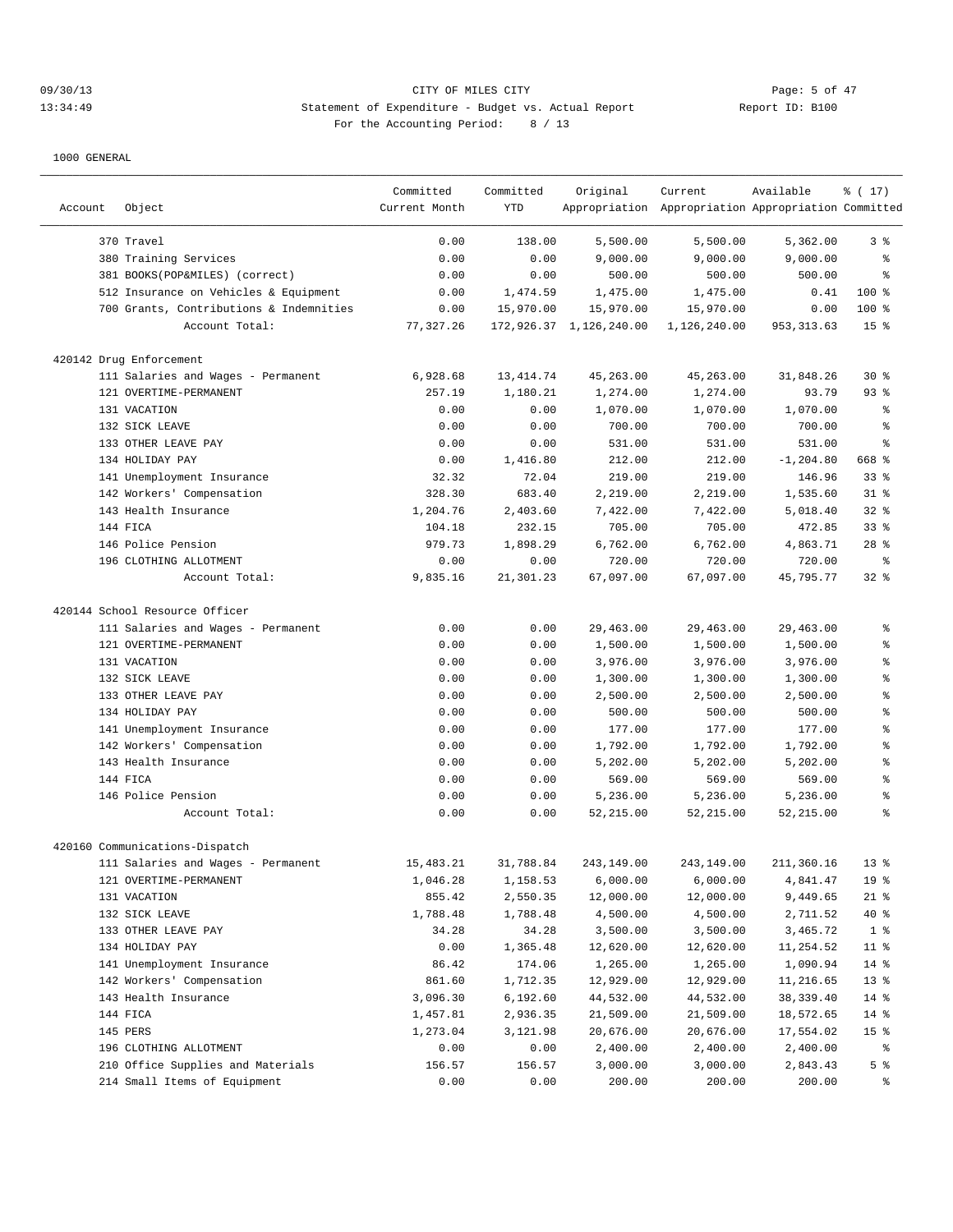# 09/30/13 CITY OF MILES CITY Page: 6 of 47 13:34:49 Statement of Expenditure - Budget vs. Actual Report Changer Report ID: B100 For the Accounting Period: 8 / 13

| Account | Object                                   | Committed<br>Current Month | Committed<br>YTD | Original   | Current<br>Appropriation Appropriation Appropriation Committed | Available   | % (17)          |
|---------|------------------------------------------|----------------------------|------------------|------------|----------------------------------------------------------------|-------------|-----------------|
|         |                                          |                            |                  |            |                                                                |             |                 |
|         | 220 Operating Expenses                   | 0.00                       | 0.00             | 1,000.00   | 1,000.00                                                       | 1,000.00    | နွ              |
|         | 226 Clothing and Uniforms                | 0.00                       | 0.00             | 100.00     | 100.00                                                         | 100.00      | ి               |
|         | 231 Gas, Oil, Diesel Fuel, Grease, etc.  | 49.48                      | 49.48            | 500.00     | 500.00                                                         | 450.52      | 10 <sup>8</sup> |
|         | 311 Postage, Box Rent, Etc.              | 0.00                       | 0.00             | 75.00      | 75.00                                                          | 75.00       | န္              |
| 320     | Printing, Duplicating, Typing &          | 0.00                       | 0.00             | 100.00     | 100.00                                                         | 100.00      | $\epsilon$      |
|         | 330 Publicity, Subscriptions & Dues      | 0.00                       | 0.00             | 150.00     | 150.00                                                         | 150.00      | ి               |
|         | 334 Memberships, Registrations & Dues    | 0.00                       | 0.00             | 400.00     | 400.00                                                         | 400.00      | ి               |
|         | 345 Telephone & Telegraph                | 602.55                     | 927.09           | 4,000.00   | 4,000.00                                                       | 3,072.91    | $23$ $%$        |
|         | 350 Professional Services                | 0.00                       | 2,099.50         | 500.00     | 500.00                                                         | $-1,599.50$ | 420 %           |
|         | 366 R&M Vehicles - Police/Animal Control | 0.00                       | 0.00             | 200.00     | 200.00                                                         | 200.00      | $\epsilon$      |
|         | 370 Travel                               | 493.82                     | 493.82           | 1,000.00   | 1,000.00                                                       | 506.18      | 49 %            |
|         | 380 Training Services                    | 0.00                       | 0.00             | 1,000.00   | 1,000.00                                                       | 1,000.00    | နွ              |
|         | Account Total:                           | 27, 285. 26                | 56, 549.76       | 397,305.00 | 397,305.00                                                     | 340,755.24  | $14$ %          |
|         | 420460 Fire Suppression(07)              |                            |                  |            |                                                                |             |                 |
|         | 111 Salaries and Wages - Permanent       | 28,369.78                  | 55,878.43        | 349,089.00 | 349,089.00                                                     | 293, 210.57 | 16 <sup>8</sup> |
|         | 112 SALARIES AND WAGES - PART PAID       | 0.00                       | 26.99            | 6,000.00   | 6,000.00                                                       | 5,973.01    | $\epsilon$      |
|         | 121 OVERTIME-PERMANENT                   | 2,424.46                   | 4,289.55         | 23,000.00  | 23,000.00                                                      | 18,710.45   | 19 <sup>°</sup> |
|         | 131 VACATION                             | 1,935.42                   | 4,728.89         | 15,550.00  | 15,550.00                                                      | 10,821.11   | $30*$           |
|         | 132 SICK LEAVE                           | 997.21                     | 1,877.32         | 15,000.00  | 15,000.00                                                      | 13, 122.68  | $13*$           |
|         | 133 OTHER LEAVE PAY                      | 12.74                      | 12.74            | 3,000.00   | 3,000.00                                                       | 2,987.26    | $\epsilon$      |
|         | 134 HOLIDAY PAY                          | 0.00                       | 736.10           | 8,500.00   | 8,500.00                                                       | 7,763.90    | 9%              |
|         | 141 Unemployment Insurance               | 151.86                     | 304.01           | 1,559.00   | 1,559.00                                                       | 1,254.99    | $20*$           |
|         | 142 Workers' Compensation                | 1,606.29                   | 3,287.41         | 12,271.00  | 12,271.00                                                      | 8,983.59    | $27$ %          |
|         | 143 Health Insurance                     | 5,197.31                   | 10,129.42        | 59,228.00  | 59,228.00                                                      | 49,098.58   | $17$ %          |
|         | 144 FICA                                 | 488.07                     | 978.83           | 5,061.00   | 5,061.00                                                       | 4,082.17    | 19 <sup>°</sup> |
|         | 147 Firemen's Pension                    | 4,579.05                   | 8,910.73         | 50,129.00  | 50,129.00                                                      | 41,218.27   | 18 %            |
|         | 210 Office Supplies and Materials        | $-130.80$                  | $-121.81$        | 900.00     | 900.00                                                         | 1,021.81    | $-14$ %         |
|         | 211 Clothing Allotment                   | 0.00                       | 0.00             | 7,900.00   | 7,900.00                                                       | 7,900.00    | န္              |
|         | 214 Small Items of Equipment             | 8.62                       | 8.62             | 4,500.00   | 4,500.00                                                       | 4,491.38    | န္              |
|         | 220 Operating Expenses                   | 401.48                     | 477.94           | 3,500.00   | 3,500.00                                                       | 3,022.06    | $14*$           |
|         | 226 Clothing and Uniforms                | 63.09                      | 63.09            | 5,000.00   | 5,000.00                                                       | 4,936.91    | 1 <sup>°</sup>  |
|         | 230 Repair and Maintenance Supplies      | 305.17                     | 335.12           | 5,000.00   | 5,000.00                                                       | 4,664.88    | 7 %             |
|         | 231 Gas, Oil, Diesel Fuel, Grease, etc.  | 652.68                     | 652.68           | 6,000.00   | 6,000.00                                                       | 5,347.32    | $11$ %          |
|         | 241 Consumable Tools                     | 0.00                       | 0.00             | 350.00     | 350.00                                                         | 350.00      | န္              |
|         | 311 Postage, Box Rent, Etc.              | 0.00                       | 0.00             | 150.00     | 150.00                                                         | 150.00      | န္              |
|         | 320 Printing, Duplicating, Typing &      | 0.00                       | 20.00            | 100.00     | 100.00                                                         | 80.00       | $20*$           |
|         | 330 Publicity, Subscriptions & Dues      | 0.00                       | 0.00             | 500.00     | 500.00                                                         | 500.00      | ⊱               |
|         | 334 Memberships, Registrations & Dues    | 0.00                       | 0.00             | 1,200.00   | 1,200.00                                                       | 1,200.00    | ိင              |
|         | 341 Electric Utility Services            | 399.32                     | 699.32           | 3,300.00   | 3,300.00                                                       | 2,600.68    | $21$ %          |
|         | 342 Water Utility Services               | 29.74                      | 60.94            | 450.00     | 450.00                                                         | 389.06      | $14$ %          |
|         | 343 Sewer Utility Services               | 13.98                      | 32.50            | 300.00     | 300.00                                                         | 267.50      | 11 <sub>8</sub> |
|         | 344 Gas Utility Service                  | 12.73                      | 26.83            | 2,000.00   | 2,000.00                                                       | 1,973.17    | 1 <sup>°</sup>  |
|         | 345 Telephone & Telegraph                | 265.98                     | 436.46           | 3,000.00   | 3,000.00                                                       | 2,563.54    | 15 <sup>°</sup> |
|         | 346 Garbage Service                      | 0.00                       | 446.00           | 900.00     | 900.00                                                         | 454.00      | 50%             |
|         | 347 Telephone-Internet                   | 135.60                     | 177.96           | 1,000.00   | 1,000.00                                                       | 822.04      | 18 %            |
|         | 350 Professional Services                | 285.00                     | 345.00           | 5,500.00   | 5,500.00                                                       | 5,155.00    | 6 %             |
|         | 360 Contr R & M                          | 0.00                       | 0.00             | 2,000.00   | 2,000.00                                                       | 2,000.00    | ိ               |
|         | 364 R&M Vehicles - Fire/Amb              | 485.52                     | 1,405.62         | 6,500.00   | 6,500.00                                                       | 5,094.38    | $22$ %          |
|         | 370 Travel                               | 282.56                     | 393.43           | 2,500.00   | 2,500.00                                                       | 2,106.57    | 16 <sup>°</sup> |
|         | 380 Training Services                    | 0.00                       | 0.00             | 2,000.00   | 2,000.00                                                       | 2,000.00    | ွေ              |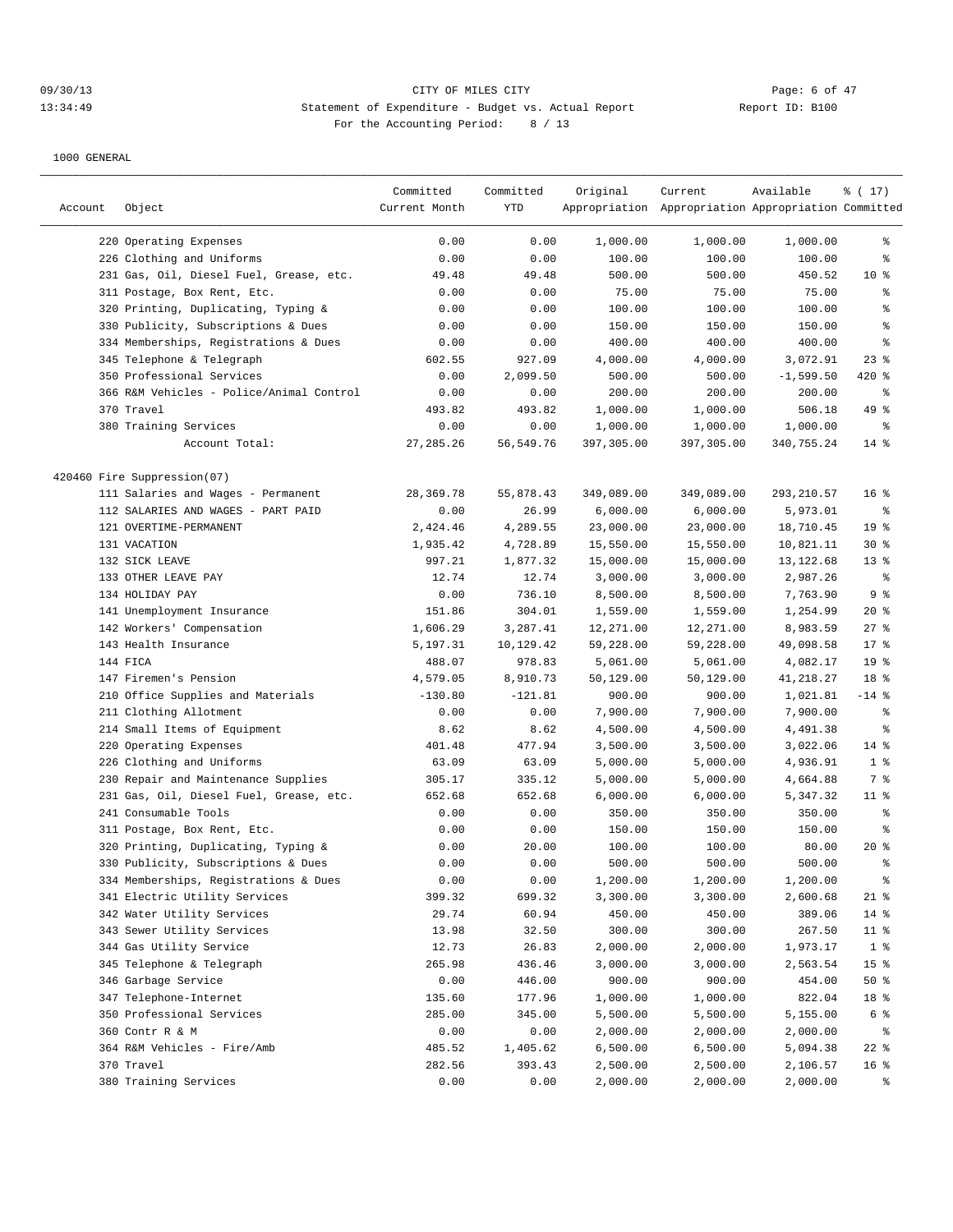## 09/30/13 Page: 7 of 47 13:34:49 Statement of Expenditure - Budget vs. Actual Report 1 11: B100 For the Accounting Period: 8 / 13

|                      |                                           | Committed     | Committed  | Original                   | Current                                             | Available                     | % (17)          |
|----------------------|-------------------------------------------|---------------|------------|----------------------------|-----------------------------------------------------|-------------------------------|-----------------|
| Account              | Object                                    | Current Month | <b>YTD</b> |                            | Appropriation Appropriation Appropriation Committed |                               |                 |
|                      |                                           |               |            |                            |                                                     |                               |                 |
|                      | 382 Books                                 | 0.00          | 0.00       | 1,500.00                   | 1,500.00                                            | 1,500.00                      | ి               |
|                      | 400 BUILDING MATERIALS                    | 72.25         | 72.25      | 1,800.00                   | 1,800.00                                            | 1,727.75                      | 4%              |
|                      | 511 Insurance on Buildings                | 0.00          | 1,723.07   | 1,723.00                   | 1,723.00                                            | $-0.07$                       | $100$ %         |
|                      | 512 Insurance on Vehicles & Equipment     | 0.00          | 5,343.05   | 5,343.00                   | 5,343.00                                            | $-0.05$                       | 100 %           |
|                      | Account Total:                            | 49,045.11     | 103,758.49 | 623,303.00                 | 623,303.00                                          | 519,544.51                    | $17*$           |
|                      | Account Group Total:                      | 163, 492. 79  |            | 354, 535.85 2, 266, 160.00 |                                                     | 2, 266, 160.00 1, 911, 624.15 | 16 <sup>8</sup> |
| 430000 Public Works  |                                           |               |            |                            |                                                     |                               |                 |
| 431200 Flood Control |                                           |               |            |                            |                                                     |                               |                 |
|                      | 111 Salaries and Wages - Permanent        | 1,147.50      | 2,305.87   | 12,213.00                  | 12,213.00                                           | 9,907.13                      | 19 <sup>°</sup> |
|                      | 131 VACATION                              | 58.11         | 156.15     | 2,200.00                   | 2,200.00                                            | 2,043.85                      | 7 %             |
|                      | 132 SICK LEAVE                            | 58.11         | 65.36      | 700.00                     | 700.00                                              | 634.64                        | 9 <sup>°</sup>  |
|                      | 133 OTHER LEAVE PAY                       | 0.00          | 0.00       | 728.00                     | 728.00                                              | 728.00                        | ႜ               |
|                      | 141 Unemployment Insurance                | 5.62          | 11.58      | 72.00                      | 72.00                                               | 60.42                         | 16 <sup>°</sup> |
|                      | 142 Workers' Compensation                 | 115.79        | 235.25     | 838.00                     | 838.00                                              | 602.75                        | $28$ %          |
|                      | 143 Health Insurance                      | 247.40        | 494.82     | 2,969.00                   | 2,969.00                                            | 2,474.18                      | $17*$           |
|                      | 144 FICA                                  | 96.66         | 197.91     | 1,212.00                   | 1,212.00                                            | 1,014.09                      | 16 <sup>°</sup> |
|                      | 145 PERS                                  | 51.54         | 204.00     | 1,279.00                   | 1,279.00                                            | 1,075.00                      | 16 <sup>8</sup> |
|                      | 196 CLOTHING ALLOTMENT                    | 0.00          | 60.00      | 60.00                      | 60.00                                               | 0.00                          | 100 %           |
| 210                  | Office Supplies and Materials             | 39.99         | 67.61      | 250.00                     | 250.00                                              | 182.39                        | 27%             |
|                      | 214 Small Items of Equipment              | 0.00          | 0.00       | 1,500.00                   | 1,500.00                                            | 1,500.00                      | နွ              |
|                      | 220 Operating Expenses                    | 0.00          | 0.00       | 250.00                     | 250.00                                              | 250.00                        | နွ              |
|                      | 311 Postage, Box Rent, Etc.               |               | 63.61      |                            |                                                     | 236.39                        | $21$ %          |
|                      |                                           | 37.83         |            | 300.00                     | 300.00                                              |                               |                 |
|                      | 327 Map Printing                          | 0.00          | 0.00       | 150.00                     | 150.00                                              | 150.00                        | $\epsilon$      |
| 330                  | Publicity, Subscriptions & Dues           | 0.00          | 0.00       | 100.00                     | 100.00                                              | 100.00                        | ៖               |
|                      | 331 Publication of Formal & Legal Notices | 0.00          | 0.00       | 2,000.00                   | 2,000.00                                            | 2,000.00                      | နွ              |
|                      | 334 Memberships, Registrations & Dues     | 50.00         | 50.00      | 250.00                     | 250.00                                              | 200.00                        | $20*$           |
|                      | 345 Telephone & Telegraph                 | 0.00          | 0.00       | 100.00                     | 100.00                                              | 100.00                        | ႜ               |
|                      | 350 Professional Services                 | 3,727.72      | 3,727.72   | 198,500.00                 | 198,500.00                                          | 194,772.28                    | 2 <sup>°</sup>  |
|                      | 370 Travel                                | 0.00          | 0.00       | 2,000.00                   | 2,000.00                                            | 2,000.00                      | န္              |
|                      | 380 Training Services                     | 0.00          | $-632.13$  | 500.00                     | 500.00                                              | 1,132.13                      | $***$ $-$       |
|                      | 382 Books                                 | 0.00          | 0.00       | 100.00                     | 100.00                                              | 100.00                        | နွ              |
|                      | 533 Machinery and Equipment Rental        | 0.00          | 0.00       | 250.00                     | 250.00                                              | 250.00                        | နွ              |
|                      | 540 Special Assessments                   | 0.00          | 0.00       | 250.00                     | 250.00                                              | 250.00                        | နွ              |
|                      | Account Total:                            | 5,636.27      | 7,007.75   | 228,771.00                 | 228,771.00                                          | 221,763.25                    | 3 <sup>°</sup>  |
|                      | Account Group Total:                      | 5,636.27      | 7,007.75   | 228,771.00                 | 228,771.00                                          | 221,763.25                    | 3%              |
| 440000 PUBLIC HEALTH |                                           |               |            |                            |                                                     |                               |                 |
|                      | 440600 Animal Control Services(21)        |               |            |                            |                                                     |                               |                 |
|                      | 111 Salaries and Wages - Permanent        | 3,339.75      | 5,978.87   | 42,864.00                  | 42,864.00                                           | 36,885.13                     | $14$ %          |
|                      | 131 VACATION                              | 0.00          | 983.06     | 0.00                       | 0.00                                                | $-983.06$                     | ႜૢ              |
|                      | 132 SICK LEAVE                            | 213.29        | 232.15     | 0.00                       | 0.00                                                | $-232.15$                     | နွ              |
|                      | 134 HOLIDAY PAY                           | 0.00          | 39.00      | 0.00                       | 0.00                                                | $-39.00$                      | ႜૢ              |
|                      | 141 Unemployment Insurance                | 15.99         | 32.55      | 101.00                     | 101.00                                              | 68.45                         | $32$ $%$        |
|                      |                                           |               |            |                            |                                                     |                               |                 |
|                      | 142 Workers' Compensation                 | 186.03        | 377.48     | 1,177.00                   | 1,177.00                                            | 799.52                        | $32$ $%$        |
|                      | 143 Health Insurance                      | 618.50        | 1,237.00   | 7,422.00                   | 7,422.00                                            | 6,185.00                      | $17*$           |
|                      | 144 FICA                                  | 271.80        | 553.32     | 1,720.00                   | 1,720.00                                            | 1,166.68                      | $32$ $%$        |
|                      | 145 PERS                                  | 140.60        | 549.09     | 1,643.00                   | 1,643.00                                            | 1,093.91                      | 33%             |
|                      | 196 CLOTHING ALLOTMENT                    | 0.00          | 0.00       | 720.00                     | 720.00                                              | 720.00                        | ွေ              |
|                      | 210 Office Supplies and Materials         | 0.00          | 0.00       | 150.00                     | 150.00                                              | 150.00                        | ိင              |
|                      | 211 Clothing Allotment                    | 0.00          | 0.00       | 150.00                     | 150.00                                              | 150.00                        | နွ              |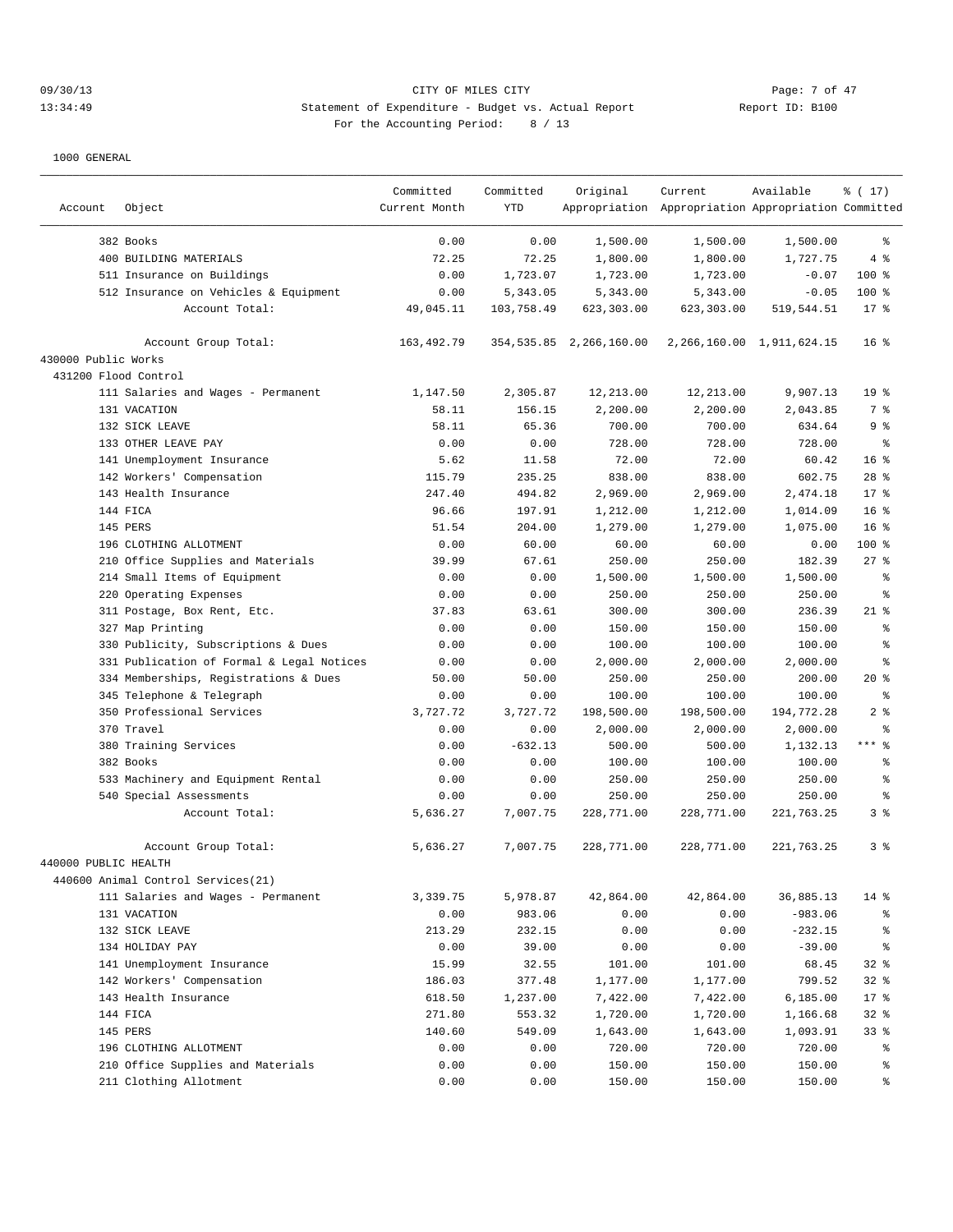## 09/30/13 Page: 8 of 47 13:34:49 Statement of Expenditure - Budget vs. Actual Report 1 11: B100 For the Accounting Period: 8 / 13

|         |                                          | Committed<br>Current Month | Committed<br>YTD | Original   | Current                                             | Available  | ៖ ( 17)         |
|---------|------------------------------------------|----------------------------|------------------|------------|-----------------------------------------------------|------------|-----------------|
| Account | Object                                   |                            |                  |            | Appropriation Appropriation Appropriation Committed |            |                 |
|         | 214 Small Items of Equipment             | 0.00                       | 0.00             | 400.00     | 400.00                                              | 400.00     | နွ              |
|         | 220 Operating Expenses                   | 70.56                      | 85.56            | 1,200.00   | 1,200.00                                            | 1,114.44   | 7 %             |
|         | 230 Repair and Maintenance Supplies      | 0.00                       | 0.00             | 250.00     | 250.00                                              | 250.00     | နွ              |
|         | 231 Gas, Oil, Diesel Fuel, Grease, etc.  | 95.80                      | 95.80            | 1,400.00   | 1,400.00                                            | 1,304.20   | 7 %             |
|         | 311 Postage, Box Rent, Etc.              | 0.00                       | 0.00             | 20.00      | 20.00                                               | 20.00      | ್ಠಿ             |
|         | 320 Printing, Duplicating, Typing &      | 0.00                       | 0.00             | 25.00      | 25.00                                               | 25.00      | ి               |
|         | 330 Publicity, Subscriptions & Dues      | 0.00                       | 0.00             | 25.00      | 25.00                                               | 25.00      | ి               |
|         | 341 Electric Utility Services            | 66.30                      | 105.35           | 350.00     | 350.00                                              | 244.65     | $30*$           |
|         | 342 Water Utility Services               | 22.22                      | 44.44            | 350.00     | 350.00                                              | 305.56     | 13 <sup>8</sup> |
|         | 343 Sewer Utility Services               | 12.95                      | 25.90            | 150.00     | 150.00                                              | 124.10     | $17$ %          |
|         | 344 Gas Utility Service                  | 20.07                      | 44.17            | 600.00     | 600.00                                              | 555.83     | 7 %             |
|         | 345 Telephone & Telegraph                | 37.72                      | 82.08            | 500.00     | 500.00                                              | 417.92     | 16 <sup>8</sup> |
|         | 347 Telephone-Internet                   | 0.00                       | 0.00             | 20.00      | 20.00                                               | 20.00      | ႜ               |
|         | 350 Professional Services                | 0.00                       | 390.00           | 3,000.00   | 3,000.00                                            | 2,610.00   | $13*$           |
|         | 360 Contr R & M                          | 0.00                       | 0.00             | 100.00     | 100.00                                              | 100.00     | န္              |
|         | 366 R&M Vehicles - Police/Animal Control | 0.00                       | 0.00             | 100.00     | 100.00                                              | 100.00     | ి               |
|         | 370 Travel                               | 0.00                       | 0.00             | 200.00     | 200.00                                              | 200.00     | ి               |
|         | 380 Training Services                    | 0.00                       | 0.00             | 100.00     | 100.00                                              | 100.00     | ႜ               |
|         | 511 Insurance on Buildings               | 0.00                       | 68.36            | 68.00      | 68.00                                               | $-0.36$    | 101 %           |
|         | Account Total:                           | 5,111.58                   | 10,924.18        | 64,805.00  | 64,805.00                                           | 53,880.82  | $17*$           |
|         | Account Group Total:                     | 5,111.58                   | 10,924.18        | 64,805.00  | 64,805.00                                           | 53,880.82  | $17*$           |
|         | 460000 CULTURE AND RECREATION            |                            |                  |            |                                                     |            |                 |
|         | 460433 Park Operations(13)               |                            |                  |            |                                                     |            |                 |
|         | 111 Salaries and Wages - Permanent       | 11,977.00                  | 24,336.42        | 129,796.00 | 129,796.00                                          | 105,459.58 | 19 <sup>°</sup> |
|         | 121 OVERTIME-PERMANENT                   | 1,941.62                   | 3,786.18         | 6,000.00   | 6,000.00                                            | 2,213.82   | 63 %            |
|         | 131 VACATION                             | 1,346.53                   | 2,334.99         | 10,500.00  | 10,500.00                                           | 8,165.01   | $22$ %          |
|         | 132 SICK LEAVE                           | 875.22                     | 1,525.70         | 5,000.00   | 5,000.00                                            | 3,474.30   | $31$ %          |
|         | 134 HOLIDAY PAY                          | 801.40                     | 1,899.20         | 3,000.00   | 3,000.00                                            | 1,100.80   | 63%             |
|         | 141 Unemployment Insurance               | 76.25                      | 154.57           | 694.00     | 694.00                                              | 539.43     | $22$ %          |
|         | 142 Workers' Compensation                | 938.36                     | 1,894.96         | 8,051.00   | 8,051.00                                            | 6,156.04   | $24$ %          |
|         | 143 Health Insurance                     | 1,972.68                   | 3,902.08         | 24,047.00  | 24,047.00                                           | 20,144.92  | 16 <sup>8</sup> |
|         | 144 FICA                                 | 1,248.58                   | 2,534.96         | 11,804.00  | 11,804.00                                           | 9,269.04   | $21$ %          |
|         | 145 PERS                                 | 573.11                     | 2,198.62         | 11,670.00  | 11,670.00                                           | 9,471.38   | 19 <sup>°</sup> |
|         | 196 CLOTHING ALLOTMENT                   | 0.00                       | 457.50           | 450.00     | 450.00                                              | $-7.50$    | 102 %           |
|         | 210 Office Supplies and Materials        | 0.00                       | 0.00             | 150.00     | 150.00                                              | 150.00     | ್ಠಿ             |
|         | 214 Small Items of Equipment             | 129.67                     | 129.67           | 7,500.00   | 7,500.00                                            | 7,370.33   | 2 <sup>8</sup>  |
|         | 220 Operating Expenses                   | 433.94                     | 433.94           | 2,200.00   | 2,200.00                                            | 1,766.06   | $20*$           |
|         | 222 Chemicals, Lab & Med Supplies        | 0.00                       | 0.00             | 8,920.00   | 8,920.00                                            | 8,920.00   | ိန              |
|         | 226 Clothing and Uniforms                | 0.00                       | 0.00             | 500.00     | 500.00                                              | 500.00     | ိင              |
|         | 230 Repair and Maintenance Supplies      | 756.39                     | 1,183.64         | 10,000.00  | 10,000.00                                           | 8,816.36   | $12$ %          |
|         | 231 Gas, Oil, Diesel Fuel, Grease, etc.  | 1,075.66                   | 1,075.66         | 8,000.00   | 8,000.00                                            | 6,924.34   | 13 <sup>°</sup> |
|         | 334 Memberships, Registrations & Dues    | 0.00                       | 0.00             | 500.00     | 500.00                                              | 500.00     | ႜ               |
|         | 341 Electric Utility Services            | 911.75                     | 1,823.75         | 7,500.00   | 7,500.00                                            | 5,676.25   | 24 %            |
|         | 342 Water Utility Services               | 37.79                      | 75.58            | 22,000.00  | 22,000.00                                           | 21,924.42  | ိ               |
|         | 343 Sewer Utility Services               | 21.33                      | 42.66            | 1,000.00   | 1,000.00                                            | 957.34     | 4 %             |
|         | 344 Gas Utility Service                  | 44.87                      | 79.18            | 2,400.00   | 2,400.00                                            | 2,320.82   | 3%              |
|         | 345 Telephone & Telegraph                | 44.84                      | 90.87            | 500.00     | 500.00                                              | 409.13     | 18 %            |
|         | 346 Garbage Service                      | 0.00                       | 0.00             | 850.00     | 850.00                                              | 850.00     | ိ               |
|         | 347 Telephone-Internet                   | 37.60                      | 75.20            | 450.00     | 450.00                                              | 374.80     | 17 <sub>8</sub> |
|         | 350 Professional Services                | 0.00                       | 42.00            | 10,000.00  | 10,000.00                                           | 9,958.00   | ွေ              |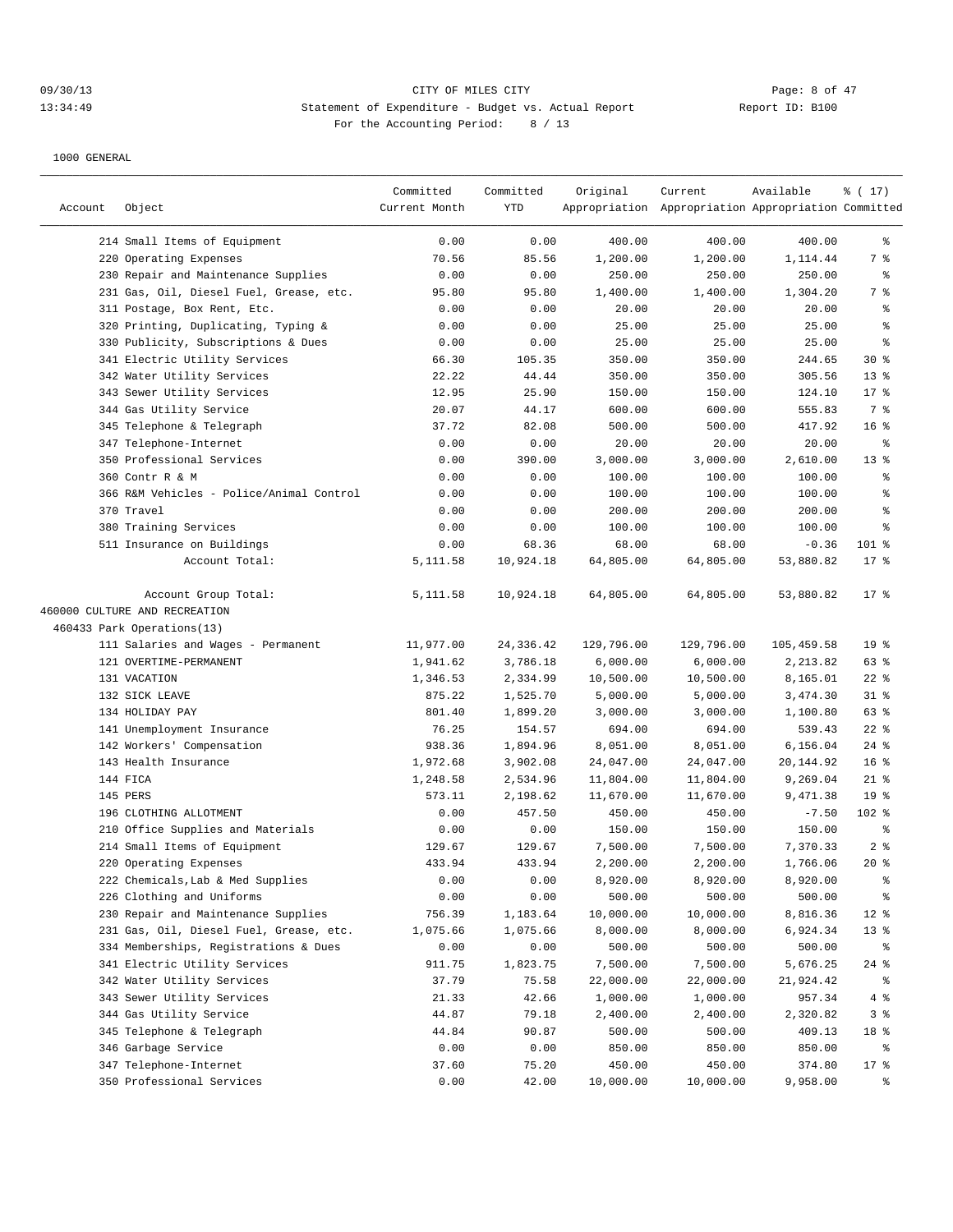## 09/30/13 Page: 9 of 47 13:34:49 Statement of Expenditure - Budget vs. Actual Report 1 11: B100 For the Accounting Period: 8 / 13

|                      |                                          | Committed     | Committed    | Original   | Current                                             | Available    | % (17)           |
|----------------------|------------------------------------------|---------------|--------------|------------|-----------------------------------------------------|--------------|------------------|
| Account              | Object                                   | Current Month | <b>YTD</b>   |            | Appropriation Appropriation Appropriation Committed |              |                  |
|                      | 360 Contr R & M                          | 0.00          | 426.95       | 9,000.00   | 9,000.00                                            | 8,573.05     | 5 <sup>°</sup>   |
|                      | 363 R&M Vehicles/Equip/Labor-PW          | 0.00          | 279.60       | 17,300.00  | 17,300.00                                           | 17,020.40    | 2 <sup>°</sup>   |
|                      | 370 Travel                               | 0.00          | 0.00         | 600.00     | 600.00                                              | 600.00       | ႜ                |
|                      | 380 Training Services                    | 0.00          | 0.00         | 1,000.00   | 1,000.00                                            | 1,000.00     | နွ               |
|                      | 511 Insurance on Buildings               | 0.00          | 2,382.75     | 2,383.00   | 2,383.00                                            | 0.25         | 100 %            |
|                      | 512 Insurance on Vehicles & Equipment    | 0.00          | 450.51       | 451.00     | 451.00                                              | 0.49         | $100$ %          |
|                      | 514 Other Insurance (Boilers)            | 0.00          | 0.00         | 800.00     | 800.00                                              | 800.00       | $\epsilon$       |
|                      | 936 Parks and Recreation Facilities      | $-19,703.34$  | $-19,703.34$ | 89,177.00  | 89,177.00                                           | 108,880.34   | $-22$ %          |
|                      | Account Total:                           | 5,541.25      | 33,913.80    | 414,193.00 | 414,193.00                                          | 380, 279. 20 | 8 %              |
|                      | 460434 Fish, Wildlife Trailways          |               |              |            |                                                     |              |                  |
|                      | 740 Awards and Indemnities               | 0.00          | 0.00         | 16,953.00  | 16,953.00                                           | 16,953.00    | နွ               |
|                      | Account Total:                           | 0.00          | 0.00         | 16,953.00  | 16,953.00                                           | 16,953.00    | ి                |
| 460445 Swimming Pool |                                          |               |              |            |                                                     |              |                  |
|                      | 111 Salaries and Wages - Permanent       | 15,525.34     | 32,578.83    | 50,000.00  | 50,000.00                                           | 17,421.17    | 65 %             |
|                      | 141 Unemployment Insurance               | 69.87         | 146.61       | 69.00      | 69.00                                               | $-77.61$     | $212$ %          |
|                      | 142 Workers' Compensation                | 812.90        | 1,705.83     | 797.00     | 797.00                                              | $-908.83$    | $214$ %          |
|                      | 144 FICA                                 | 1,187.68      | 2,492.27     | 1,165.00   | 1,165.00                                            | $-1,327.27$  | $214$ %          |
|                      | 145 PERS                                 | 75.39         | 295.36       | 127.00     | 127.00                                              | $-168.36$    | $233$ %          |
|                      | 214 Small Items of Equipment             | 0.00          | 0.00         | 200.00     | 200.00                                              | 200.00       | $\epsilon$       |
|                      | 220 Operating Expenses                   | 0.00          | 0.00         | 900.00     | 900.00                                              | 900.00       | နွ               |
|                      | 222 Chemicals, Lab & Med Supplies        | 41.66         | 41.66        | 3,000.00   | 3,000.00                                            | 2,958.34     | 1 <sup>°</sup>   |
|                      | 226 Clothing and Uniforms                | 0.00          | 336.00       | 0.00       | 0.00                                                | $-336.00$    | နွ               |
|                      | 230 Repair and Maintenance Supplies      | 21.99         | 21.99        | 1,000.00   | 1,000.00                                            | 978.01       | 2 <sup>°</sup>   |
|                      | 341 Electric Utility Services            | 302.19        | 602.65       | 1,000.00   | 1,000.00                                            | 397.35       | 60 %             |
|                      | 342 Water Utility Services               | 117.02        | 168.51       | 300.00     | 300.00                                              | 131.49       | 56 %             |
|                      | 343 Sewer Utility Services               | 21.33         | 42.66        | 85.00      | 85.00                                               | 42.34        | 50%              |
|                      | 345 Telephone & Telegraph                | 40.05         | 40.05        | 130.00     | 130.00                                              | 89.95        | $31$ %           |
|                      | 350 Professional Services                | 0.00          | 0.00         | 250.00     | 250.00                                              | 250.00       | နွ               |
|                      | 360 Contr R & M                          | 0.00          | 0.00         | 500.00     | 500.00                                              | 500.00       | ి                |
|                      | 363 R&M Vehicles/Equip/Labor-PW          | 0.00          | 0.00         | 1,000.00   | 1,000.00                                            | 1,000.00     | ి                |
|                      | 380 Training Services                    | 295.00        | 421.00       | 1,200.00   | 1,200.00                                            | 779.00       | 35%              |
|                      | 540 Special Assessments                  | 0.00          | 0.00         | 678.00     | 678.00                                              | 678.00       | နွ               |
|                      | Account Total:                           | 18,510.42     | 38,893.42    | 62,401.00  | 62,401.00                                           | 23,507.58    | 62 %             |
|                      | Account Group Total:                     | 24,051.67     | 72,807.22    | 493,547.00 | 493,547.00                                          | 420,739.78   | 15 <sup>°</sup>  |
|                      | 470000 Housing and Community Development |               |              |            |                                                     |              |                  |
|                      | 470300 Ecomonic Development              |               |              |            |                                                     |              |                  |
|                      | 350 Professional Services                | 0.00          | 0.00         | 13,438.00  | 13,438.00                                           | 13,438.00    | $\,{}^{\circ}\!$ |
|                      | Account Total:                           | 0.00          | 0.00         | 13,438.00  | 13,438.00                                           | 13,438.00    | န္               |
|                      | Account Group Total:                     | 0.00          | 0.00         | 13,438.00  | 13,438.00                                           | 13,438.00    | $\,{}^{\circ}\!$ |
| 490000 DEBT SERVICE  |                                          |               |              |            |                                                     |              |                  |
|                      | 490500 Other Debt Service Payments       |               |              |            |                                                     |              |                  |
|                      | 610 Principal-Police Cars                | 0.00          | 8,960.94     | 18,006.00  | 18,006.00                                           | 9,045.06     | 50%              |
|                      | 620 Interest-Police Cars                 | 0.00          | 134.60       | 227.00     | 227.00                                              | 92.40        | 59 %             |
|                      | Account Total:                           | 0.00          | 9,095.54     | 18,233.00  | 18,233.00                                           | 9,137.46     | 50%              |
|                      | Account Group Total:                     | 0.00          | 9,095.54     | 18,233.00  | 18,233.00                                           | 9,137.46     | 50%              |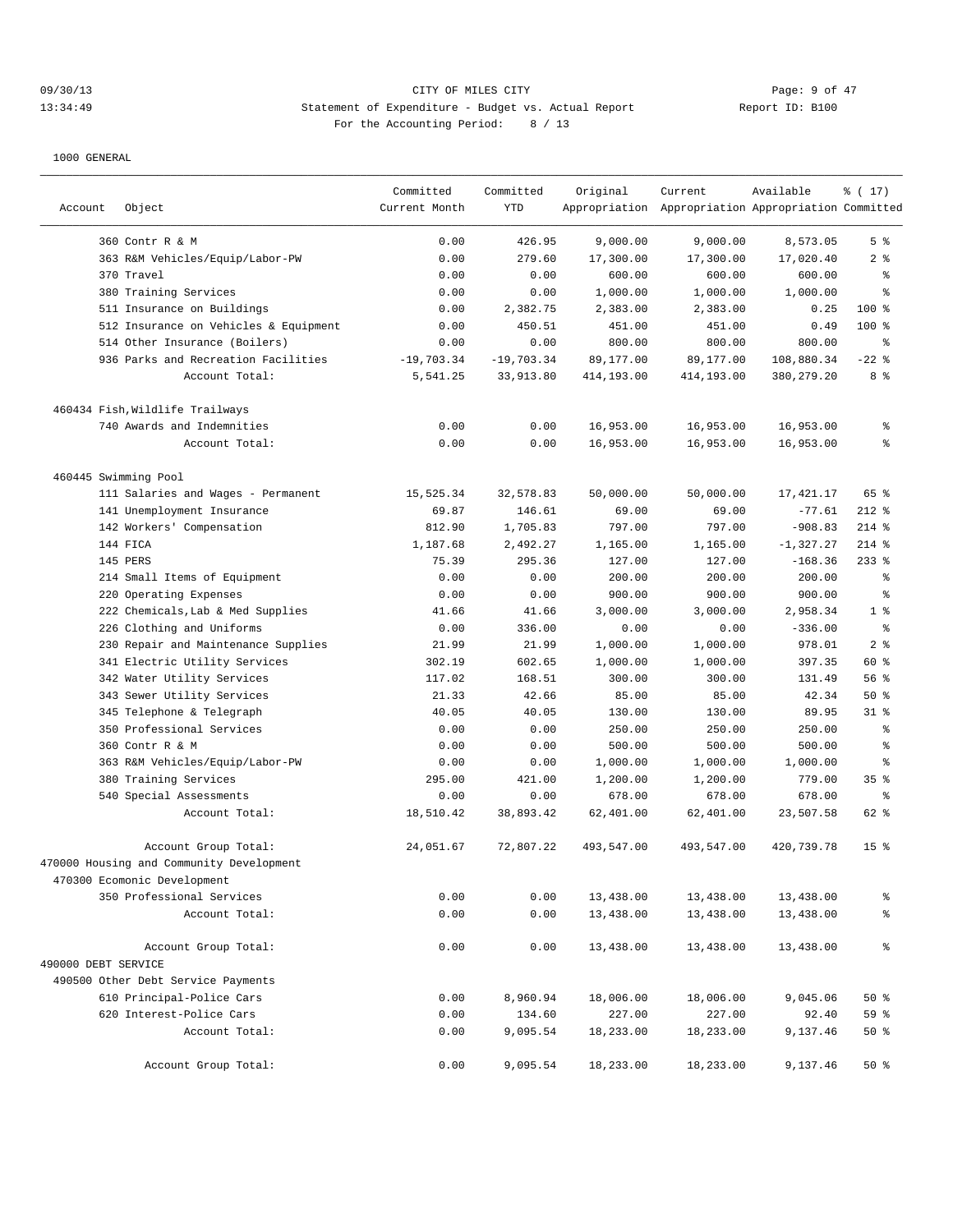## 09/30/13 Page: 10 of 47 13:34:49 Statement of Expenditure - Budget vs. Actual Report Changer Report ID: B100 For the Accounting Period: 8 / 13

| Object<br>Account                        | Committed<br>Current Month | Committed<br><b>YTD</b> | Original<br>Appropriation | Current        | Available<br>Appropriation Appropriation Committed | $\frac{1}{6}$ ( 17 ) |
|------------------------------------------|----------------------------|-------------------------|---------------------------|----------------|----------------------------------------------------|----------------------|
| 510000 MISCELLANEOUS                     |                            |                         |                           |                |                                                    |                      |
| 510330 Comprehensive Liability Insurance |                            |                         |                           |                |                                                    |                      |
| 513 Liability                            | 63,584.37                  | 63,584.37               | 63,584.00                 | 63,584.00      | $-0.37$                                            | $100$ %              |
| Account Total:                           | 63,584.37                  | 63,584.37               | 63,584.00                 | 63,584.00      | $-0.37$                                            | $100$ %              |
| Account Group Total:                     | 63,584.37                  | 63,584.37               | 63,584.00                 | 63,584.00      | $-0.37$                                            | $100$ %              |
| 520000 OTHER FINANCING USES              |                            |                         |                           |                |                                                    |                      |
| 521000 Interfund Operating Transfers Out |                            |                         |                           |                |                                                    |                      |
| 820 Transfers to Other Funds             | 23,623.91                  | 47, 247.82              | 367,487.00                | 367,487.00     | 320,239.18                                         | $13*$                |
| Account Total:                           | 23,623.91                  | 47, 247, 82             | 367, 487, 00              | 367,487.00     | 320,239.18                                         | $13*$                |
| Account Group Total:                     | 23,623.91                  | 47,247.82               | 367,487.00                | 367,487.00     | 320,239.18                                         | $13*$                |
| Fund Total:                              | 339, 142. 14               | 690,977.92              | 4, 212, 101.00            | 4, 212, 101.00 | 3,521,123.08                                       | 16 <sup>8</sup>      |
|                                          |                            |                         |                           |                |                                                    |                      |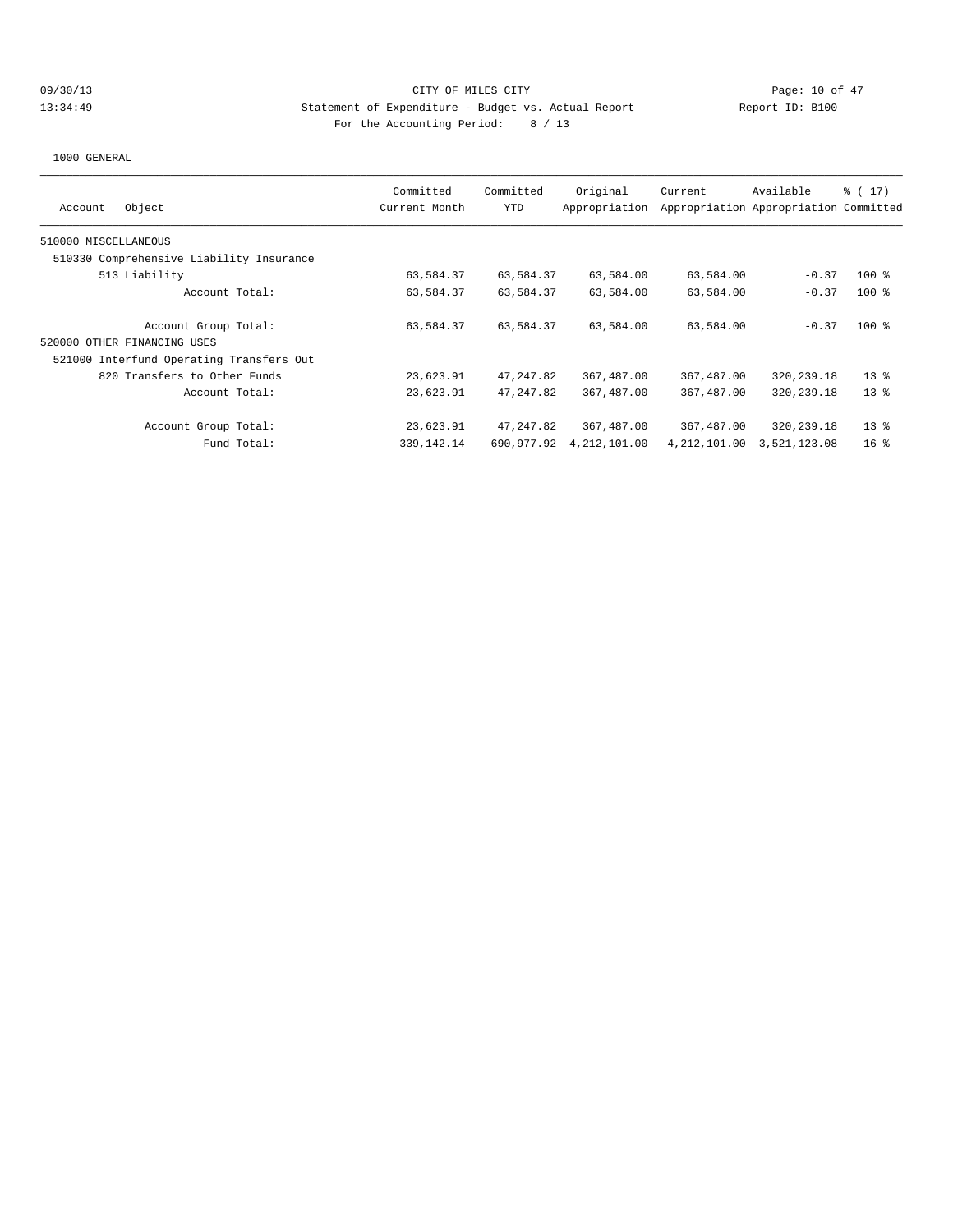## 09/30/13 Page: 11 of 47 13:34:49 Statement of Expenditure - Budget vs. Actual Report Changer Report ID: B100 For the Accounting Period: 8 / 13

2220 LIBRARY

| Account              | Object                                   | Committed<br>Current Month | Committed<br>YTD | Original    | Current<br>Appropriation Appropriation Appropriation Committed | Available    | % (17)          |
|----------------------|------------------------------------------|----------------------------|------------------|-------------|----------------------------------------------------------------|--------------|-----------------|
|                      |                                          |                            |                  |             |                                                                |              |                 |
|                      | 460000 CULTURE AND RECREATION            |                            |                  |             |                                                                |              |                 |
|                      | 460100 Library Services(16)              |                            |                  |             |                                                                |              |                 |
|                      | 111 Salaries and Wages - Permanent       | 14,604.31                  | 29,004.50        | 191,938.00  | 191,938.00                                                     | 162,933.50   | 15 <sup>°</sup> |
|                      | 131 VACATION                             | 483.31                     | 2,136.85         | 0.00        | 0.00                                                           | $-2, 136.85$ | န္              |
|                      | 132 SICK LEAVE                           | 776.44                     | 797.61           | 0.00        | 0.00                                                           | $-797.61$    | ి               |
|                      | 133 OTHER LEAVE PAY                      | 211.65                     | 211.65           | 0.00        | 0.00                                                           | $-211.65$    | ి               |
|                      | 141 Unemployment Insurance               | 72.38                      | 148.15           | 864.00      | 864.00                                                         | 715.85       | $17*$           |
|                      | 142 Workers' Compensation                | 62.80                      | 128.55           | 750.00      | 750.00                                                         | 621.45       | 17.8            |
|                      | 143 Health Insurance                     | 3,091.80                   | 6,183.60         | 37,110.00   | 37,110.00                                                      | 30,926.40    | 17.8            |
|                      | 144 FICA                                 | 1,176.12                   | 2,409.58         | 14,683.00   | 14,683.00                                                      | 12,273.42    | 16 <sup>8</sup> |
|                      | 145 PERS                                 | 662.36                     | 2,594.58         | 15,489.00   | 15,489.00                                                      | 12,894.42    | $17*$           |
|                      | 196 CLOTHING ALLOTMENT                   | 0.00                       | 750.00           | 900.00      | 900.00                                                         | 150.00       | 83%             |
|                      | 210 Office Supplies and Materials        | 0.00                       | 0.00             | 1,500.00    | 1,500.00                                                       | 1,500.00     | ႜ               |
|                      | 220 Operating Expenses                   | 0.00                       | 0.00             | 1,000.00    | 1,000.00                                                       | 1,000.00     | နွ              |
|                      | 224 Janitorial Supplies                  | 0.00                       | 104.00           | 500.00      | 500.00                                                         | 396.00       | $21$ %          |
|                      | 311 Postage, Box Rent, Etc.              | 123.72                     | 123.72           | 2,000.00    | 2,000.00                                                       | 1,876.28     | 6 %             |
|                      | 320 Printing, Duplicating, Typing &      | 0.00                       | 0.00             | 1,000.00    | 1,000.00                                                       | 1,000.00     | ి               |
|                      | 334 Memberships, Registrations & Dues    | 0.00                       | 0.00             | 1,000.00    | 1,000.00                                                       | 1,000.00     | ి               |
|                      | 341 Electric Utility Services            | 852.40                     | 1,810.09         | 6,500.00    | 6,500.00                                                       | 4,689.91     | $28$ %          |
|                      | 342 Water Utility Services               | 27.20                      | 55.23            | 500.00      | 500.00                                                         | 444.77       | $11$ %          |
|                      | 343 Sewer Utility Services               | 12.95                      | 25.90            | 300.00      | 300.00                                                         | 274.10       | 9%              |
|                      | 344 Gas Utility Service                  | 24.31                      | 49.34            | 4,000.00    | 4,000.00                                                       | 3,950.66     | 1 <sup>°</sup>  |
|                      | 345 Telephone & Telegraph                | 155.25                     | 240.87           | 1,500.00    | 1,500.00                                                       | 1,259.13     | 16 <sup>8</sup> |
|                      | 346 Garbage Service                      | 0.00                       | 0.00             | 500.00      | 500.00                                                         | 500.00       | $\epsilon$      |
|                      | 347 Telephone-Internet                   | 165.15                     | 259.65           | 1,500.00    | 1,500.00                                                       | 1,240.35     | 17.8            |
|                      | 350 Professional Services                | 0.00                       | 0.00             | 7,000.00    | 7,000.00                                                       | 7,000.00     | န္              |
|                      | 360 Contr R & M                          | 1,042.00                   | 1,494.00         | 8,000.00    | 8,000.00                                                       | 6,506.00     | 19 <sup>°</sup> |
|                      | 370 Travel                               | 0.00                       | 0.00             | 2,000.00    | 2,000.00                                                       | 2,000.00     | ႜ               |
|                      | 380 Training Services                    | 0.00                       | 0.00             | 1,500.00    | 1,500.00                                                       | 1,500.00     | န့              |
|                      | 382 Books                                | 0.00                       | 65.00            | 15,000.00   | 15,000.00                                                      | 14,935.00    | ి               |
|                      | 511 Insurance on Buildings               | 0.00                       | 3,055.16         | 3,055.00    | 3,055.00                                                       | $-0.16$      | $100$ %         |
|                      | Account Total:                           | 23,544.15                  | 51,648.03        | 320,089.00  | 320,089.00                                                     | 268,440.97   | 16 <sup>8</sup> |
|                      | Account Group Total:                     | 23,544.15                  | 51,648.03        | 320,089.00  | 320,089.00                                                     | 268,440.97   | 16 <sup>8</sup> |
| 510000 MISCELLANEOUS |                                          |                            |                  |             |                                                                |              |                 |
|                      | 510330 Comprehensive Liability Insurance |                            |                  |             |                                                                |              |                 |
|                      | 511 Insurance on Buildings               | 0.00                       | 0.00             | 4,000.00    | 4,000.00                                                       | 4,000.00     | ႜ               |
|                      | 513 Liability                            | 3,621.96                   | 3,621.96         | 3,622.00    | 3,622.00                                                       | 0.04         | $100$ %         |
|                      | Account Total:                           | 3,621.96                   | 3,621.96         | 7,622.00    | 7,622.00                                                       | 4,000.04     | 48 %            |
|                      | Account Group Total:                     | 3,621.96                   | 3,621.96         | 7,622.00    | 7,622.00                                                       | 4,000.04     | 48 %            |
|                      | 520000 OTHER FINANCING USES              |                            |                  |             |                                                                |              |                 |
|                      | 521000 Interfund Operating Transfers Out |                            |                  |             |                                                                |              |                 |
|                      | 820 Transfers to Other Funds             | 1,548.05                   | 3,096.10         | 18,576.00   | 18,576.00                                                      | 15,479.90    | $17*$           |
|                      | 920 Buildings                            | 0.00                       | 0.00             | 18,000.00   | 18,000.00                                                      | 18,000.00    | ိ               |
|                      | Account Total:                           | 1,548.05                   | 3,096.10         | 36,576.00   | 36,576.00                                                      | 33, 479.90   | 8 %             |
|                      | Account Group Total:                     | 1,548.05                   | 3,096.10         | 36,576.00   | 36,576.00                                                      | 33,479.90    | 8 %             |
|                      | Fund Total:                              | 28,714.16                  | 58,366.09        | 364, 287.00 | 364, 287.00                                                    | 305,920.91   | 16 <sup>°</sup> |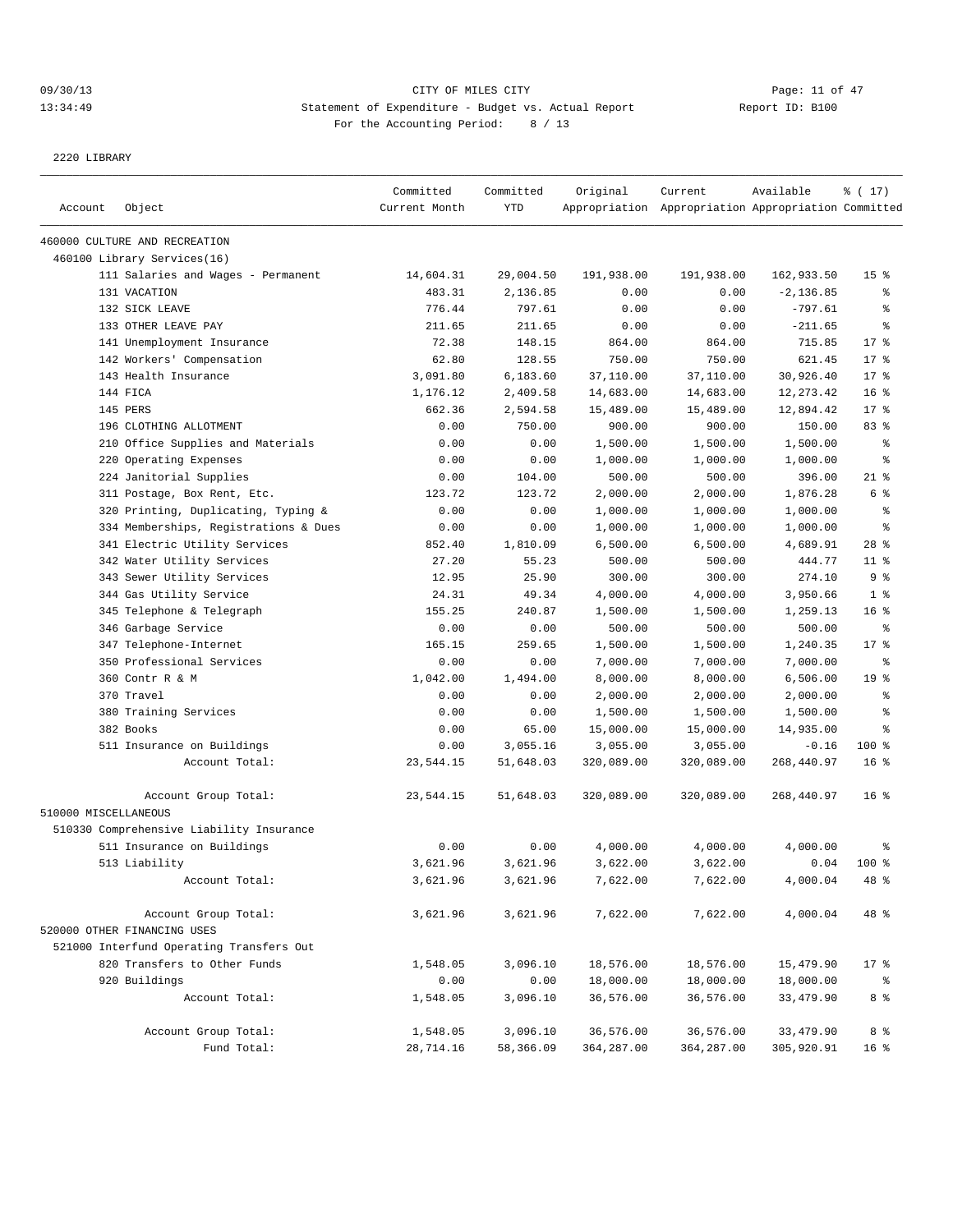## 09/30/13 Page: 12 of 47 13:34:49 Statement of Expenditure - Budget vs. Actual Report Changery Report ID: B100 For the Accounting Period: 8 / 13

2270 Health

| Object<br>Account                  | Committed<br>Current Month | Committed<br>YTD | Original<br>Appropriation | Current   | Available<br>Appropriation Appropriation Committed | $\frac{1}{2}$ (17) |
|------------------------------------|----------------------------|------------------|---------------------------|-----------|----------------------------------------------------|--------------------|
| 440000 PUBLIC HEALTH               |                            |                  |                           |           |                                                    |                    |
| 440140 Registration and Inspection |                            |                  |                           |           |                                                    |                    |
| 311 Postage, Box Rent, Etc.        | 0.00                       | 0.00             | 200.00                    | 200.00    | 200.00                                             | ៖                  |
| 350 Professional Services          | 2,750.00                   | 5,500.00         | 35,000.00                 | 35,000.00 | 29,500.00                                          | 16 <sup>8</sup>    |
| Account Total:                     | 2,750.00                   | 5,500.00         | 35,200.00                 | 35,200.00 | 29,700.00                                          | 16 <sup>8</sup>    |
| Account Group Total:               | 2,750.00                   | 5,500.00         | 35,200.00                 | 35,200.00 | 29,700.00                                          | 16 <sup>8</sup>    |
| Fund Total:                        | 2,750.00                   | 5,500.00         | 35,200.00                 | 35,200.00 | 29,700.00                                          | 16 <sup>8</sup>    |
|                                    |                            |                  |                           |           |                                                    |                    |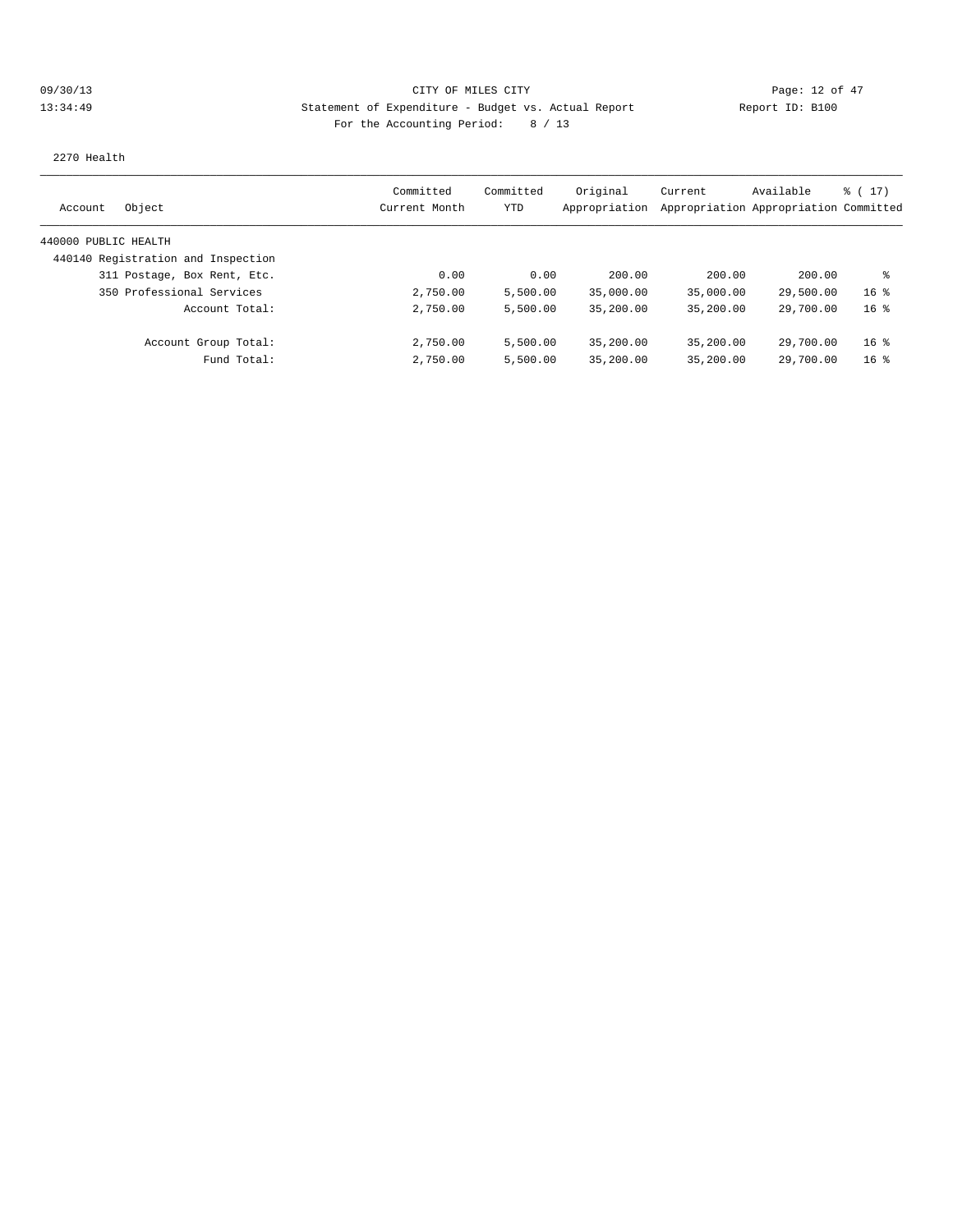2372 Permissive Medical Levy

| Object<br>Account                        | Committed<br>Current Month | Committed<br>YTD | Original<br>Appropriation | Current    | Available<br>Appropriation Appropriation Committed | $\frac{1}{6}$ (17) |
|------------------------------------------|----------------------------|------------------|---------------------------|------------|----------------------------------------------------|--------------------|
| 520000 OTHER FINANCING USES              |                            |                  |                           |            |                                                    |                    |
| 521000 Interfund Operating Transfers Out |                            |                  |                           |            |                                                    |                    |
| 820 Transfers to Other Funds             | 0.00                       | 0.00             | 145,053.00                | 145,053.00 | 145,053.00                                         | ႜ                  |
| Account Total:                           | 0.00                       | 0.00             | 145,053.00                | 145,053.00 | 145,053.00                                         | ႜ                  |
| Account Group Total:                     | 0.00                       | 0.00             | 145,053.00                | 145,053.00 | 145,053.00                                         | ႜ                  |
| Fund Total:                              | 0.00                       | 0.00             | 145,053.00                | 145,053.00 | 145,053.00                                         | ႜ                  |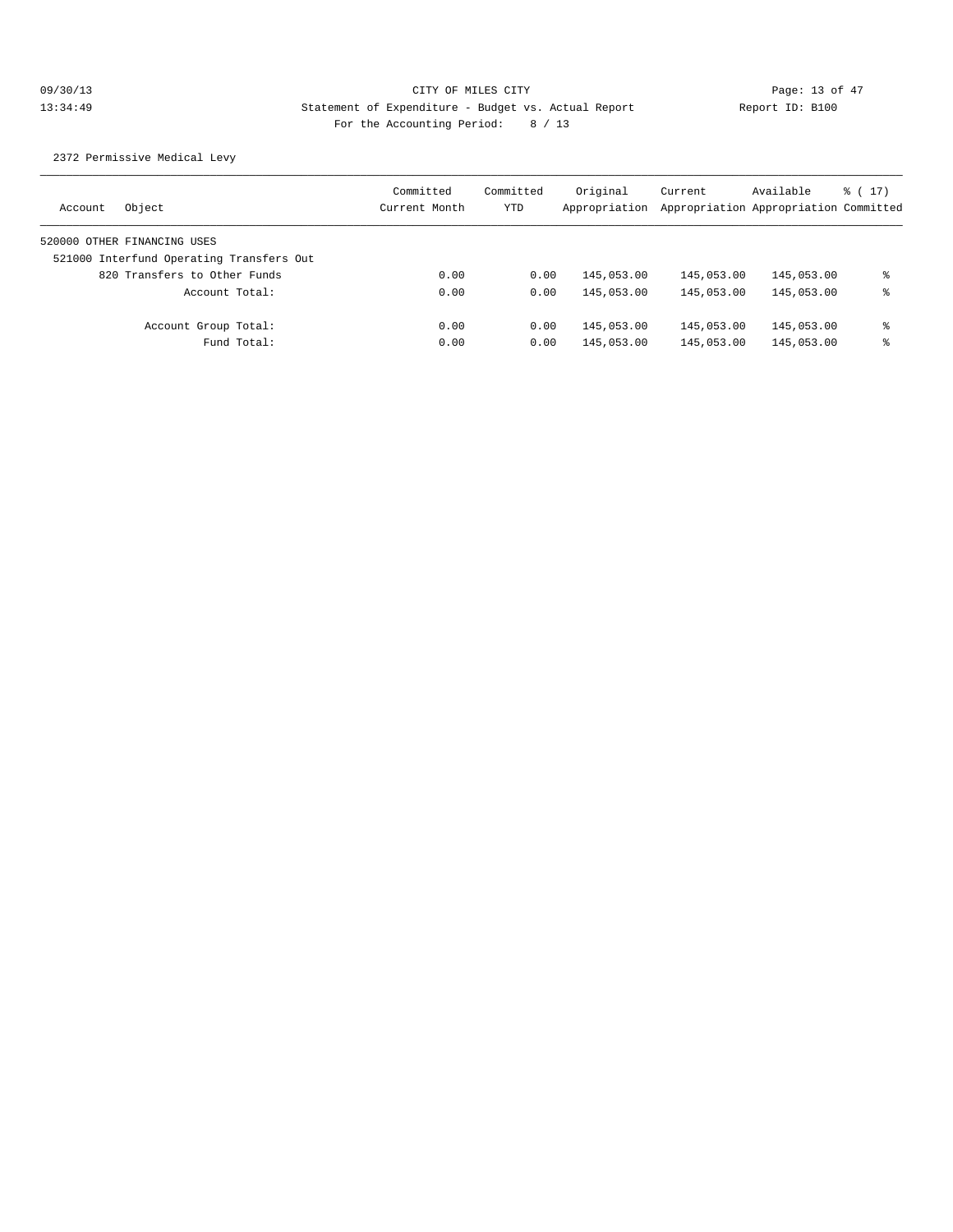## 09/30/13 Page: 14 of 47 13:34:49 Statement of Expenditure - Budget vs. Actual Report Changer Report ID: B100 For the Accounting Period: 8 / 13

2394 BUILDING CODE ENFORCEMENT

|                      |                                          | Committed     | Committed  | Original   | Current                                             | Available  | % (17)           |
|----------------------|------------------------------------------|---------------|------------|------------|-----------------------------------------------------|------------|------------------|
| Account              | Object                                   | Current Month | <b>YTD</b> |            | Appropriation Appropriation Appropriation Committed |            |                  |
| 420000 PUBLIC SAFETY |                                          |               |            |            |                                                     |            |                  |
|                      | 420531 Building Inspection               |               |            |            |                                                     |            |                  |
|                      | 111 Salaries and Wages - Permanent       | 597.05        | 1,171.43   | 6,973.00   | 6,973.00                                            | 5,801.57   | $17*$            |
|                      | 121 OVERTIME-PERMANENT                   | 5.45          | 16.33      | 100.00     | 100.00                                              | 83.67      | 16 <sup>8</sup>  |
|                      | 131 VACATION                             | 21.79         | 60.83      | 567.00     | 567.00                                              | 506.17     | $11$ %           |
|                      | 132 SICK LEAVE                           | 16.34         | 38.11      | 44.00      | 44.00                                               | 5.89       | 87%              |
|                      | 133 OTHER LEAVE PAY                      | 0.00          | 0.00       | 150.00     | 150.00                                              | 150.00     | နွ               |
|                      | 141 Unemployment Insurance               | 2.90          | 5.95       | 27.00      | 27.00                                               | 21.05      | $22$ %           |
|                      | 142 Workers' Compensation                | 10.15         | 21.21      | 242.00     | 242.00                                              | 220.79     | 9 <sup>8</sup>   |
|                      | 143 Health Insurance                     | 123.72        | 247.41     | 1,480.00   | 1,480.00                                            | 1,232.59   | 17 <sup>8</sup>  |
|                      | 144 FICA                                 | 44.66         | 92.05      | 599.00     | 599.00                                              | 506.95     | 15 <sup>°</sup>  |
|                      | 145 PERS                                 | 26.46         | 103.83     | 554.00     | 554.00                                              | 450.17     | 19 <sup>8</sup>  |
|                      | 196 CLOTHING ALLOTMENT                   | 0.00          | 30.00      | 30.00      | 30.00                                               | 0.00       | 100%             |
|                      | 210 Office Supplies and Materials        | 0.00          | 0.00       | 3,000.00   | 3,000.00                                            | 3,000.00   | နွ               |
|                      | 214 Small Items of Equipment             | 0.00          | 0.00       | 12,000.00  | 12,000.00                                           | 12,000.00  | န္               |
|                      | 220 Operating Expenses                   | 0.00          | 28.00      | 0.00       | 0.00                                                | $-28.00$   | š                |
|                      | 311 Postage, Box Rent, Etc.              | 38.84         | 54.76      | 250.00     | 250.00                                              | 195.24     | $22$ $%$         |
|                      | 320 Printing, Duplicating, Typing &      | 0.00          | 0.00       | 300.00     | 300.00                                              | 300.00     | ៖                |
|                      | 330 Publicity, Subscriptions & Dues      | 0.00          | 0.00       | 50.00      | 50.00                                               | 50.00      | ٥Ŗ               |
|                      | 334 Memberships, Registrations & Dues    | 0.00          | 0.00       | 300.00     | 300.00                                              | 300.00     | ٥,               |
|                      | 345 Telephone & Telegraph                | 24.05         | 50.41      | 400.00     | 400.00                                              | 349.59     | 13 <sup>8</sup>  |
|                      | 350 Professional Services                | 25, 234. 25   | 28,505.05  | 75,000.00  | 75,000.00                                           | 46, 494.95 | 38 <sup>8</sup>  |
|                      | 380 Training Services                    | 0.00          | 0.00       | 1,500.00   | 1,500.00                                            | 1,500.00   | နွ               |
|                      | 382 Books                                | 0.00          | 0.00       | 500.00     | 500.00                                              | 500.00     | ៖                |
|                      | 540 Special Assessments                  | 520.41        | 520.41     | 700.00     | 700.00                                              | 179.59     | 74 %             |
|                      | Account Total:                           | 26,666.07     | 30,945.78  | 104,766.00 | 104,766.00                                          | 73,820.22  | $30*$            |
|                      | Account Group Total:                     | 26,666.07     | 30,945.78  | 104,766.00 | 104,766.00                                          | 73,820.22  | $30*$            |
| 510000 MISCELLANEOUS |                                          |               |            |            |                                                     |            |                  |
|                      | 510330 Comprehensive Liability Insurance |               |            |            |                                                     |            |                  |
|                      | 513 Liability                            | 1,171.62      | 1,171.62   | 1,172.00   | 1,172.00                                            | 0.38       | 100 %            |
|                      | Account Total:                           | 1,171.62      | 1,171.62   | 1,172.00   | 1,172.00                                            | 0.38       | 100 <sub>8</sub> |
|                      | Account Group Total:                     | 1,171.62      | 1,171.62   | 1,172.00   | 1,172.00                                            | 0.38       | 100 %            |
|                      | 520000 OTHER FINANCING USES              |               |            |            |                                                     |            |                  |
|                      | 521000 Interfund Operating Transfers Out |               |            |            |                                                     |            |                  |
|                      | 820 Transfers to Other Funds             | 470.11        | 940.22     | 5,641.00   | 5,641.00                                            | 4,700.78   | 17.8             |
|                      | Account Total:                           | 470.11        | 940.22     | 5,641.00   | 5,641.00                                            | 4,700.78   | $17*$            |
|                      | Account Group Total:                     | 470.11        | 940.22     | 5,641.00   | 5,641.00                                            | 4,700.78   | $17*$            |
|                      | Fund Total:                              | 28,307.80     | 33,057.62  | 111,579.00 | 111,579.00                                          | 78,521.38  | $30*$            |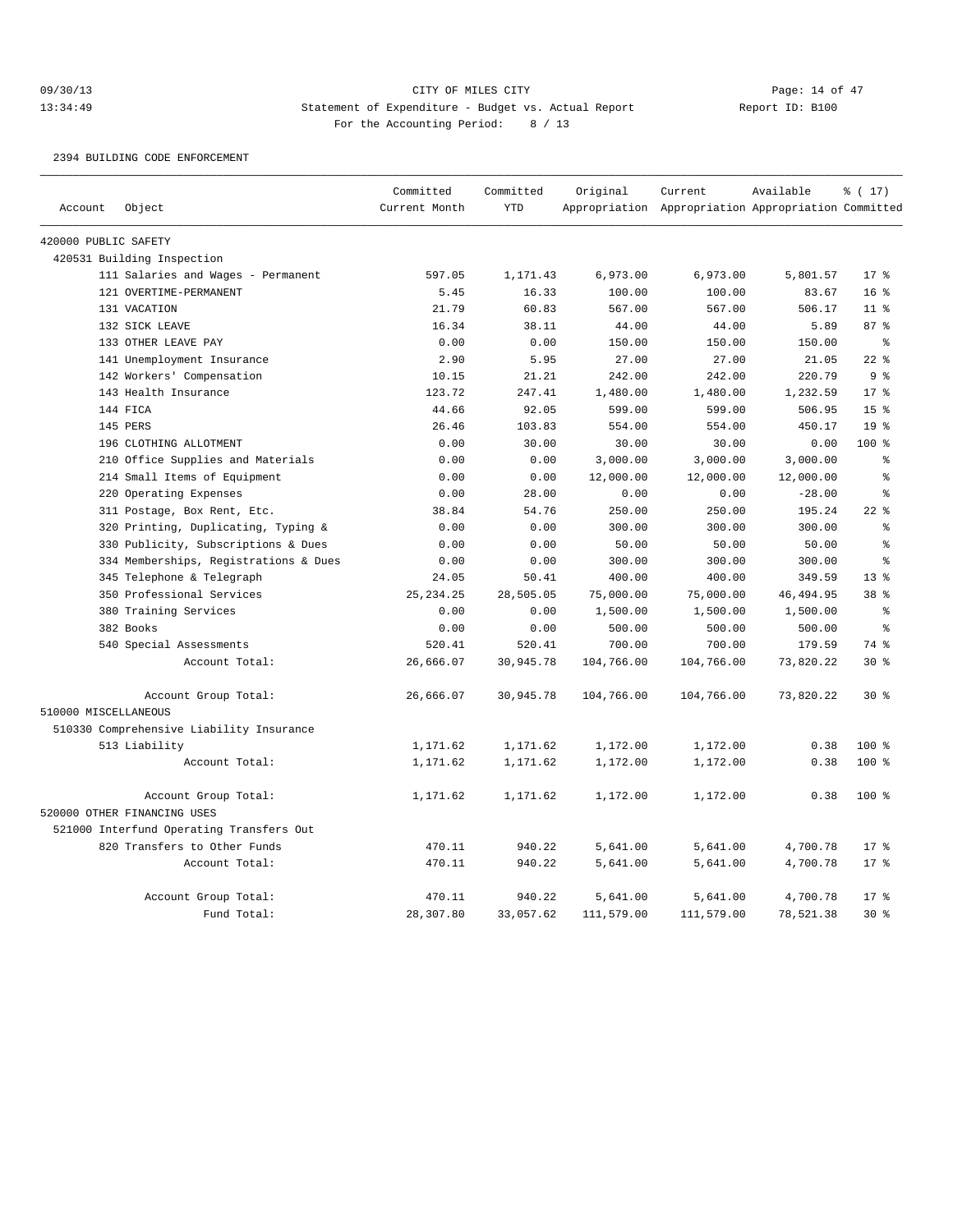2400 LTG M D#165-(Gen City)

| Object<br>Account                        | Committed<br>Current Month | Committed<br><b>YTD</b> | Original<br>Appropriation | Current    | Available<br>Appropriation Appropriation Committed | $\frac{1}{6}$ ( 17 ) |
|------------------------------------------|----------------------------|-------------------------|---------------------------|------------|----------------------------------------------------|----------------------|
| 430000 Public Works                      |                            |                         |                           |            |                                                    |                      |
| 430263 STREET LIGHTING                   |                            |                         |                           |            |                                                    |                      |
| 341 Electric Utility Services            | 4, 183. 25                 | 14,321.11               | 110,000.00                | 110,000.00 | 95,678.89                                          | $13*$                |
| 533 Machinery and Equipment Rental       | 9,237.63                   | 13,405.78               | 47,000.00                 | 47,000.00  | 33,594.22                                          | $29$ %               |
| Account Total:                           | 13,420.88                  | 27,726.89               | 157,000.00                | 157,000.00 | 129, 273. 11                                       | 18 <sup>8</sup>      |
| Account Group Total:                     | 13,420.88                  | 27,726.89               | 157,000.00                | 157,000.00 | 129, 273. 11                                       | 18 <sup>8</sup>      |
| 520000 OTHER FINANCING USES              |                            |                         |                           |            |                                                    |                      |
| 521000 Interfund Operating Transfers Out |                            |                         |                           |            |                                                    |                      |
| 820 Transfers to Other Funds             | 0.00                       | 1,000.00                | 1,000.00                  | 1,000.00   | 0.00                                               | $100$ %              |
| Account Total:                           | 0.00                       | 1,000.00                | 1,000.00                  | 1,000.00   | 0.00                                               | $100$ %              |
| Account Group Total:                     | 0.00                       | 1,000.00                | 1,000.00                  | 1,000.00   | 0.00                                               | $100$ %              |
| Fund Total:                              | 13,420.88                  | 28,726.89               | 158,000.00                | 158,000.00 | 129,273.11                                         | 18 <sup>8</sup>      |
|                                          |                            |                         |                           |            |                                                    |                      |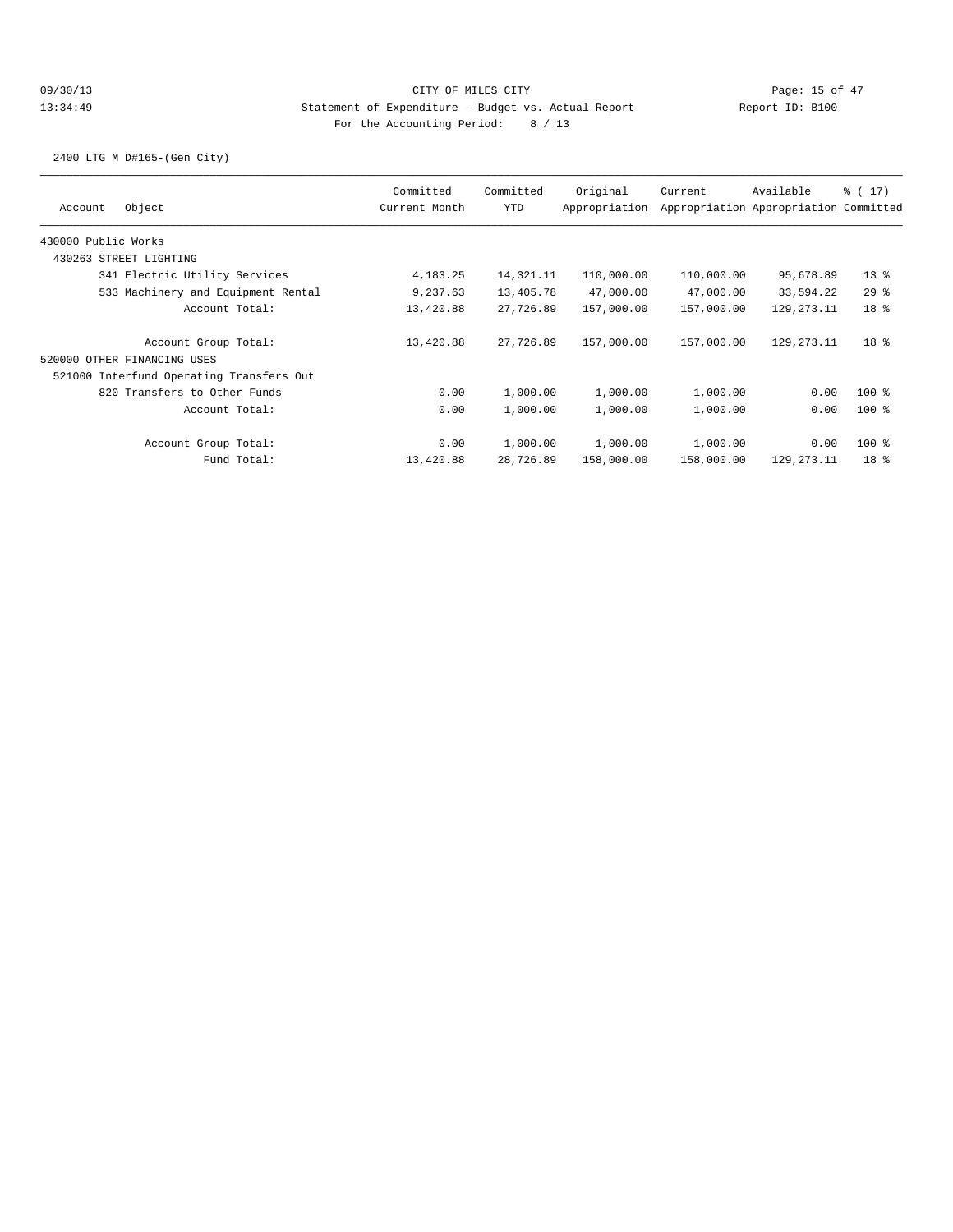2420 LTG M D#167-(MilesAddn Etc)

| Object<br>Account                        | Committed<br>Current Month | Committed<br><b>YTD</b> | Original<br>Appropriation | Current   | Available<br>Appropriation Appropriation Committed | $\frac{1}{6}$ ( 17) |
|------------------------------------------|----------------------------|-------------------------|---------------------------|-----------|----------------------------------------------------|---------------------|
|                                          |                            |                         |                           |           |                                                    |                     |
| 430000 Public Works                      |                            |                         |                           |           |                                                    |                     |
| 430263 STREET LIGHTING                   |                            |                         |                           |           |                                                    |                     |
| 341 Electric Utility Services            | 1,693.05                   | 3,549.98                | 19,900.00                 | 19,900.00 | 16,350.02                                          | 18 <sup>8</sup>     |
| 533 Machinery and Equipment Rental       | 667.90                     | 1,335.80                | 9,000.00                  | 9,000.00  | 7,664.20                                           | 15 <sup>8</sup>     |
| Account Total:                           | 2,360.95                   | 4,885.78                | 28,900.00                 | 28,900.00 | 24,014.22                                          | $17*$               |
| Account Group Total:                     | 2,360.95                   | 4,885.78                | 28,900.00                 | 28,900.00 | 24,014.22                                          | $17*$               |
| 520000 OTHER FINANCING USES              |                            |                         |                           |           |                                                    |                     |
| 521000 Interfund Operating Transfers Out |                            |                         |                           |           |                                                    |                     |
| 820 Transfers to Other Funds             | 0.00                       | 1,000.00                | 1,000.00                  | 1,000.00  | 0.00                                               | $100$ %             |
| Account Total:                           | 0.00                       | 1,000.00                | 1,000.00                  | 1,000.00  | 0.00                                               | $100$ %             |
| Account Group Total:                     | 0.00                       | 1,000.00                | 1,000.00                  | 1,000.00  | 0.00                                               | $100$ %             |
| Fund Total:                              | 2,360.95                   | 5,885.78                | 29,900.00                 | 29,900.00 | 24,014.22                                          | $20*$               |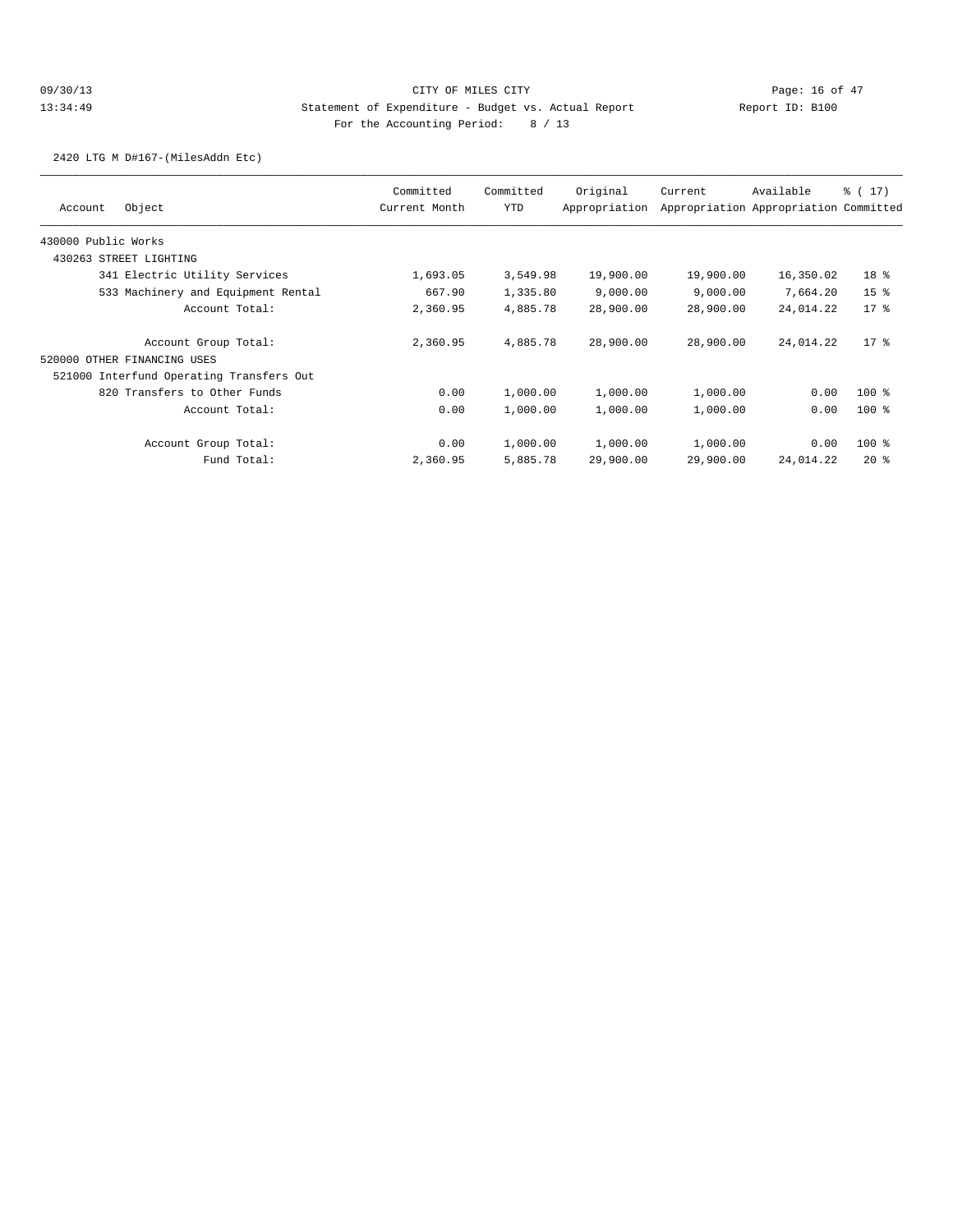## 09/30/13 Page: 17 of 47 13:34:49 Statement of Expenditure - Budget vs. Actual Report Changery Report ID: B100 For the Accounting Period: 8 / 13

2430 LTG M D#171-(Balsam Est)

| Object<br>Account                        | Committed<br>Current Month | Committed<br>YTD | Original<br>Appropriation | Current  | Available<br>Appropriation Appropriation Committed | % (17)          |
|------------------------------------------|----------------------------|------------------|---------------------------|----------|----------------------------------------------------|-----------------|
| 430000 Public Works                      |                            |                  |                           |          |                                                    |                 |
| 430263 STREET LIGHTING                   |                            |                  |                           |          |                                                    |                 |
| 230 Repair and Maintenance Supplies      | 0.00                       | 0.00             | 500.00                    | 500.00   | 500.00                                             | ႜ               |
| 341 Electric Utility Services            | 119.53                     | 250.59           | 1,400.00                  | 1,400.00 | 1,149.41                                           | 18 <sup>°</sup> |
| 360 Contr R & M                          | 0.00                       | 0.00             | 300.00                    | 300.00   | 300.00                                             | န္              |
| Account Total:                           | 119.53                     | 250.59           | 2,200.00                  | 2,200.00 | 1,949.41                                           | 11 <sup>°</sup> |
| Account Group Total:                     | 119.53                     | 250.59           | 2,200.00                  | 2,200.00 | 1,949.41                                           | $11$ %          |
| 520000 OTHER FINANCING USES              |                            |                  |                           |          |                                                    |                 |
| 521000 Interfund Operating Transfers Out |                            |                  |                           |          |                                                    |                 |
| 820 Transfers to Other Funds             | 0.00                       | 1,000.00         | 1,000.00                  | 1,000.00 | 0.00                                               | 100 %           |
| Account Total:                           | 0.00                       | 1,000.00         | 1,000.00                  | 1,000.00 | 0.00                                               | $100$ %         |
| Account Group Total:                     | 0.00                       | 1,000.00         | 1,000.00                  | 1,000.00 | 0.00                                               | 100 %           |
| Fund Total:                              | 119.53                     | 1,250.59         | 3,200.00                  | 3,200.00 | 1,949.41                                           | 39 <sup>8</sup> |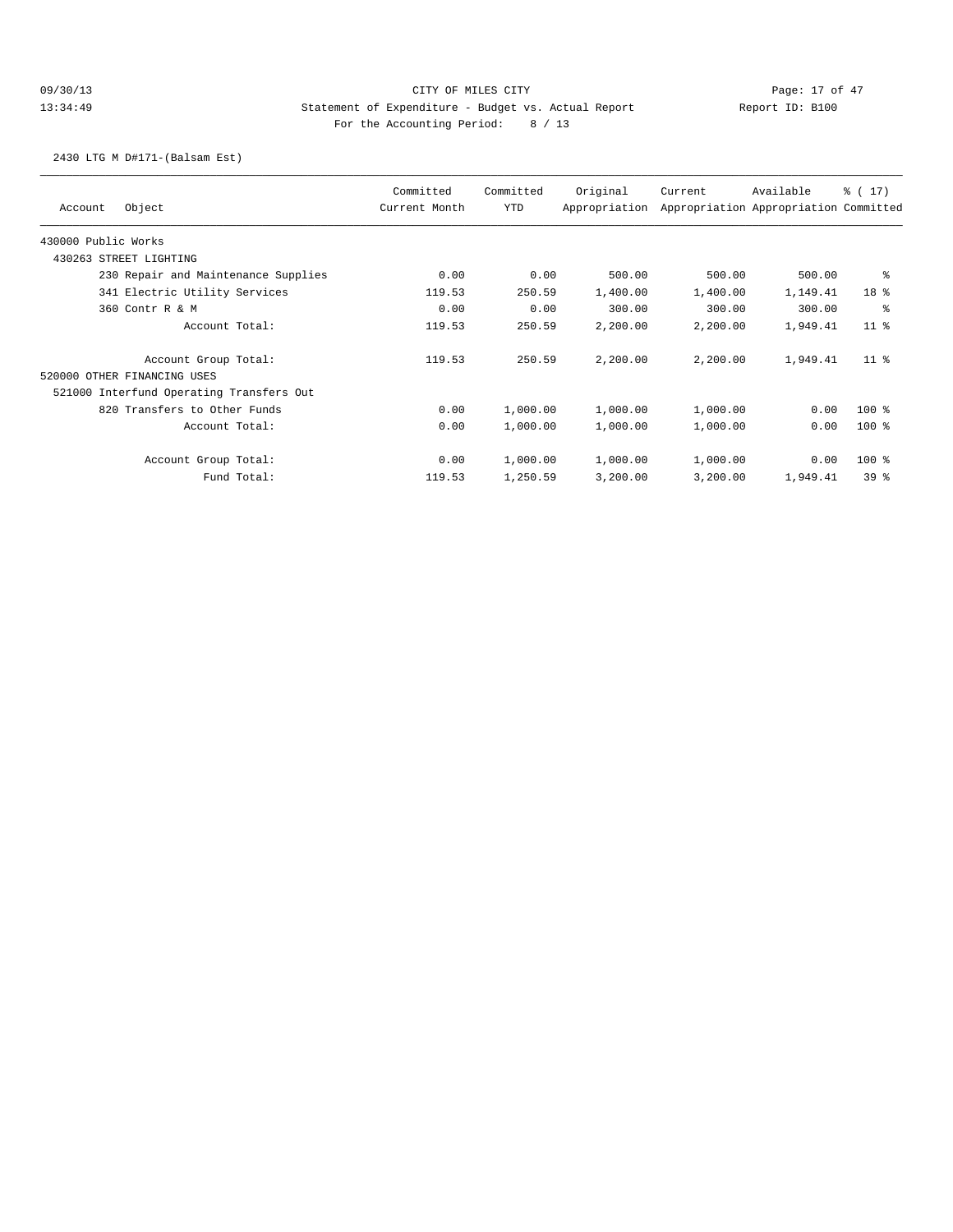2440 LTG M D#172-(Main Str)

| Object<br>Account                        | Committed<br>Current Month | Committed<br>YTD | Original<br>Appropriation | Current   | Available<br>Appropriation Appropriation Committed | $\frac{1}{6}$ ( 17) |
|------------------------------------------|----------------------------|------------------|---------------------------|-----------|----------------------------------------------------|---------------------|
| 430000 Public Works                      |                            |                  |                           |           |                                                    |                     |
| 430263 STREET LIGHTING                   |                            |                  |                           |           |                                                    |                     |
| 230 Repair and Maintenance Supplies      | 0.00                       | 0.00             | 5,700.00                  | 5,700.00  | 5,700.00                                           | နွ                  |
| 341 Electric Utility Services            | 1,038.76                   | 2,171.92         | 13,000.00                 | 13,000.00 | 10,828.08                                          | $17*$               |
| 360 Contr R & M                          | 0.00                       | 0.00             | 1,700.00                  | 1,700.00  | 1,700.00                                           | နွ                  |
| Account Total:                           | 1,038.76                   | 2,171.92         | 20,400.00                 | 20,400.00 | 18,228.08                                          | 11 <sup>°</sup>     |
| Account Group Total:                     | 1,038.76                   | 2,171.92         | 20,400.00                 | 20,400.00 | 18,228.08                                          | 11 <sup>8</sup>     |
| 520000 OTHER FINANCING USES              |                            |                  |                           |           |                                                    |                     |
| 521000 Interfund Operating Transfers Out |                            |                  |                           |           |                                                    |                     |
| 820 Transfers to Other Funds             | 0.00                       | 1,000.00         | 1,000.00                  | 1,000.00  | 0.00                                               | $100$ %             |
| Account Total:                           | 0.00                       | 1,000.00         | 1,000.00                  | 1,000.00  | 0.00                                               | $100$ %             |
| Account Group Total:                     | 0.00                       | 1,000.00         | 1,000.00                  | 1,000.00  | 0.00                                               | $100$ %             |
| Fund Total:                              | 1,038.76                   | 3, 171.92        | 21,400.00                 | 21,400.00 | 18,228.08                                          | 15 <sup>8</sup>     |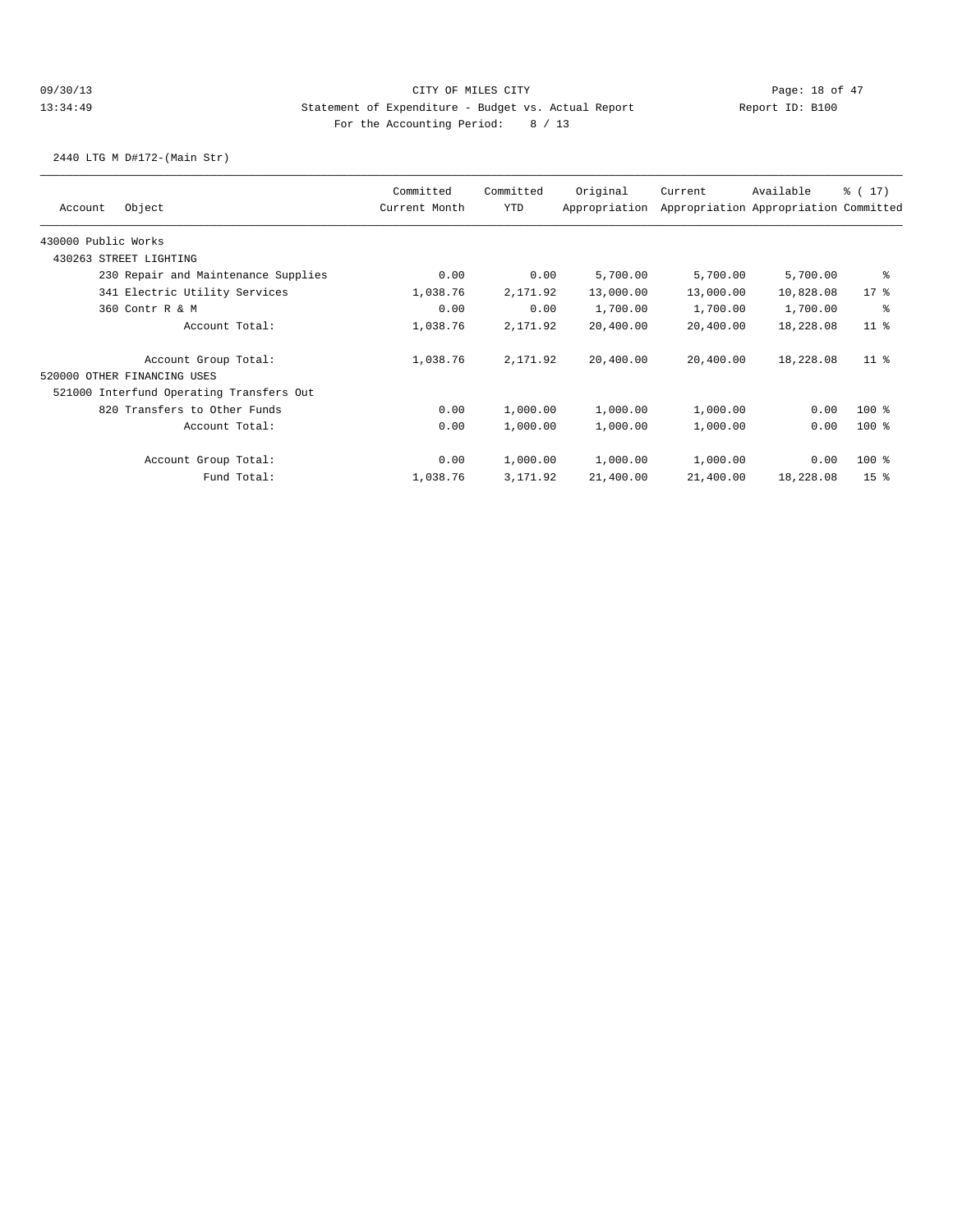## 09/30/13 Page: 19 of 47 13:34:49 Statement of Expenditure - Budget vs. Actual Report Changer Report ID: B100 For the Accounting Period: 8 / 13

2450 LTG M D#195-(SG-Trico)

| Object<br>Account                        | Committed<br>Current Month | Committed<br><b>YTD</b> | Original<br>Appropriation | Current  | Available<br>Appropriation Appropriation Committed | $\frac{1}{6}$ ( 17 ) |
|------------------------------------------|----------------------------|-------------------------|---------------------------|----------|----------------------------------------------------|----------------------|
| 430000 Public Works                      |                            |                         |                           |          |                                                    |                      |
| 430263 STREET LIGHTING                   |                            |                         |                           |          |                                                    |                      |
| 341 Electric Utility Services            | 0.00                       | 401.84                  | 5,000.00                  | 5,000.00 | 4,598.16                                           | 8 %                  |
| Account Total:                           | 0.00                       | 401.84                  | 5,000.00                  | 5,000.00 | 4,598.16                                           | 8 <sup>8</sup>       |
| Account Group Total:                     | 0.00                       | 401.84                  | 5,000.00                  | 5.000.00 | 4,598.16                                           | 8 %                  |
| 520000 OTHER FINANCING USES              |                            |                         |                           |          |                                                    |                      |
| 521000 Interfund Operating Transfers Out |                            |                         |                           |          |                                                    |                      |
| 820 Transfers to Other Funds             | 0.00                       | 1,000.00                | 1,000.00                  | 1,000.00 | 0.00                                               | $100*$               |
| Account Total:                           | 0.00                       | 1,000.00                | 1,000.00                  | 1,000.00 | 0.00                                               | $100$ %              |
| Account Group Total:                     | 0.00                       | 1,000.00                | 1,000.00                  | 1,000.00 | 0.00                                               | $100$ %              |
| Fund Total:                              | 0.00                       | 1,401.84                | 6,000.00                  | 6,000.00 | 4,598.16                                           | 238                  |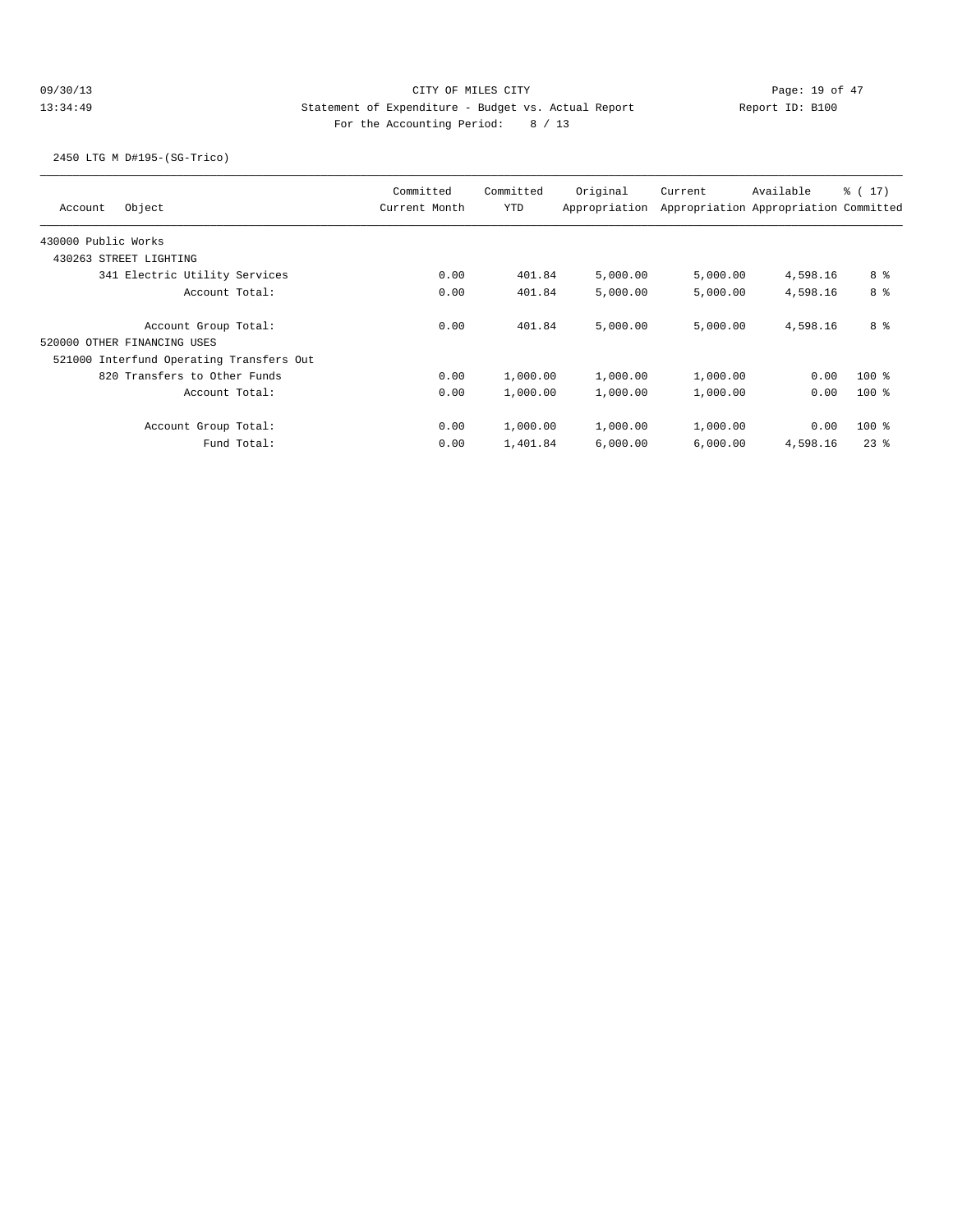2470 LTG M D#202-(SG-MDU&NV)

|                                          | Committed     | Committed  | Original      | Current  | Available                             | $\frac{1}{6}$ ( 17 ) |
|------------------------------------------|---------------|------------|---------------|----------|---------------------------------------|----------------------|
| Object<br>Account                        | Current Month | <b>YTD</b> | Appropriation |          | Appropriation Appropriation Committed |                      |
| 430000 Public Works                      |               |            |               |          |                                       |                      |
| 430263 STREET LIGHTING                   |               |            |               |          |                                       |                      |
| 341 Electric Utility Services            | 256.40        | 537.63     | 3,650.00      | 3,650.00 | 3, 112.37                             | 15 <sup>8</sup>      |
| 533 Machinery and Equipment Rental       | 304.12        | 608.24     | 3,200.00      | 3,200.00 | 2,591.76                              | 19 <sup>°</sup>      |
| Account Total:                           | 560.52        | 1,145.87   | 6,850.00      | 6,850.00 | 5,704.13                              | $17*$                |
| Account Group Total:                     | 560.52        | 1,145.87   | 6,850.00      | 6,850.00 | 5,704.13                              | $17*$                |
| 520000 OTHER FINANCING USES              |               |            |               |          |                                       |                      |
| 521000 Interfund Operating Transfers Out |               |            |               |          |                                       |                      |
| 820 Transfers to Other Funds             | 0.00          | 1,000.00   | 1,000.00      | 1,000.00 | 0.00                                  | $100$ %              |
| Account Total:                           | 0.00          | 1,000.00   | 1,000.00      | 1,000.00 | 0.00                                  | $100$ %              |
| Account Group Total:                     | 0.00          | 1,000.00   | 1,000.00      | 1,000.00 | 0.00                                  | $100$ %              |
| Fund Total:                              | 560.52        | 2,145.87   | 7,850.00      | 7,850.00 | 5,704.13                              | 278                  |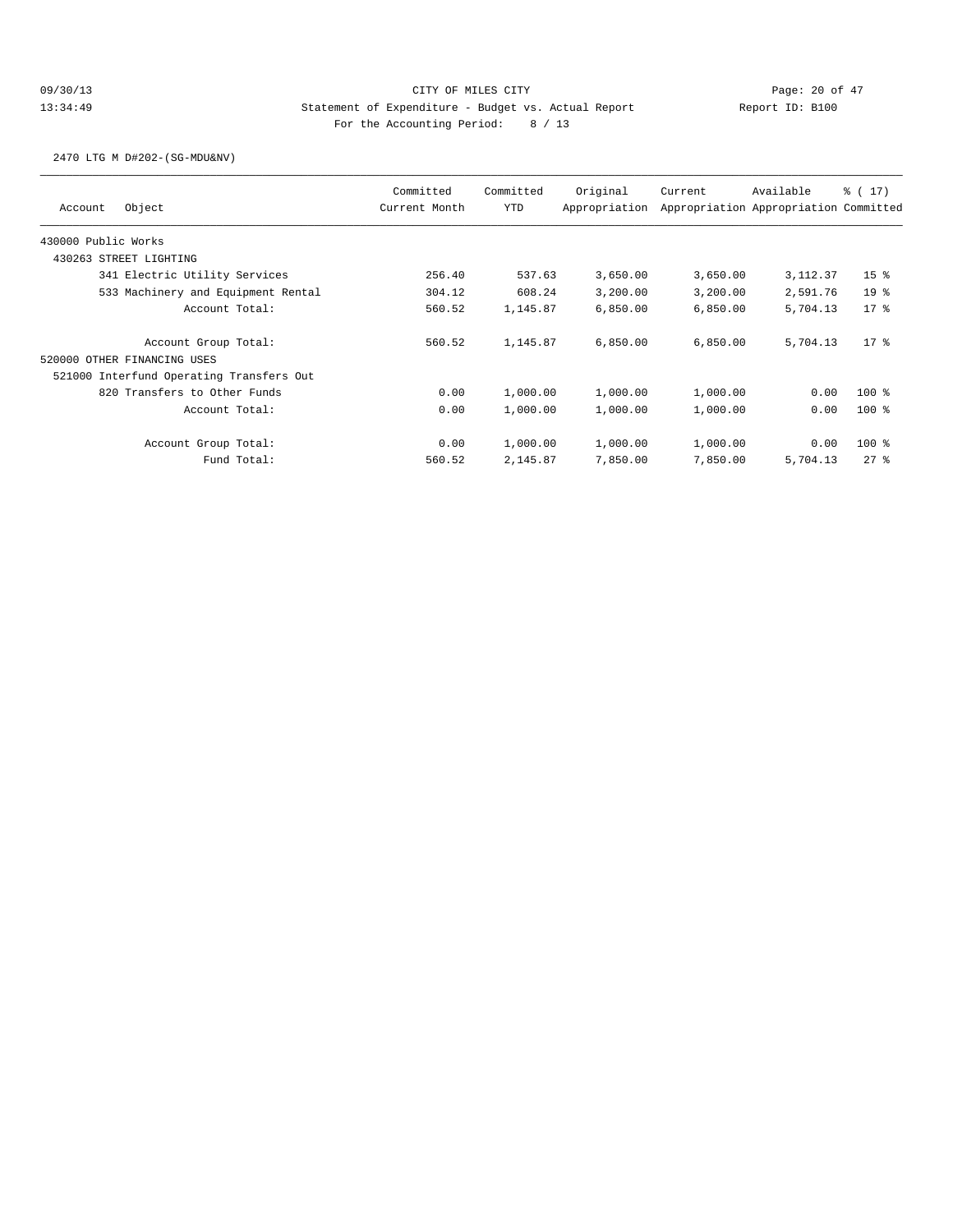## 09/30/13 Page: 21 of 47 13:34:49 Statement of Expenditure - Budget vs. Actual Report Changer Report ID: B100 For the Accounting Period: 8 / 13

2480 LTG M M#173-(Milestown Estates)

| Object<br>Account                        | Committed<br>Current Month | Committed<br>YTD | Original<br>Appropriation | Current  | Available<br>Appropriation Appropriation Committed | $\frac{1}{6}$ ( 17 ) |
|------------------------------------------|----------------------------|------------------|---------------------------|----------|----------------------------------------------------|----------------------|
| 430000 Public Works                      |                            |                  |                           |          |                                                    |                      |
| 430263 STREET LIGHTING                   |                            |                  |                           |          |                                                    |                      |
| 230 Repair and Maintenance Supplies      | 0.00                       | 0.00             | 460.00                    | 460.00   | 460.00                                             | ႜ                    |
| 341 Electric Utility Services            | 59.58                      | 117.18           | 700.00                    | 700.00   | 582.82                                             | $17*$                |
| Account Total:                           | 59.58                      | 117.18           | 1,160.00                  | 1,160.00 | 1,042.82                                           | 10 <sup>8</sup>      |
| Account Group Total:                     | 59.58                      | 117.18           | 1,160.00                  | 1,160.00 | 1,042.82                                           | 10 <sup>8</sup>      |
| 520000 OTHER FINANCING USES              |                            |                  |                           |          |                                                    |                      |
| 521000 Interfund Operating Transfers Out |                            |                  |                           |          |                                                    |                      |
| 820 Transfers to Other Funds             | 0.00                       | 0.00             | 250.00                    | 250.00   | 250.00                                             | နွ                   |
| Account Total:                           | 0.00                       | 0.00             | 250.00                    | 250.00   | 250.00                                             | နွ                   |
| Account Group Total:                     | 0.00                       | 0.00             | 250.00                    | 250.00   | 250.00                                             | နွ                   |
| Fund Total:                              | 59.58                      | 117.18           | 1,410.00                  | 1,410.00 | 1,292.82                                           | 8 %                  |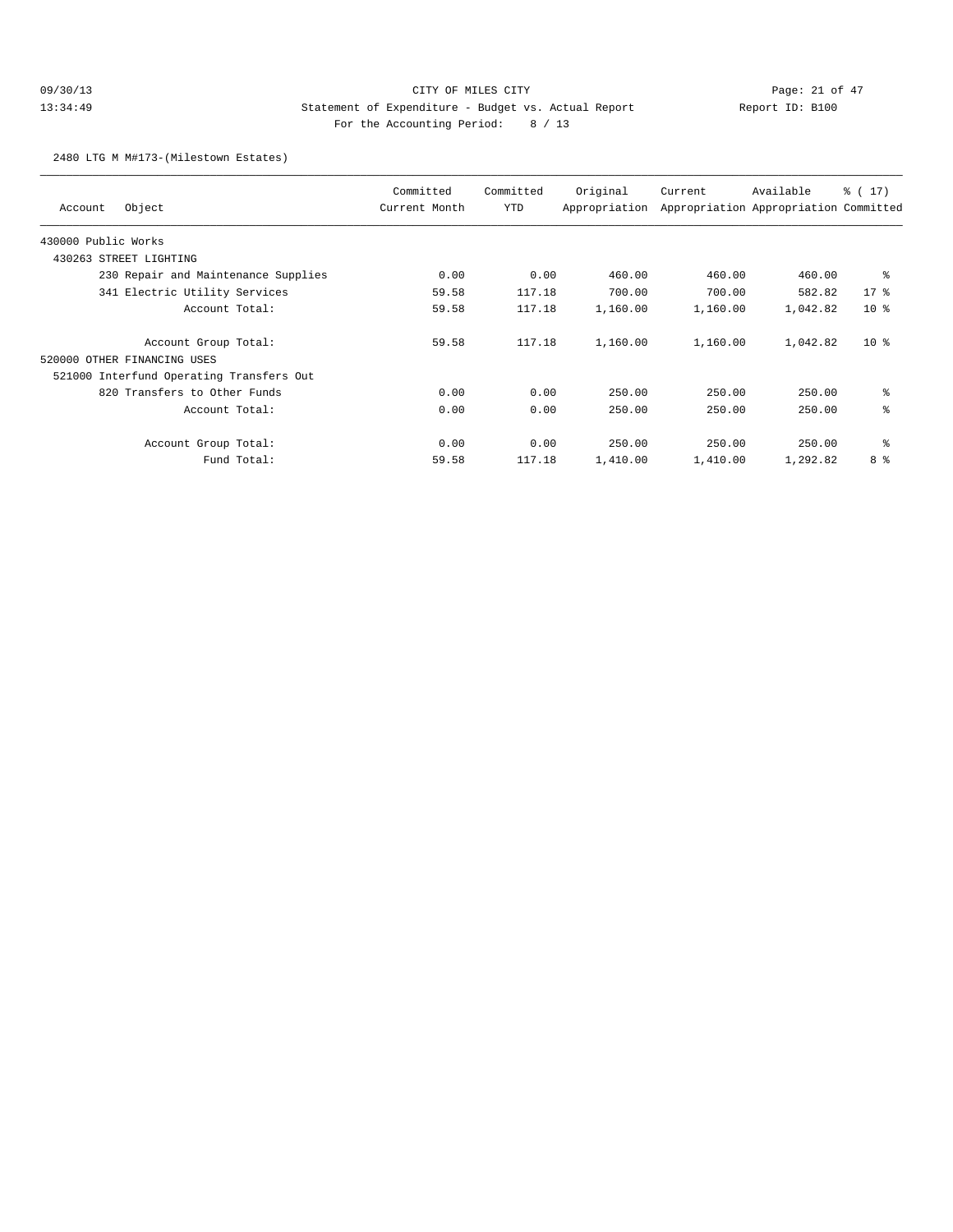| Account             | Object                                  | Committed<br>Current Month | Committed<br>YTD | Original   | Current<br>Appropriation Appropriation Appropriation Committed | Available  | % (17)          |
|---------------------|-----------------------------------------|----------------------------|------------------|------------|----------------------------------------------------------------|------------|-----------------|
| 430000 Public Works |                                         |                            |                  |            |                                                                |            |                 |
| 430220 Operations   |                                         |                            |                  |            |                                                                |            |                 |
|                     | 111 Salaries and Wages - Permanent      | 15,510.72                  | 31,281.78        | 180,062.00 | 180,062.00                                                     | 148,780.22 | $17*$           |
|                     | 121 OVERTIME-PERMANENT                  | 60.21                      | 166.70           | 5,119.00   | 5,119.00                                                       | 4,952.30   | 3 <sup>°</sup>  |
|                     | 131 VACATION                            | 1,180.59                   | 2,854.17         | 14,000.00  | 14,000.00                                                      | 11, 145.83 | $20*$           |
|                     | 132 SICK LEAVE                          | 356.66                     | 562.16           | 11,000.00  | 11,000.00                                                      | 10,437.84  | 5 <sup>8</sup>  |
|                     | 133 OTHER LEAVE PAY                     | 0.00                       | 0.00             | 9,480.00   | 9,480.00                                                       | 9,480.00   | နွ              |
|                     | 134 HOLIDAY PAY                         | 0.00                       | 0.00             | 6,446.00   | 6,446.00                                                       | 6,446.00   | ి               |
|                     | 141 Unemployment Insurance              | 77.01                      | 159.58           | 1,016.00   | 1,016.00                                                       | 856.42     | 16%             |
|                     | 142 Workers' Compensation               | 920.77                     | 1,906.38         | 11,572.00  | 11,572.00                                                      | 9,665.62   | 16 <sup>8</sup> |
|                     | 143 Health Insurance                    | 2,585.32                   | 5,099.46         | 33,622.00  | 33,622.00                                                      | 28,522.54  | 15 <sup>°</sup> |
|                     | 144 FICA                                | 1,242.22                   | 2,584.51         | 17,266.00  | 17,266.00                                                      | 14,681.49  | 15 <sup>°</sup> |
|                     | 145 PERS                                | 628.61                     | 2,494.68         | 17,596.00  | 17,596.00                                                      | 15,101.32  | $14*$           |
|                     | 196 CLOTHING ALLOTMENT                  | 0.00                       | 592.50           | 550.00     | 550.00                                                         | $-42.50$   | 108 %           |
|                     | 210 Office Supplies and Materials       | 14.90                      | 50.75            | 500.00     | 500.00                                                         | 449.25     | 10 <sup>8</sup> |
|                     | 214 Small Items of Equipment            | 263.88                     | 263.88           | 6,000.00   | 6,000.00                                                       | 5,736.12   | 4%              |
|                     | 220 Operating Expenses                  | 303.40                     | 303.40           | 9,000.00   | 9,000.00                                                       | 8,696.60   | 3%              |
|                     | 222 Chemicals, Lab & Med Supplies       | 438.00                     | 438.00           | 400.00     | 400.00                                                         | $-38.00$   | 110 %           |
|                     | 226 Clothing and Uniforms               | 21.44                      | 0.00             | 550.00     | 550.00                                                         | 550.00     | နွ              |
|                     | 230 Repair and Maintenance Supplies     | 125.76                     | 1,689.92         | 18,000.00  | 18,000.00                                                      | 16,310.08  | 9%              |
|                     | 231 Gas, Oil, Diesel Fuel, Grease, etc. | 2,572.21                   | 2,572.21         | 35,000.00  | 35,000.00                                                      | 32,427.79  | 7 %             |
|                     | 241 Consumable Tools                    | 0.00                       | 0.00             | 50.00      | 50.00                                                          | 50.00      | နွ              |
|                     | 242 Sign Parts and Supplies             | 0.00                       | 0.00             | 7,000.00   | 7,000.00                                                       | 7,000.00   | နွ              |
|                     | 311 Postage, Box Rent, Etc.             | 0.00                       | 0.00             | 75.00      | 75.00                                                          | 75.00      | နွ              |
|                     | 320 Printing, Duplicating, Typing &     | 0.00                       | 0.00             | 100.00     | 100.00                                                         | 100.00     | ៖               |
|                     | 330 Publicity, Subscriptions & Dues     | 0.00                       | 0.00             | 400.00     | 400.00                                                         | 400.00     | န္              |
|                     | 334 Memberships, Registrations & Dues   | 0.00                       | 0.00             | 150.00     | 150.00                                                         | 150.00     | န္              |
|                     | 341 Electric Utility Services           | 88.09                      | 177.31           | 1,000.00   | 1,000.00                                                       | 822.69     | 18 %            |
|                     | 344 Gas Utility Service                 | 6.88                       | 14.40            | 1,000.00   | 1,000.00                                                       | 985.60     | 1 <sup>°</sup>  |
|                     | 345 Telephone & Telegraph               | 121.34                     | 297.62           | 1,500.00   | 1,500.00                                                       | 1,202.38   | $20*$           |
|                     | 346 Garbage Service                     | 0.00                       | 0.00             | 175.00     | 175.00                                                         | 175.00     | နွ              |
|                     | 347 Telephone-Internet                  | 0.00                       | 0.00             | 200.00     | 200.00                                                         | 200.00     | နွ              |
|                     | 350 Professional Services               | 0.00                       | 201.60           | 2,000.00   | 2,000.00                                                       | 1,798.40   | 10 <sup>8</sup> |
|                     | 360 Contr R & M                         | 0.00                       | 86.08            | 6,000.00   | 6,000.00                                                       | 5,913.92   | 1 <sup>°</sup>  |
|                     | 363 R&M Vehicles/Equip/Labor-PW         | 2,804.44                   | 5,268.61         | 80,000.00  | 80,000.00                                                      | 74,731.39  | 7 %             |
|                     | 370 Travel                              | 0.00                       | 0.00             | 800.00     | 800.00                                                         | 800.00     | နွ              |
|                     | 380 Training Services                   | 0.00                       | 0.00             | 700.00     | 700.00                                                         | 700.00     | ៖               |
|                     | 382 Books                               | 0.00                       | 0.00             | 200.00     | 200.00                                                         | 200.00     | ៖               |
|                     | 511 Insurance on Buildings              | 0.00                       | 547.98           | 548.00     | 548.00                                                         | 0.02       | 100 %           |
|                     | 512 Insurance on Vehicles & Equipment   | 0.00                       | 2,448.31         | 2,448.00   | 2,448.00                                                       | $-0.31$    | 100 %           |
|                     | 531 Building & Office Rental            | 350.00                     | 700.00           | 4,200.00   | 4,200.00                                                       | 3,500.00   | $17$ %          |
|                     | 532 Land Rental                         | 0.00                       | 4,560.37         | 8,100.00   | 8,100.00                                                       | 3,539.63   | 56%             |
|                     | Account Total:                          | 29,672.45                  | 67, 322.36       | 493,825.00 | 493,825.00                                                     | 426,502.64 | $14$ %          |
|                     | 430233 Roadway/Re-surfacing             |                            |                  |            |                                                                |            |                 |
|                     | 350 Professional Services               | -27,112.97                 | $-27,112.97$     | 686,990.00 | 686,990.00                                                     | 714,102.97 | $-4$ %          |
|                     | Account Total:                          | $-27, 112.97$              | $-27, 112.97$    | 686,990.00 | 686,990.00                                                     | 714,102.97 | $-4$ %          |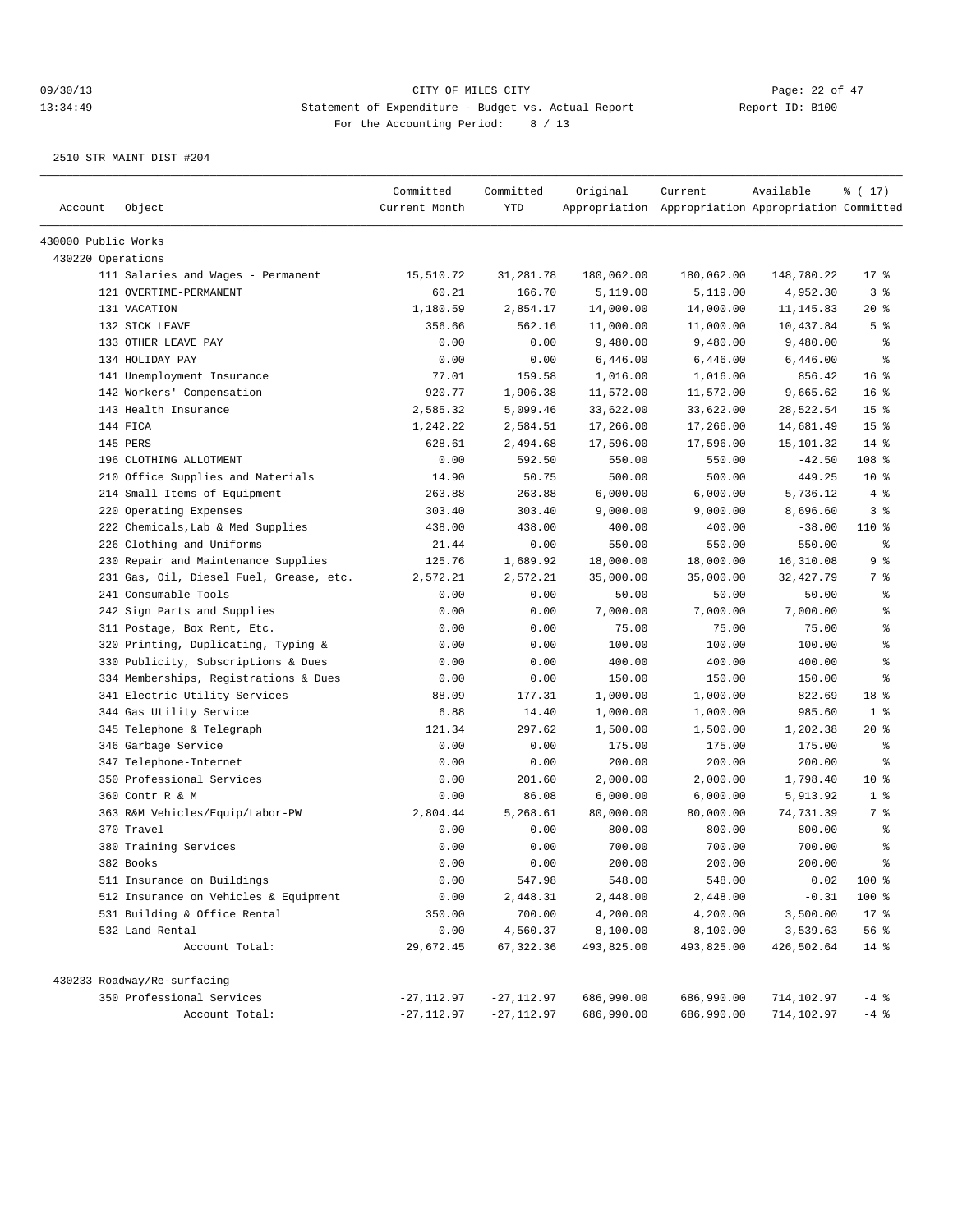| Account              | Object                                   | Committed<br>Current Month | Committed<br><b>YTD</b> | Original<br>Appropriation | Current     | Available<br>Appropriation Appropriation Committed | $\frac{1}{6}$ ( 17) |
|----------------------|------------------------------------------|----------------------------|-------------------------|---------------------------|-------------|----------------------------------------------------|---------------------|
|                      |                                          |                            |                         |                           |             |                                                    |                     |
|                      | 430234 CURB AND GUTTER                   |                            |                         |                           |             |                                                    |                     |
|                      | 350 Professional Services                | 0.00                       | 0.00                    | 142,000.00                | 142,000.00  | 142,000.00                                         | နွ                  |
|                      | Account Total:                           | 0.00                       | 0.00                    | 142,000.00                | 142,000.00  | 142,000.00                                         | နွ                  |
|                      | 430235 Storm Drain & Culvert Maintenance |                            |                         |                           |             |                                                    |                     |
|                      | 230 Repair and Maintenance Supplies      | $-6,691.72$                | $-6,691.72$             | 68,235.00                 | 68,235.00   | 74,926.72                                          | $-10$ %             |
|                      | 350 Professional Services                | 0.00                       | 0.00                    | 10,000.00                 | 10,000.00   | 10,000.00                                          | နွ                  |
|                      | Account Total:                           | $-6,691.72$                | $-6,691.72$             | 78,235.00                 | 78,235.00   | 84,926.72                                          | $-9$ %              |
|                      | Account Group Total:                     | $-4, 132.24$               |                         | 33,517.67 1,401,050.00    |             | 1,401,050.00 1,367,532.33                          | 2 <sup>8</sup>      |
| 510000 MISCELLANEOUS |                                          |                            |                         |                           |             |                                                    |                     |
|                      | 510330 Comprehensive Liability Insurance |                            |                         |                           |             |                                                    |                     |
|                      | 513 Liability                            | 9,689.94                   | 9,689.94                | 9,690.00                  | 9,690.00    | 0.06                                               | $100$ %             |
|                      | Account Total:                           | 9,689.94                   | 9,689.94                | 9,690.00                  | 9,690.00    | 0.06                                               | $100$ %             |
|                      | Account Group Total:                     | 9,689.94                   | 9,689.94                | 9,690.00                  | 9,690.00    | 0.06                                               | $100*$              |
|                      | 520000 OTHER FINANCING USES              |                            |                         |                           |             |                                                    |                     |
|                      | 521000 Interfund Operating Transfers Out |                            |                         |                           |             |                                                    |                     |
|                      | 820 Transfers to Other Funds             | 1,792.00                   | 3,584.00                | 53, 412.00                | 53, 412.00  | 49,828.00                                          | 7 %                 |
|                      | Account Total:                           | 1,792.00                   | 3,584.00                | 53, 412.00                | 53, 412.00  | 49,828.00                                          | 7 %                 |
|                      | Account Group Total:                     | 1,792.00                   | 3,584.00                | 53, 412, 00               | 53, 412, 00 | 49,828.00                                          | 7 %                 |
|                      | Fund Total:                              | 7,349.70                   |                         | 46,791.61 1,464,152.00    |             | 1,464,152.00 1,417,360.39                          | 3 <sup>°</sup>      |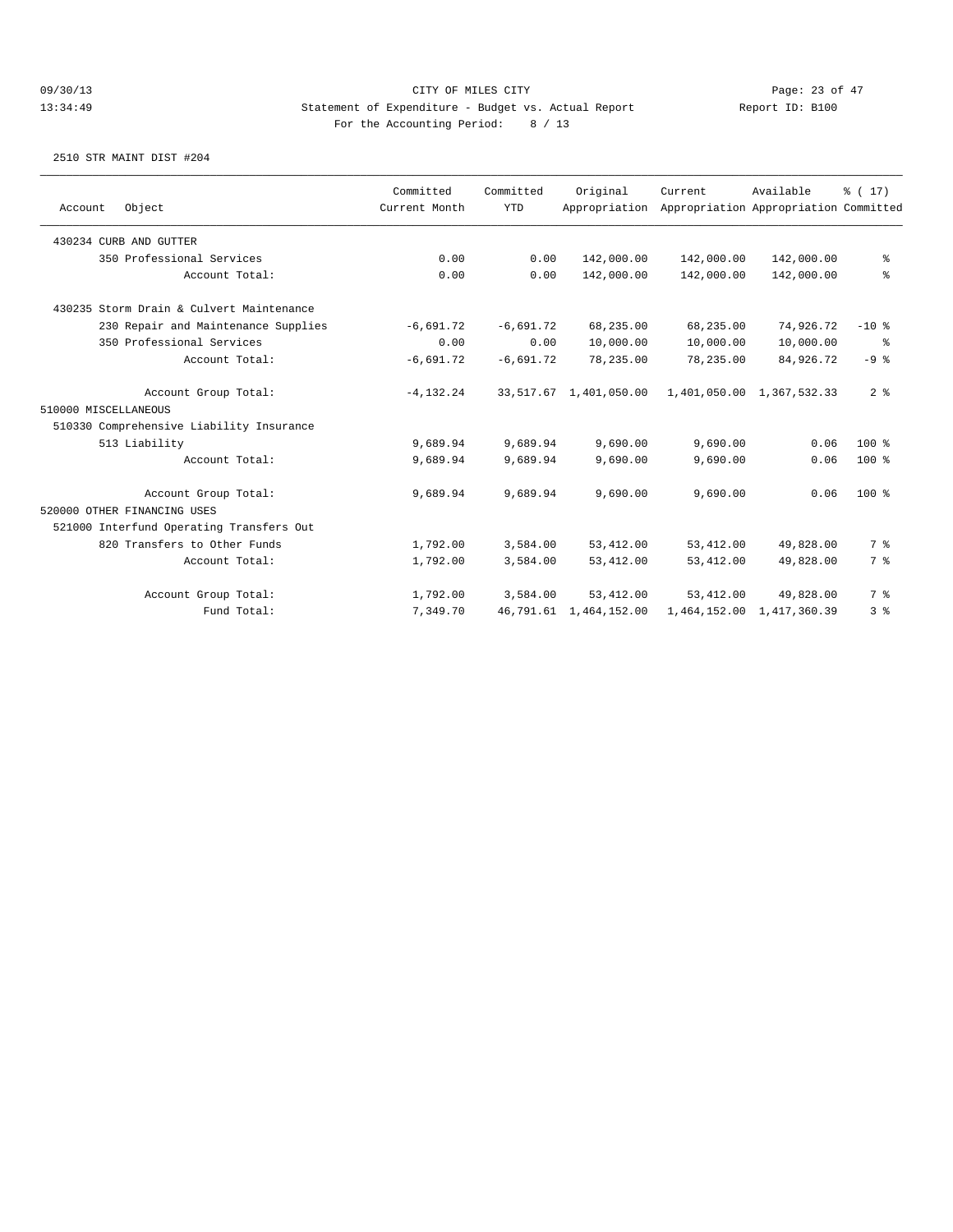| Account             | Object                                  | Committed<br>Current Month | Committed<br><b>YTD</b> | Original   | Current<br>Appropriation Appropriation Appropriation Committed | Available  | % (17)          |
|---------------------|-----------------------------------------|----------------------------|-------------------------|------------|----------------------------------------------------------------|------------|-----------------|
|                     |                                         |                            |                         |            |                                                                |            |                 |
| 430000 Public Works |                                         |                            |                         |            |                                                                |            |                 |
| 430220 Operations   |                                         |                            |                         |            |                                                                |            |                 |
|                     | 111 Salaries and Wages - Permanent      | 4,754.22                   | 9,357.46                | 61,360.00  | 61,360.00                                                      | 52,002.54  | 15 <sup>°</sup> |
|                     | 121 OVERTIME-PERMANENT                  | 23.37                      | 66.58                   | 1,296.00   | 1,296.00                                                       | 1,229.42   | 5 <sup>8</sup>  |
|                     | 131 VACATION                            | 309.58                     | 755.70                  | 4,000.00   | 4,000.00                                                       | 3,244.30   | 19 <sub>8</sub> |
|                     | 132 SICK LEAVE                          | 92.89                      | 174.72                  | 4,000.00   | 4,000.00                                                       | 3,825.28   | 4%              |
|                     | 133 OTHER LEAVE PAY                     | 0.00                       | 0.00                    | 2,400.00   | 2,400.00                                                       | 2,400.00   | နွ              |
|                     | 134 HOLIDAY PAY                         | 0.00                       | 0.00                    | 1,632.00   | 1,632.00                                                       | 1,632.00   | န္              |
|                     | 141 Unemployment Insurance              | 23.34                      | 47.44                   | 336.00     | 336.00                                                         | 288.56     | 14 %            |
|                     | 142 Workers' Compensation               | 125.80                     | 258.34                  | 3,611.00   | 3,611.00                                                       | 3,352.66   | 7 %             |
|                     | 143 Health Insurance                    | 791.63                     | 1,543.09                | 11,653.00  | 11,653.00                                                      | 10,109.91  | $13*$           |
|                     | 144 FICA                                | 370.04                     | 755.68                  | 5,706.00   | 5,706.00                                                       | 4,950.32   | $13*$           |
|                     | 145 PERS                                | 194.43                     | 754.85                  | 5,863.00   | 5,863.00                                                       | 5,108.15   | $13*$           |
|                     | 196 CLOTHING ALLOTMENT                  | 0.00                       | 172.50                  | 180.00     | 180.00                                                         | 7.50       | 96%             |
|                     | 210 Office Supplies and Materials       | 2.38                       | 26.28                   | 200.00     | 200.00                                                         | 173.72     | $13*$           |
|                     | 214 Small Items of Equipment            | 65.97                      | 65.97                   | 3,000.00   | 3,000.00                                                       | 2,934.03   | 2 <sup>8</sup>  |
|                     | 220 Operating Expenses                  | 75.84                      | 75.84                   | 3,500.00   | 3,500.00                                                       | 3,424.16   | 2 <sup>°</sup>  |
|                     | 222 Chemicals, Lab & Med Supplies       | 0.00                       | 0.00                    | 500.00     | 500.00                                                         | 500.00     | ႜ               |
|                     | 226 Clothing and Uniforms               | 0.00                       | 0.00                    | 150.00     | 150.00                                                         | 150.00     | နွ              |
|                     | 230 Repair and Maintenance Supplies     | 31.44                      | 422.48                  | 5,000.00   | 5,000.00                                                       | 4,577.52   | 8 %             |
|                     | 231 Gas, Oil, Diesel Fuel, Grease, etc. | 643.06                     | 643.06                  | 10,000.00  | 10,000.00                                                      | 9,356.94   | 6 %             |
|                     | 242 Sign Parts and Supplies             | 0.00                       | 0.00                    | 2,600.00   | 2,600.00                                                       | 2,600.00   | $\epsilon$      |
|                     | 311 Postage, Box Rent, Etc.             | 0.00                       | 0.00                    | 40.00      | 40.00                                                          | 40.00      | နွ              |
|                     | 330 Publicity, Subscriptions & Dues     | 0.00                       | 0.00                    | 100.00     | 100.00                                                         | 100.00     | $\epsilon$      |
|                     | 334 Memberships, Registrations & Dues   | 0.00                       | 0.00                    | 50.00      | 50.00                                                          | 50.00      | $\epsilon$      |
|                     | 341 Electric Utility Services           | 4.32                       | 9.07                    | 150.00     | 150.00                                                         | 140.93     | 6 %             |
|                     | 344 Gas Utility Service                 | 1.72                       | 3.60                    | 200.00     | 200.00                                                         | 196.40     | 2 <sup>°</sup>  |
|                     | 345 Telephone & Telegraph               | 70.09                      | 152.97                  | 500.00     | 500.00                                                         | 347.03     | $31$ $%$        |
|                     | 347 Telephone-Internet                  | 0.00                       | 0.00                    | 150.00     | 150.00                                                         | 150.00     | $\frac{6}{6}$   |
|                     | 350 Professional Services               | 0.00                       | 32.40                   | 500.00     | 500.00                                                         | 467.60     | 6 %             |
|                     | 360 Contr R & M                         | 0.00                       | 34.07                   | 1,000.00   | 1,000.00                                                       | 965.93     | 3%              |
|                     | 363 R&M Vehicles/Equip/Labor-PW         | 657.35                     | 1,273.40                | 35,000.00  | 35,000.00                                                      | 33,726.60  | 4%              |
|                     | 370 Travel                              | 0.00                       | 0.00                    | 250.00     | 250.00                                                         | 250.00     | နွ              |
|                     | 380 Training Services                   | 0.00                       | 0.00                    | 150.00     | 150.00                                                         | 150.00     | $\epsilon$      |
|                     | 382 Books                               | 0.00                       | 0.00                    | 100.00     | 100.00                                                         | 100.00     | နွ              |
|                     | 511 Insurance on Buildings              | 0.00                       | 137.00                  | $-44.00$   | $-44.00$                                                       | $-181.00$  | $***$ $%$       |
|                     | 512 Insurance on Vehicles & Equipment   | 0.00                       | 532.37                  | 532.00     | 532.00                                                         | $-0.37$    | 100 %           |
|                     | 531 Building & Office Rental            | 166.66                     | 333.32                  | 2,000.00   | 2,000.00                                                       | 1,666.68   | $17*$           |
|                     | 532 Land Rental                         | 0.00                       | 0.00                    | 1,500.00   | 1,500.00                                                       | 1,500.00   | $\,$ $\,$       |
|                     | Account Total:                          | 8,404.13                   | 17,628.19               | 169,165.00 | 169,165.00                                                     | 151,536.81 | $10*$           |
|                     | 430233 Roadway/Re-surfacing             |                            |                         |            |                                                                |            |                 |
|                     | 230 Repair and Maintenance Supplies     | 0.00                       | 0.00                    | 12,400.00  | 12,400.00                                                      | 12,400.00  | ి               |
|                     | 350 Professional Services               | 0.00                       | 0.00                    | 125,000.00 | 125,000.00                                                     | 125,000.00 | ್ಠಿ             |
|                     | Account Total:                          | 0.00                       | 0.00                    | 137,400.00 | 137,400.00                                                     | 137,400.00 | နွ              |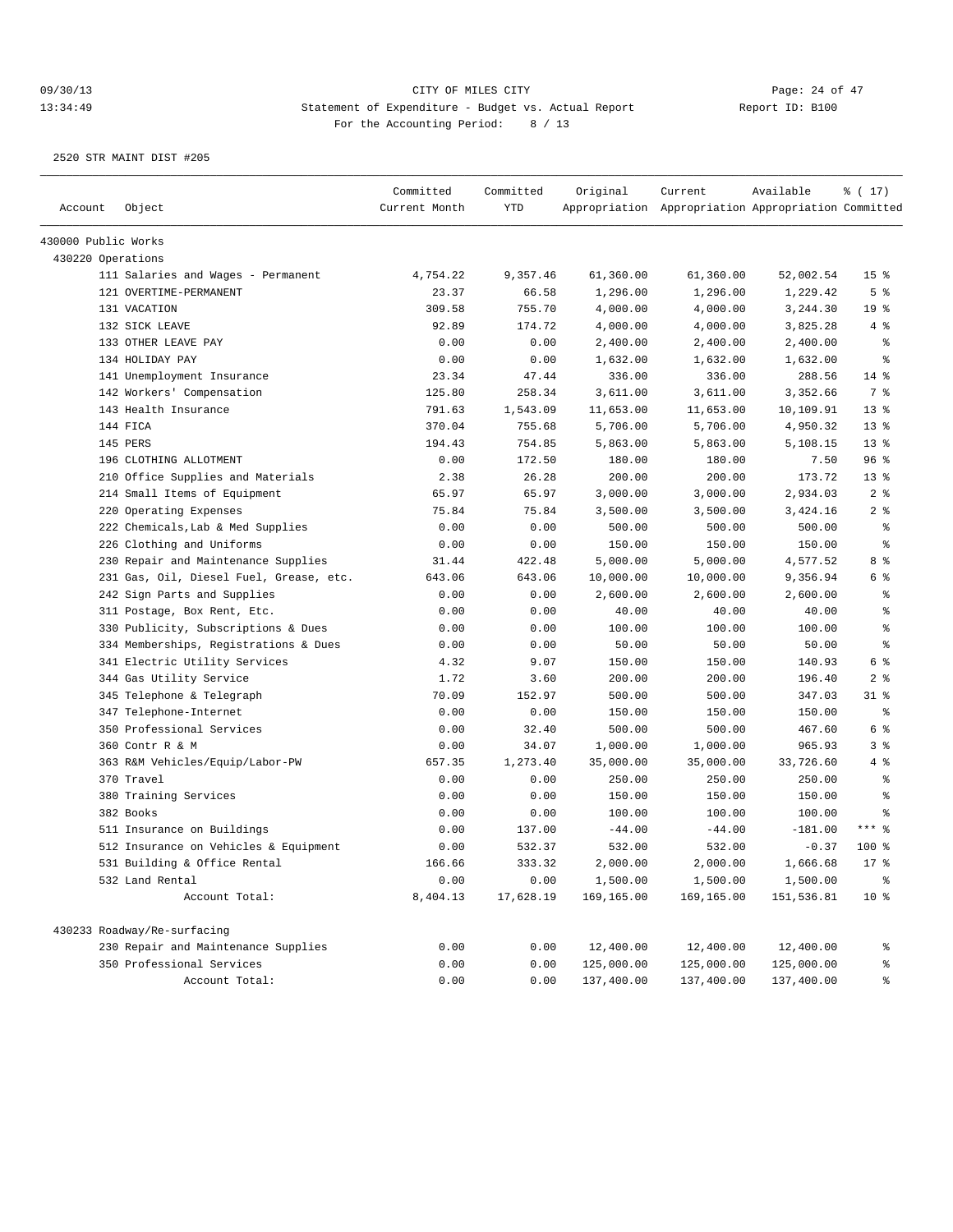|                                          | Committed     | Committed  | Original      | Current    | Available                             | % (17)         |
|------------------------------------------|---------------|------------|---------------|------------|---------------------------------------|----------------|
| Object<br>Account                        | Current Month | <b>YTD</b> | Appropriation |            | Appropriation Appropriation Committed |                |
| 430235 Storm Drain & Culvert Maintenance |               |            |               |            |                                       |                |
| 230 Repair and Maintenance Supplies      | 0.00          | 0.00       | 50,000.00     | 50,000.00  | 50,000.00                             | ి              |
| 350 Professional Services                | 0.00          | 0.00       | 50,000.00     | 50,000.00  | 50,000.00                             | ್ಠಿ            |
| Account Total:                           | 0.00          | 0.00       | 100,000.00    | 100,000.00 | 100,000.00                            | ⊱              |
| Account Group Total:                     | 8,404.13      | 17,628.19  | 406,565.00    | 406,565.00 | 388,936.81                            | $4 \text{ }$   |
| 510000 MISCELLANEOUS                     |               |            |               |            |                                       |                |
| 510330 Comprehensive Liability Insurance |               |            |               |            |                                       |                |
| 513 Liability                            | 896.70        | 896.70     | 897.00        | 897.00     | 0.30                                  | $100$ %        |
| Account Total:                           | 896.70        | 896.70     | 897.00        | 897.00     | 0.30                                  | $100$ %        |
| Account Group Total:                     | 896.70        | 896.70     | 897.00        | 897.00     | 0.30                                  | $100*$         |
| 520000 OTHER FINANCING USES              |               |            |               |            |                                       |                |
| 521000 Interfund Operating Transfers Out |               |            |               |            |                                       |                |
| 820 Transfers to Other Funds             | 949.76        | 1,899.52   | 31,394.00     | 31,394.00  | 29, 494.48                            | 6 %            |
| Account Total:                           | 949.76        | 1,899.52   | 31,394.00     | 31,394.00  | 29, 494.48                            | 6 %            |
| Account Group Total:                     | 949.76        | 1,899.52   | 31,394.00     | 31,394.00  | 29,494.48                             | 6 %            |
| Fund Total:                              | 10,250.59     | 20, 424.41 | 438,856.00    | 438,856.00 | 418, 431.59                           | 5 <sup>8</sup> |
|                                          |               |            |               |            |                                       |                |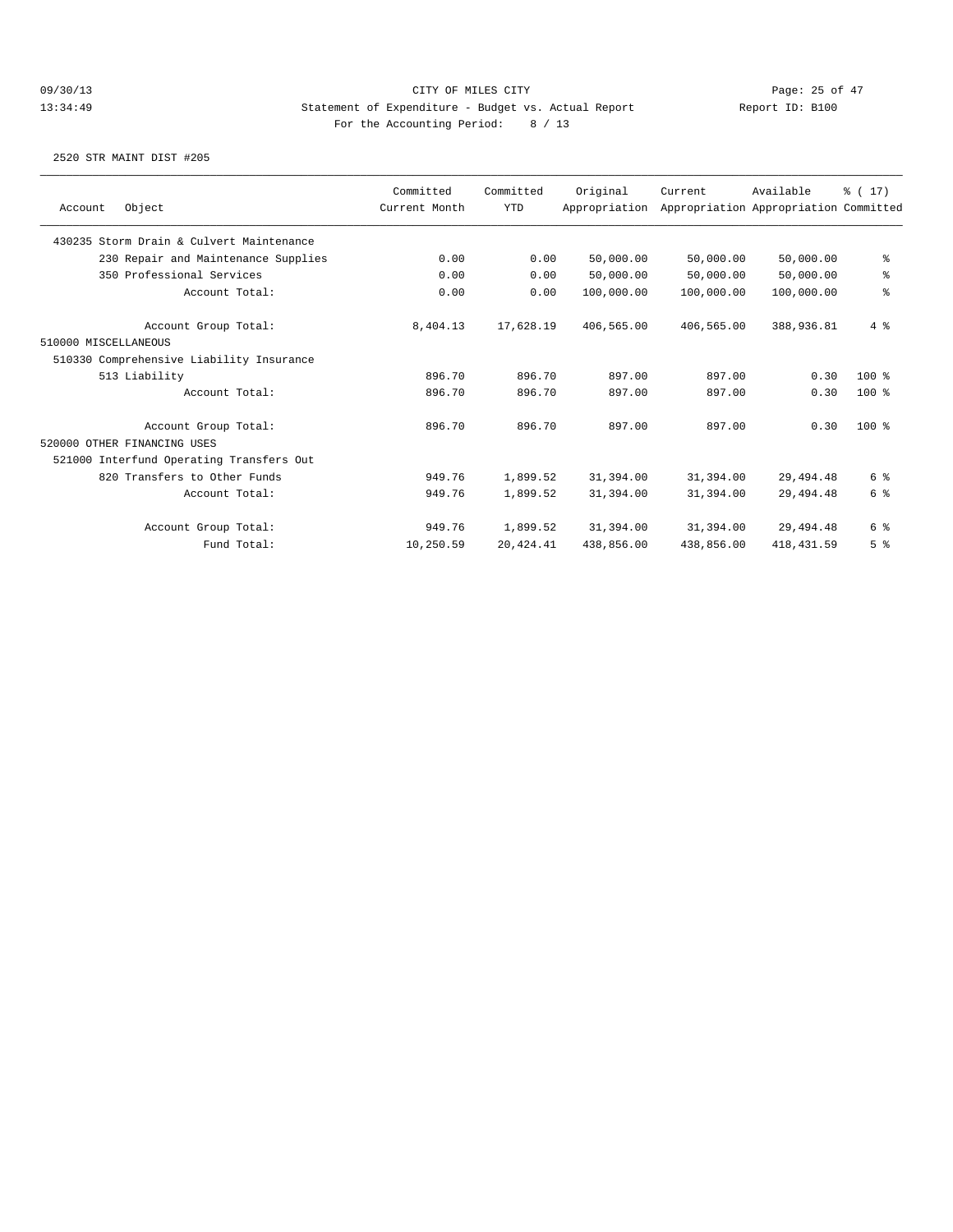## 09/30/13 Page: 26 of 47 13:34:49 Statement of Expenditure - Budget vs. Actual Report Changery Report ID: B100 For the Accounting Period: 8 / 13

2540 STR MAINT DIST#207-(MILESTOWN ESTATES)

| Account              | Object                                   | Committed<br>Current Month | Committed<br><b>YTD</b> | Original<br>Appropriation | Current  | Available<br>Appropriation Appropriation Committed | $\frac{1}{6}$ ( 17) |
|----------------------|------------------------------------------|----------------------------|-------------------------|---------------------------|----------|----------------------------------------------------|---------------------|
| 430000 Public Works  |                                          |                            |                         |                           |          |                                                    |                     |
| 430220 Operations    |                                          |                            |                         |                           |          |                                                    |                     |
|                      | 111 Salaries and Wages - Permanent       | 223.92                     | 459.40                  | 3,004.00                  | 3,004.00 | 2,544.60                                           | 15 <sup>8</sup>     |
|                      | 121 OVERTIME-PERMANENT                   | 1.16                       | 3.33                    | 65.00                     | 65.00    | 61.67                                              | 5 <sup>8</sup>      |
|                      | 131 VACATION                             | 14.96                      | 40.34                   | 310.00                    | 310.00   | 269.66                                             | $13*$               |
|                      | 132 SICK LEAVE                           | 4.21                       | 8.28                    | 100.00                    | 100.00   | 91.72                                              | 8 %                 |
|                      | 133 OTHER LEAVE PAY                      | 0.00                       | 0.00                    | 120.00                    | 120.00   | 120.00                                             | နွ                  |
|                      | 134 HOLIDAY PAY                          | 0.00                       | 0.00                    | 12.00                     | 12.00    | 12.00                                              | နွ                  |
|                      | 141 Unemployment Insurance               | 1.09                       | 2.34                    | 15.00                     | 15.00    | 12.66                                              | 16 <sup>8</sup>     |
|                      | 142 Workers' Compensation                | 5.92                       | 13.41                   | 160.00                    | 160.00   | 146.59                                             | 8 %                 |
|                      | 143 Health Insurance                     | 37.09                      | 74.24                   | 520.00                    | 520.00   | 445.76                                             | $14*$               |
|                      | 144 FICA                                 | 17.41                      | 37.25                   | 256.00                    | 256.00   | 218.75                                             | 15 <sup>8</sup>     |
|                      | 145 PERS                                 | 9.09                       | 37.21                   | 262.00                    | 262.00   | 224.79                                             | 14 %                |
|                      | 196 CLOTHING ALLOTMENT                   | 0.00                       | 9.00                    | 8.00                      | 8.00     | $-1.00$                                            | $113$ %             |
|                      | Account Total:                           | 314.85                     | 684.80                  | 4,832.00                  | 4,832.00 | 4,147.20                                           | $14*$               |
|                      | Account Group Total:                     | 314.85                     | 684.80                  | 4,832.00                  | 4,832.00 | 4,147.20                                           | $14*$               |
| 510000 MISCELLANEOUS |                                          |                            |                         |                           |          |                                                    |                     |
|                      | 510330 Comprehensive Liability Insurance |                            |                         |                           |          |                                                    |                     |
|                      | 513 Liability                            | 46.27                      | 46.27                   | 46.00                     | 46.00    | $-0.27$                                            | $101$ %             |
|                      | Account Total:                           | 46.27                      | 46.27                   | 46.00                     | 46.00    | $-0.27$                                            | 101 %               |
|                      | Account Group Total:                     | 46.27                      | 46.27                   | 46.00                     | 46.00    | $-0.27$                                            | $101$ %             |
|                      | Fund Total:                              | 361.12                     | 731.07                  | 4,878.00                  | 4,878.00 | 4,146.93                                           | 15 <sup>8</sup>     |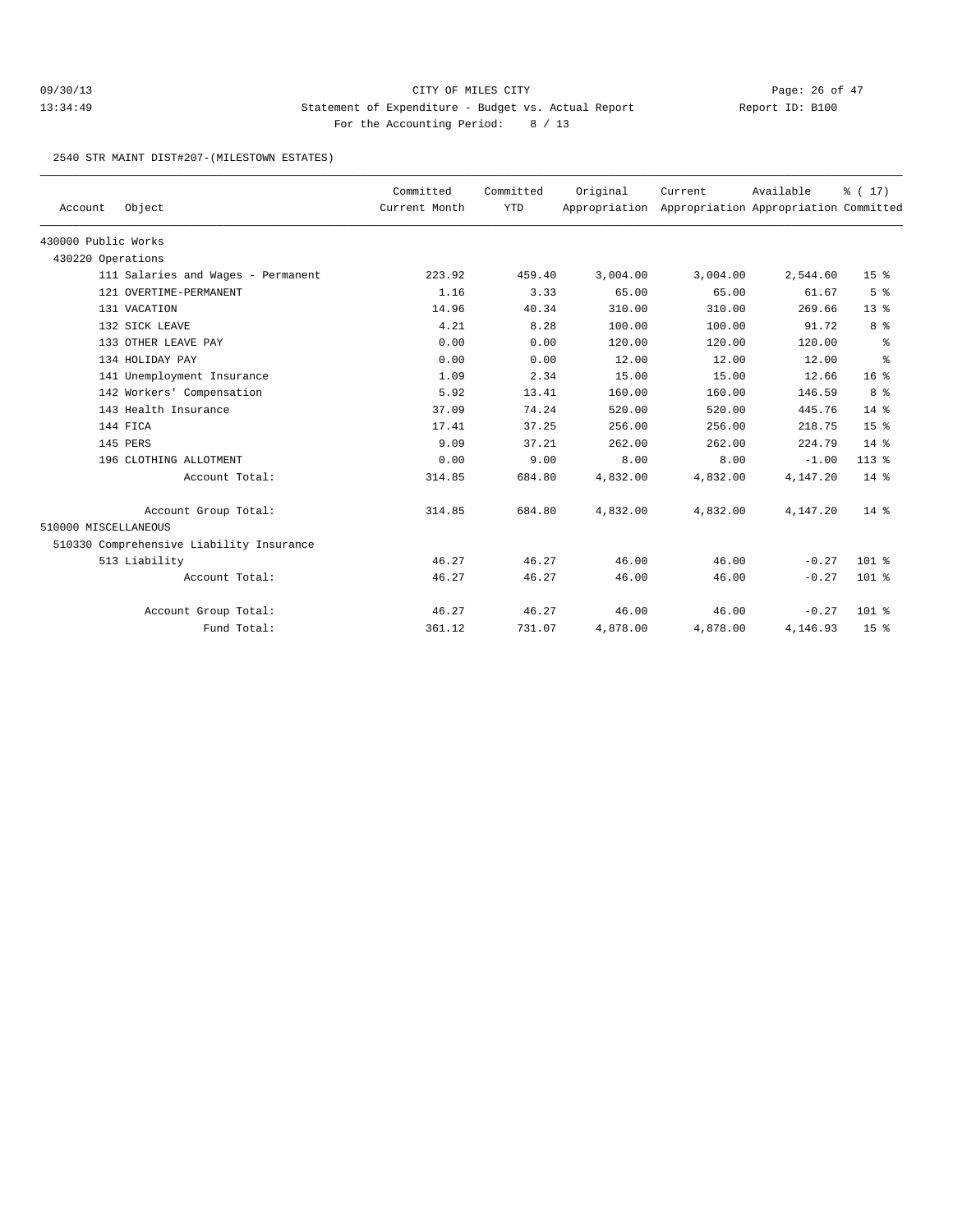## 09/30/13 Page: 27 of 47 13:34:49 Statement of Expenditure - Budget vs. Actual Report Changery Report ID: B100 For the Accounting Period: 8 / 13

2820 GAS TAX

| Object<br>Account                        | Committed<br>Current Month | Committed<br>YTD | Original<br>Appropriation | Current    | Available<br>Appropriation Appropriation Committed | $\frac{1}{6}$ ( 17) |
|------------------------------------------|----------------------------|------------------|---------------------------|------------|----------------------------------------------------|---------------------|
| 520000 OTHER FINANCING USES              |                            |                  |                           |            |                                                    |                     |
| 521000 Interfund Operating Transfers Out |                            |                  |                           |            |                                                    |                     |
| 820 Transfers to Other Funds             | 480.39                     | 960.78           | 5,765.00                  | 5,765.00   | 4,804.22                                           | $17*$               |
| Account Total:                           | 480.39                     | 960.78           | 5,765.00                  | 5,765.00   | 4,804.22                                           | $17*$               |
| 521204 TRANSFER:<br>SID 204              |                            |                  |                           |            |                                                    |                     |
| 820 Transfers to Other Funds             | 0.00                       | 0.00             | 90,632.00                 | 90,632.00  | 90,632.00                                          | ి                   |
| Account Total:                           | 0.00                       | 0.00             | 90,632.00                 | 90,632.00  | 90,632.00                                          | ి                   |
| 521205 TRANSFER:<br>SID 205              |                            |                  |                           |            |                                                    |                     |
| 820 Transfers to Other Funds             | 0.00                       | 0.00             | 90,633.00                 | 90,633.00  | 90,633.00                                          | ి                   |
| Account Total:                           | 0.00                       | 0.00             | 90,633.00                 | 90,633.00  | 90,633.00                                          | ి                   |
| Account Group Total:                     | 480.39                     | 960.78           | 187,030.00                | 187,030.00 | 186,069.22                                         | 1 <sup>8</sup>      |
| Fund Total:                              | 480.39                     | 960.78           | 187,030.00                | 187,030.00 | 186,069.22                                         | 1 <sup>8</sup>      |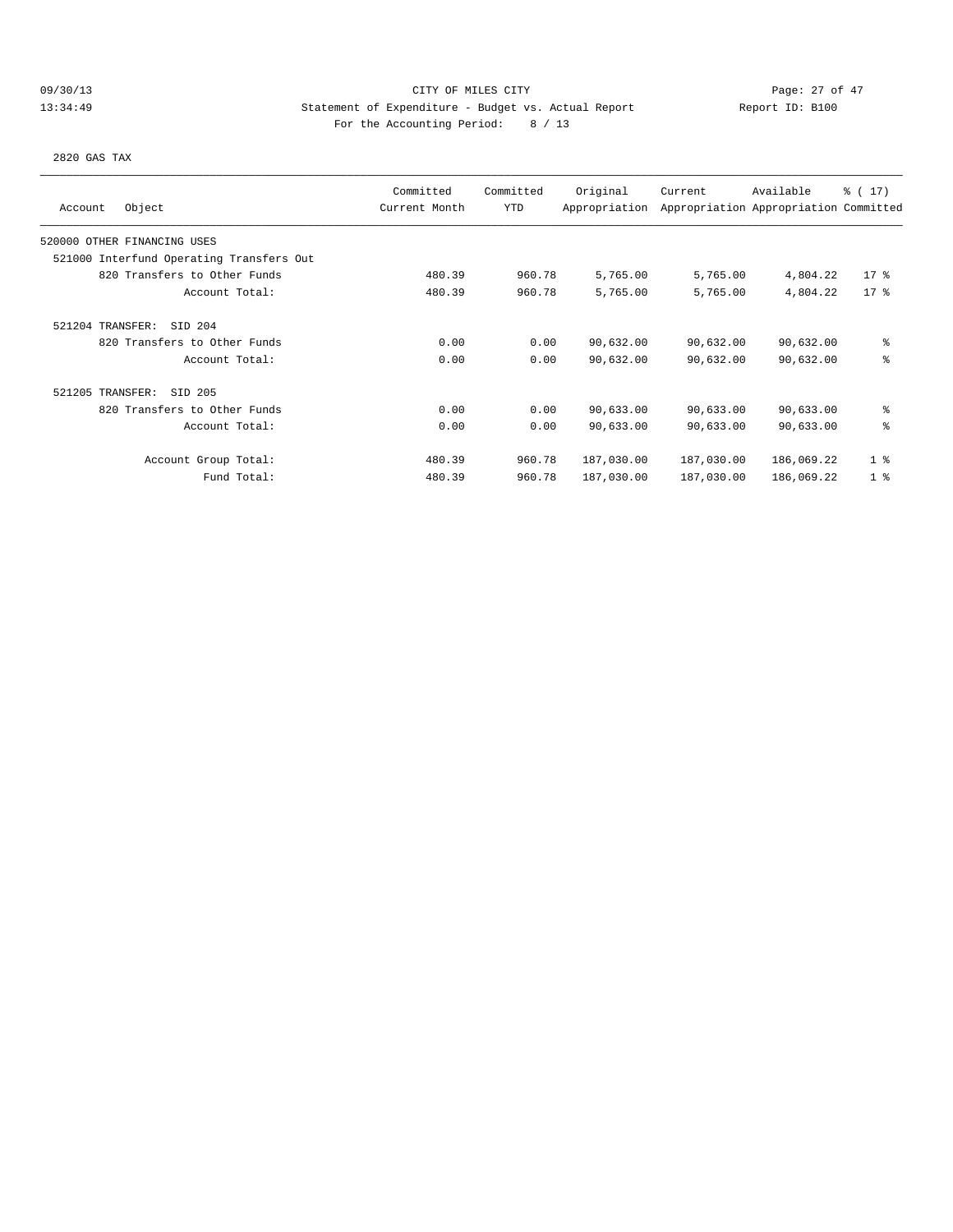2850 911 EMERGENCY

| 420000 PUBLIC SAFETY<br>420140 Crime Control and Investigation(05)<br>210 Office Supplies and Materials<br>5,000.00<br>5,000.00<br>0.00<br>0.00<br>5,000.00<br>214 Small Items of Equipment<br>0.00<br>10,000.00<br>10,000.00<br>10,000.00<br>0.00<br>220 Operating Expenses<br>0.00<br>8,575.00<br>20,000.00<br>20,000.00<br>11,425.00<br>200.00<br>200.00<br>200.00<br>231 Gas, Oil, Diesel Fuel, Grease, etc.<br>0.00<br>0.00<br>500.00<br>500.00<br>500.00<br>311 Postage, Box Rent, Etc.<br>0.00<br>0.00<br>320 Printing, Duplicating, Typing &<br>500.00<br>0.00<br>0.00<br>500.00<br>500.00 | $\frac{1}{6}$ ( 17 )<br>Appropriation Appropriation Committed |
|----------------------------------------------------------------------------------------------------------------------------------------------------------------------------------------------------------------------------------------------------------------------------------------------------------------------------------------------------------------------------------------------------------------------------------------------------------------------------------------------------------------------------------------------------------------------------------------------------|---------------------------------------------------------------|
|                                                                                                                                                                                                                                                                                                                                                                                                                                                                                                                                                                                                    |                                                               |
|                                                                                                                                                                                                                                                                                                                                                                                                                                                                                                                                                                                                    |                                                               |
|                                                                                                                                                                                                                                                                                                                                                                                                                                                                                                                                                                                                    | နွ                                                            |
|                                                                                                                                                                                                                                                                                                                                                                                                                                                                                                                                                                                                    | ి                                                             |
|                                                                                                                                                                                                                                                                                                                                                                                                                                                                                                                                                                                                    | $43$ %                                                        |
|                                                                                                                                                                                                                                                                                                                                                                                                                                                                                                                                                                                                    | ႜ                                                             |
|                                                                                                                                                                                                                                                                                                                                                                                                                                                                                                                                                                                                    | န္                                                            |
|                                                                                                                                                                                                                                                                                                                                                                                                                                                                                                                                                                                                    | ి                                                             |
| 334 Memberships, Registrations & Dues<br>0.00<br>0.00<br>300.00<br>300.00<br>300.00                                                                                                                                                                                                                                                                                                                                                                                                                                                                                                                | နွ                                                            |
| 1,500.00<br>341 Electric Utility Services<br>0.00<br>48.12<br>1,500.00<br>1,451.88                                                                                                                                                                                                                                                                                                                                                                                                                                                                                                                 | 3 <sup>°</sup>                                                |
| 345 Telephone & Telegraph<br>60.00<br>2,343.07<br>30,000.00<br>30,000.00<br>27,656.93                                                                                                                                                                                                                                                                                                                                                                                                                                                                                                              | 8 %                                                           |
| 350 Professional Services<br>708.00<br>1,547.34<br>100,000.00<br>100,000.00<br>98,452.66                                                                                                                                                                                                                                                                                                                                                                                                                                                                                                           | 2 <sup>8</sup>                                                |
| 370 Travel<br>0.00<br>5,000.00<br>5,000.00<br>0.00<br>5,000.00                                                                                                                                                                                                                                                                                                                                                                                                                                                                                                                                     | နွ                                                            |
| 378.00<br>5,000.00<br>380 Training Services<br>378.00<br>5,000.00<br>4,622.00                                                                                                                                                                                                                                                                                                                                                                                                                                                                                                                      | 8 %                                                           |
| 512 Insurance on Vehicles & Equipment<br>0.00<br>124.41<br>124.00<br>124.00<br>$-0.41$                                                                                                                                                                                                                                                                                                                                                                                                                                                                                                             | 100 %                                                         |
| 940 Machinery & Equipment<br>0.00<br>0.00<br>35,000.00<br>35,000.00<br>35,000.00                                                                                                                                                                                                                                                                                                                                                                                                                                                                                                                   | ႜ                                                             |
| 941 911 Eq & Software (2/01)<br>0.00<br>0.00<br>23,030.00<br>23,030.00<br>23,030.00                                                                                                                                                                                                                                                                                                                                                                                                                                                                                                                | ႜ                                                             |
| Account Total:<br>1,146.00<br>13,015.94<br>236,154.00<br>236,154.00<br>223, 138.06                                                                                                                                                                                                                                                                                                                                                                                                                                                                                                                 | 6 %                                                           |
| 13,015.94<br>236,154.00<br>223, 138.06<br>Account Group Total:<br>1,146.00<br>236,154.00                                                                                                                                                                                                                                                                                                                                                                                                                                                                                                           | 6 %                                                           |
| 520000 OTHER FINANCING USES                                                                                                                                                                                                                                                                                                                                                                                                                                                                                                                                                                        |                                                               |
| 521000 Interfund Operating Transfers Out                                                                                                                                                                                                                                                                                                                                                                                                                                                                                                                                                           |                                                               |
| 820 Transfers to Other Funds<br>0.00<br>0.00<br>112,000.00<br>112,000.00<br>112,000.00                                                                                                                                                                                                                                                                                                                                                                                                                                                                                                             | ႜ                                                             |
| 0.00<br>0.00<br>112,000.00<br>Account Total:<br>112,000.00<br>112,000.00                                                                                                                                                                                                                                                                                                                                                                                                                                                                                                                           | နွ                                                            |
| 0.00<br>Account Group Total:<br>0.00<br>112,000.00<br>112,000.00<br>112,000.00                                                                                                                                                                                                                                                                                                                                                                                                                                                                                                                     | ႜ                                                             |
| Fund Total:<br>348,154.00<br>348,154.00<br>335,138.06<br>1,146.00<br>13,015.94                                                                                                                                                                                                                                                                                                                                                                                                                                                                                                                     | 4%                                                            |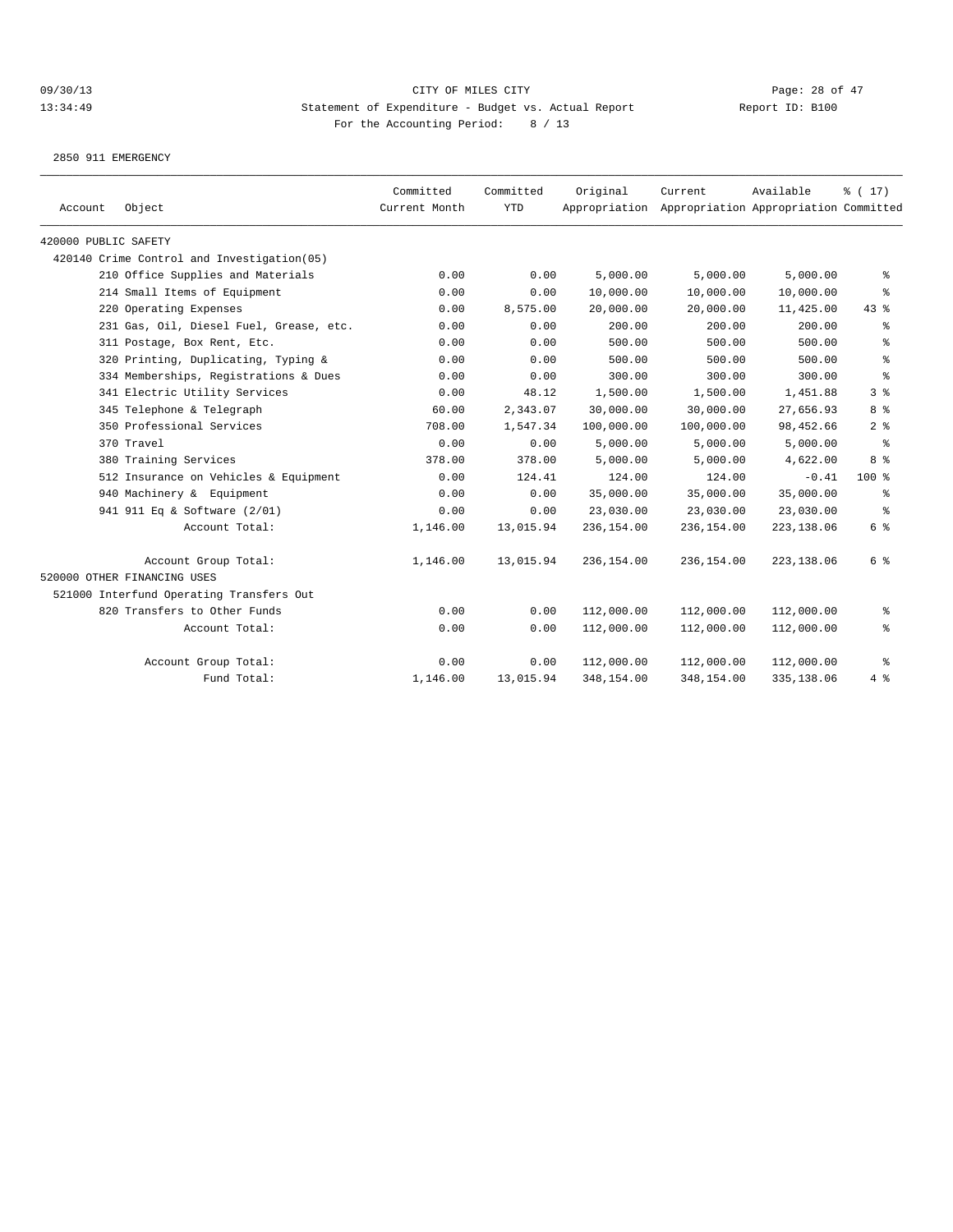2880 LIBRARY GRANTS

|         |                                     | Committed     | Committed  | Original      | Current   | Available                             | $\frac{1}{6}$ ( 17) |
|---------|-------------------------------------|---------------|------------|---------------|-----------|---------------------------------------|---------------------|
| Account | Object                              | Current Month | <b>YTD</b> | Appropriation |           | Appropriation Appropriation Committed |                     |
|         | 460000 CULTURE AND RECREATION       |               |            |               |           |                                       |                     |
|         | 460100 Library Services(16)         |               |            |               |           |                                       |                     |
|         | 210 Office Supplies and Materials   | 0.00          | 0.00       | 721.00        | 721.00    | 721.00                                | နွ                  |
|         | 220 Operating Expenses              | 0.00          | 0.00       | 87.00         | 87.00     | 87.00                                 | နွ                  |
|         | 311 Postage, Box Rent, Etc.         | 0.00          | 201.00     | 4,487.00      | 4,487.00  | 4,286.00                              | 4%                  |
|         | 320 Printing, Duplicating, Typing & | 0.00          | 0.00       | 159.00        | 159.00    | 159.00                                | နွ                  |
|         | 330 Publicity, Subscriptions & Dues | 0.00          | 0.00       | 250.00        | 250.00    | 250.00                                | ి                   |
|         | 350 Professional Services           | 400.00        | 400.00     | 3,550.00      | 3,550.00  | 3,150.00                              | $11$ %              |
|         | 360 Contr R & M                     | 0.00          | 0.00       | 6,417.00      | 6,417.00  | 6,417.00                              | ႜ                   |
|         | 370 Travel                          | 301.63        | 301.63     | 2,614.00      | 2,614.00  | 2,312.37                              | $12$ %              |
|         | 380 Training Services               | 0.00          | 0.00       | 1,000.00      | 1,000.00  | 1,000.00                              | နွ                  |
|         | 382 Books                           | 0.00          | 0.00       | 253.00        | 253.00    | 253.00                                | နွ                  |
|         | Account Total:                      | 701.63        | 902.63     | 19,538.00     | 19,538.00 | 18,635.37                             | 5 <sup>°</sup>      |
|         | Account Group Total:                | 701.63        | 902.63     | 19,538.00     | 19,538.00 | 18,635.37                             | 5 <sup>°</sup>      |
|         | Fund Total:                         | 701.63        | 902.63     | 19,538.00     | 19,538.00 | 18,635.37                             | 5 <sup>°</sup>      |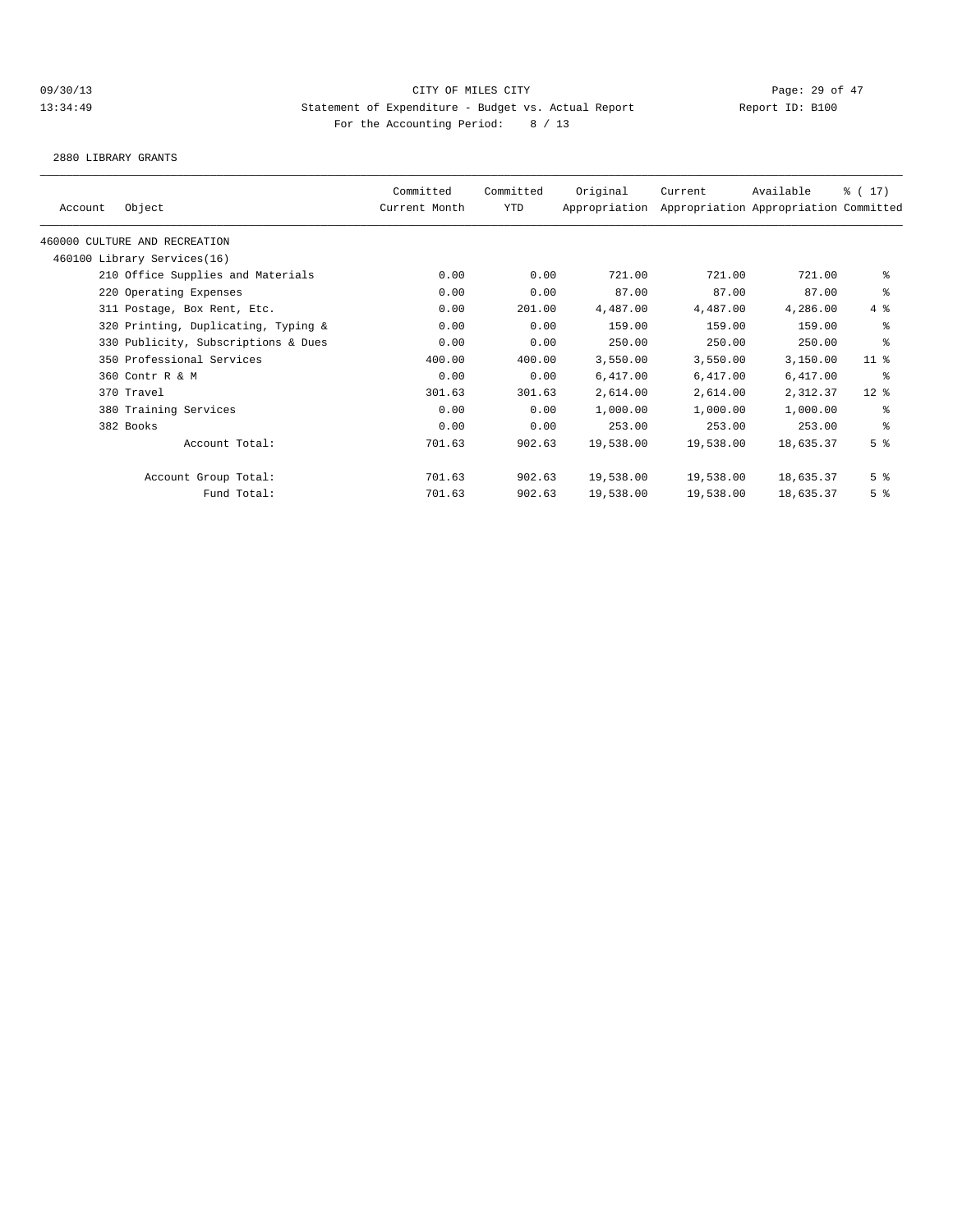2935 Historic Preservation

|         |                                             | Committed     | Committed  | Original      | Current   | Available                             | $\frac{1}{6}$ ( 17 ) |
|---------|---------------------------------------------|---------------|------------|---------------|-----------|---------------------------------------|----------------------|
| Account | Object                                      | Current Month | <b>YTD</b> | Appropriation |           | Appropriation Appropriation Committed |                      |
|         | 460000 CULTURE AND RECREATION               |               |            |               |           |                                       |                      |
|         | 460461 Historic Preservation-Administration |               |            |               |           |                                       |                      |
|         | 111 Salaries and Wages - Permanent          | 847.80        | 1,506.60   | 15,834.00     | 15,834.00 | 14,327.40                             | $10*$                |
|         | 131 VACATION                                | 168.00        | 314.40     | 0.00          | 0.00      | $-314.40$                             | ွေ                   |
|         | 141 Unemployment Insurance                  | 4.57          | 8.19       | 71.00         | 71.00     | 62.81                                 | $12$ %               |
|         | 142 Workers' Compensation                   | 11.71         | 20.99      | 183.00        | 183.00    | 162.01                                | $11$ %               |
|         | 144 FICA                                    | 77.71         | 139.31     | 1,211.00      | 1,211.00  | 1,071.69                              | 12 <sup>°</sup>      |
|         | 145 PERS                                    | 81.98         | 146.96     | 1,278.00      | 1,278.00  | 1,131.04                              | 11 <sup>8</sup>      |
|         | 210 Office Supplies and Materials           | 0.00          | 0.00       | 750.00        | 750.00    | 750.00                                | နွ                   |
|         | 220 Operating Expenses                      | 0.00          | 0.00       | 200.00        | 200.00    | 200.00                                | နွ                   |
|         | 320 Printing, Duplicating, Typing &         | 0.00          | 0.00       | 200.00        | 200.00    | 200.00                                | နွ                   |
|         | 330 Publicity, Subscriptions & Dues         | 0.00          | 0.00       | 125.00        | 125.00    | 125.00                                | န္                   |
|         | 345 Telephone & Telegraph                   | 108.60        | 216.36     | 1,380.00      | 1,380.00  | 1,163.64                              | 16 <sup>8</sup>      |
|         | 360 Contr R & M                             | 0.00          | 0.00       | 100.00        | 100.00    | 100.00                                | ႜ                    |
|         | 370 Travel                                  | 0.00          | 0.00       | 985.00        | 985.00    | 985.00                                | $\epsilon$           |
|         | 531 Building & Office Rental                | 300.00        | 600.00     | 3,600.00      | 3,600.00  | 3,000.00                              | $17*$                |
|         | Account Total:                              | 1,600.37      | 2,952.81   | 25,917.00     | 25,917.00 | 22,964.19                             | $11$ %               |
|         | Account Group Total:                        | 1,600.37      | 2,952.81   | 25,917.00     | 25,917.00 | 22,964.19                             | $11$ %               |
|         | Fund Total:                                 | 1,600.37      | 2,952.81   | 25,917.00     | 25,917.00 | 22,964.19                             | 11 <sup>8</sup>      |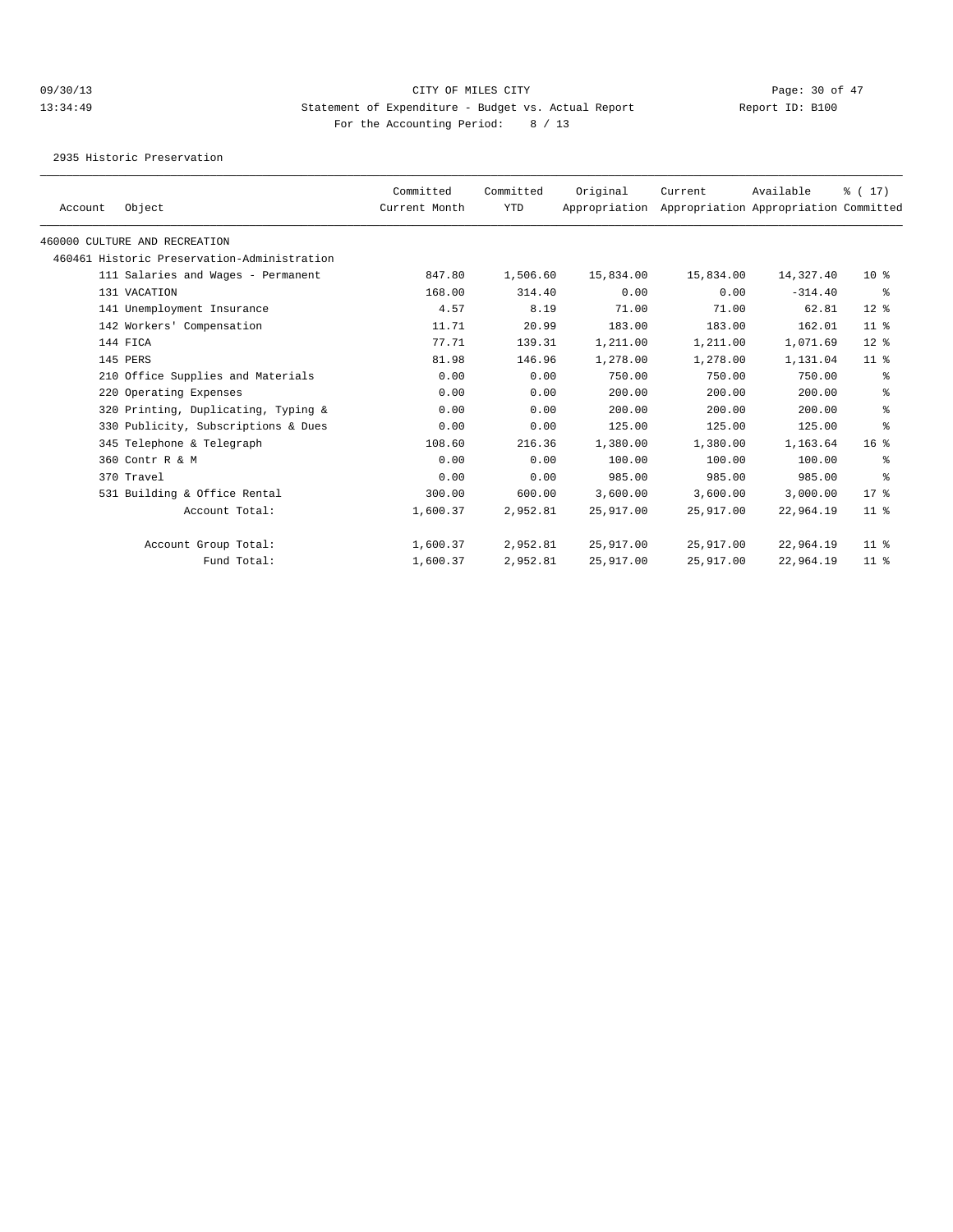## 09/30/13 Page: 31 of 47 13:34:49 Statement of Expenditure - Budget vs. Actual Report Changer Report ID: B100 For the Accounting Period: 8 / 13

2985 RETIRED SENIOR VOLUNTEER PROG (RSVP)

| Account | Object                                     | Committed<br>Current Month | Committed<br><b>YTD</b> | Original  | Current<br>Appropriation Appropriation Appropriation Committed | Available   | % (17)          |
|---------|--------------------------------------------|----------------------------|-------------------------|-----------|----------------------------------------------------------------|-------------|-----------------|
|         | 450000 Social and Economic Services        |                            |                         |           |                                                                |             |                 |
|         | 450300 RETIRED SENIOR VOLUNTEER PROG(RSVP) |                            |                         |           |                                                                |             |                 |
|         | 111 Salaries and Wages - Permanent         | 2,433.15                   | 5,748.03                | 40,359.00 | 40,359.00                                                      | 34,610.97   | $14*$           |
|         | 131 VACATION                               | 231.94                     | 280.26                  | 0.00      | 0.00                                                           | $-280.26$   | နွ              |
|         | 133 OTHER LEAVE PAY                        | 77.31                      | 77.31                   | 0.00      | 0.00                                                           | $-77.31$    | ႜೢ              |
|         | 141 Unemployment Insurance                 | 15.14                      | 30.28                   | 144.00    | 144.00                                                         | 113.72      | $21*$           |
|         | 142 Workers' Compensation                  | 38.78                      | 77.56                   | 452.00    | 452.00                                                         | 374.44      | 17.8            |
|         | 143 Health Insurance                       | 618.15                     | 1,236.30                | 7,980.00  | 7,980.00                                                       | 6,743.70    | 15 <sup>°</sup> |
|         | 144 FICA                                   | 257.28                     | 514.56                  | 3,120.00  | 3,120.00                                                       | 2,605.44    | 16 <sup>8</sup> |
|         | 145 PERS                                   | 138.57                     | 542.83                  | 2,856.00  | 2,856.00                                                       | 2,313.17    | 19 <sup>°</sup> |
|         | 210 Office Supplies and Materials          | 0.00                       | 0.00                    | 617.00    | 617.00                                                         | 617.00      | ွေ              |
|         | 370 Travel                                 | 375.00                     | 707.15                  | 4,200.00  | 4,200.00                                                       | 3,492.85    | 17.8            |
|         | Account Total:                             | 4,185.32                   | 9,214.28                | 59,728.00 | 59,728.00                                                      | 50, 513. 72 | 15 <sup>°</sup> |
|         | 450330 RSVP Non-Federal                    |                            |                         |           |                                                                |             |                 |
|         | 111 Salaries and Wages - Permanent         | 620.80                     | 620.80                  | 2,825.00  | 2,825.00                                                       | 2,204.20    | $22$ %          |
|         | 141 Unemployment Insurance                 | 0.00                       | 0.00                    | 14.00     | 14.00                                                          | 14.00       | နွ              |
|         | 142 Workers' Compensation                  | 0.00                       | 0.00                    | 36.00     | 36.00                                                          | 36.00       | ి               |
|         | 144 FICA                                   | 0.00                       | 0.00                    | 240.00    | 240.00                                                         | 240.00      | ి               |
|         | 145 PERS                                   | 0.00                       | 0.00                    | 204.00    | 204.00                                                         | 204.00      | ి               |
|         | 210 Office Supplies and Materials          | 21.47                      | 21.47                   | 3,870.00  | 3,870.00                                                       | 3,848.53    | 1 <sup>8</sup>  |
|         | 220 Operating Expenses                     | 1,178.06                   | 1,483.86                | 3,750.00  | 3,750.00                                                       | 2,266.14    | $40*$           |
|         | 311 Postage, Box Rent, Etc.                | 57.41                      | 57.41                   | 1,150.00  | 1,150.00                                                       | 1,092.59    | 5 <sup>°</sup>  |
|         | 330 Publicity, Subscriptions & Dues        | 136.80                     | 136.80                  | 130.00    | 130.00                                                         | $-6.80$     | $105$ %         |
|         | 334 Memberships, Registrations & Dues      | 0.00                       | 50.00                   | 0.00      | 0.00                                                           | $-50.00$    | ి               |
|         | 345 Telephone & Telegraph                  | 124.30                     | 252.80                  | 1,680.00  | 1,680.00                                                       | 1,427.20    | 15 <sup>8</sup> |
|         | 370 Travel                                 | 45.20                      | 45.20                   | 500.00    | 500.00                                                         | 454.80      | 9%              |
|         | 512 Insurance on Vehicles & Equipment      | 0.00                       | 0.00                    | 300.00    | 300.00                                                         | 300.00      | ి               |
|         | 530 Rent                                   | 505.02                     | 505.02                  | 2,040.00  | 2,040.00                                                       | 1,534.98    | $25$ %          |
|         | Account Total:                             | 2,689.06                   | 3, 173.36               | 16,739.00 | 16,739.00                                                      | 13,565.64   | 19 <sup>°</sup> |
|         | Account Group Total:                       | 6,874.38                   | 12,387.64               | 76,467.00 | 76,467.00                                                      | 64,079.36   | 16 <sup>8</sup> |
|         | Fund Total:                                | 6,874.38                   | 12,387.64               | 76,467.00 | 76,467.00                                                      | 64,079.36   | $16*$           |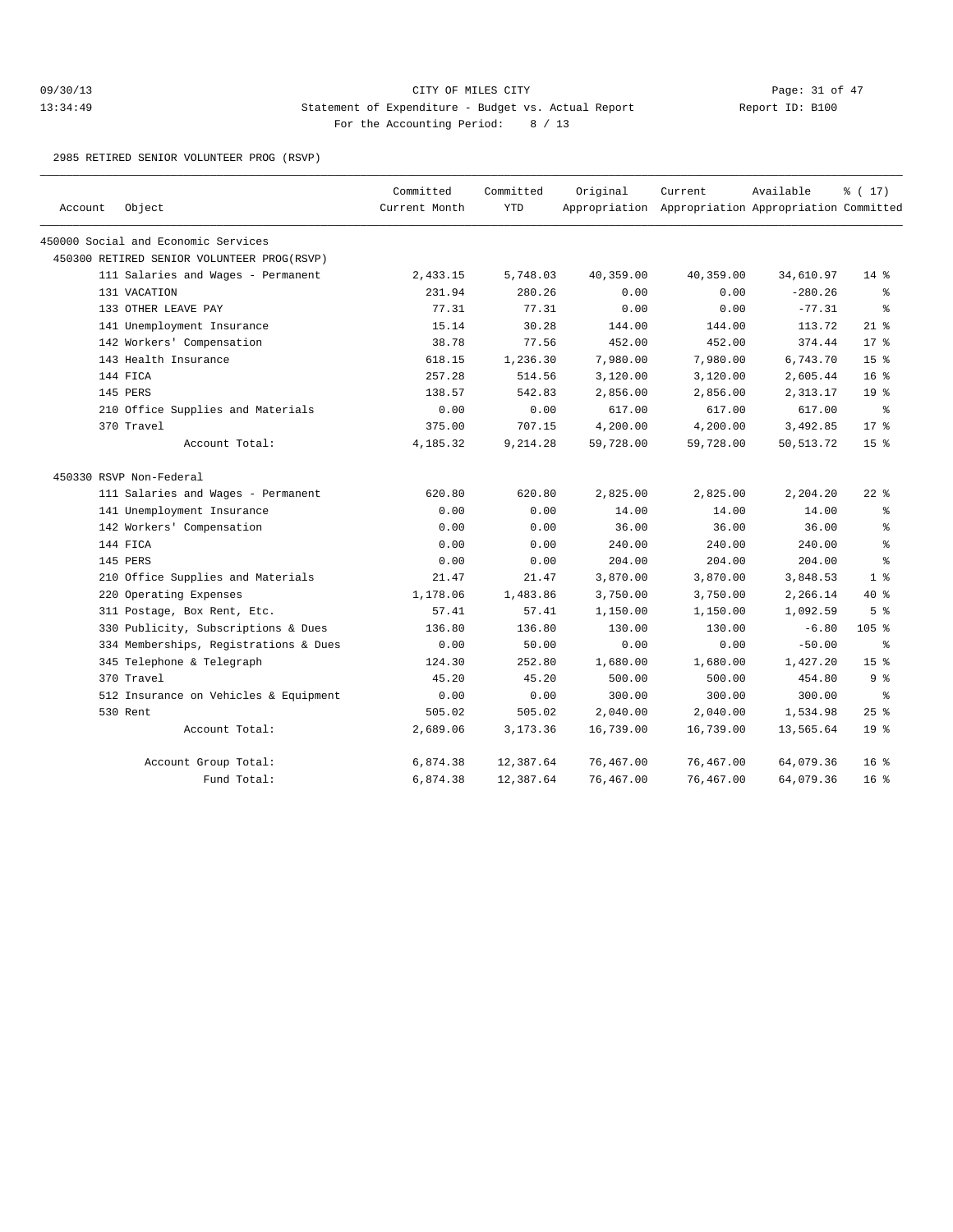4000 General Fund Capitol Improvement Fund

| Object<br>Account               | Committed<br>Current Month | Committed<br>YTD | Original<br>Appropriation | Current   | Available<br>Appropriation Appropriation Committed | $\frac{1}{2}$ (17) |
|---------------------------------|----------------------------|------------------|---------------------------|-----------|----------------------------------------------------|--------------------|
| 410000 GENERAL GOVERNMENT       |                            |                  |                           |           |                                                    |                    |
| 410100 Legislative Services(02) |                            |                  |                           |           |                                                    |                    |
| 940 Machinery &<br>Equipment    | 0.00                       | 0.00             | 46,000.00                 | 46,000.00 | 46,000.00                                          | ႜ                  |
| Account Total:                  | 0.00                       | 0.00             | 46,000.00                 | 46,000.00 | 46,000.00                                          | ႜ                  |
| Account Group Total:            | 0.00                       | 0.00             | 46,000.00                 | 46,000.00 | 46,000.00                                          | ႜ                  |
| Fund Total:                     | 0.00                       | 0.00             | 46,000.00                 | 46,000.00 | 46,000.00                                          | ႜ                  |
|                                 |                            |                  |                           |           |                                                    |                    |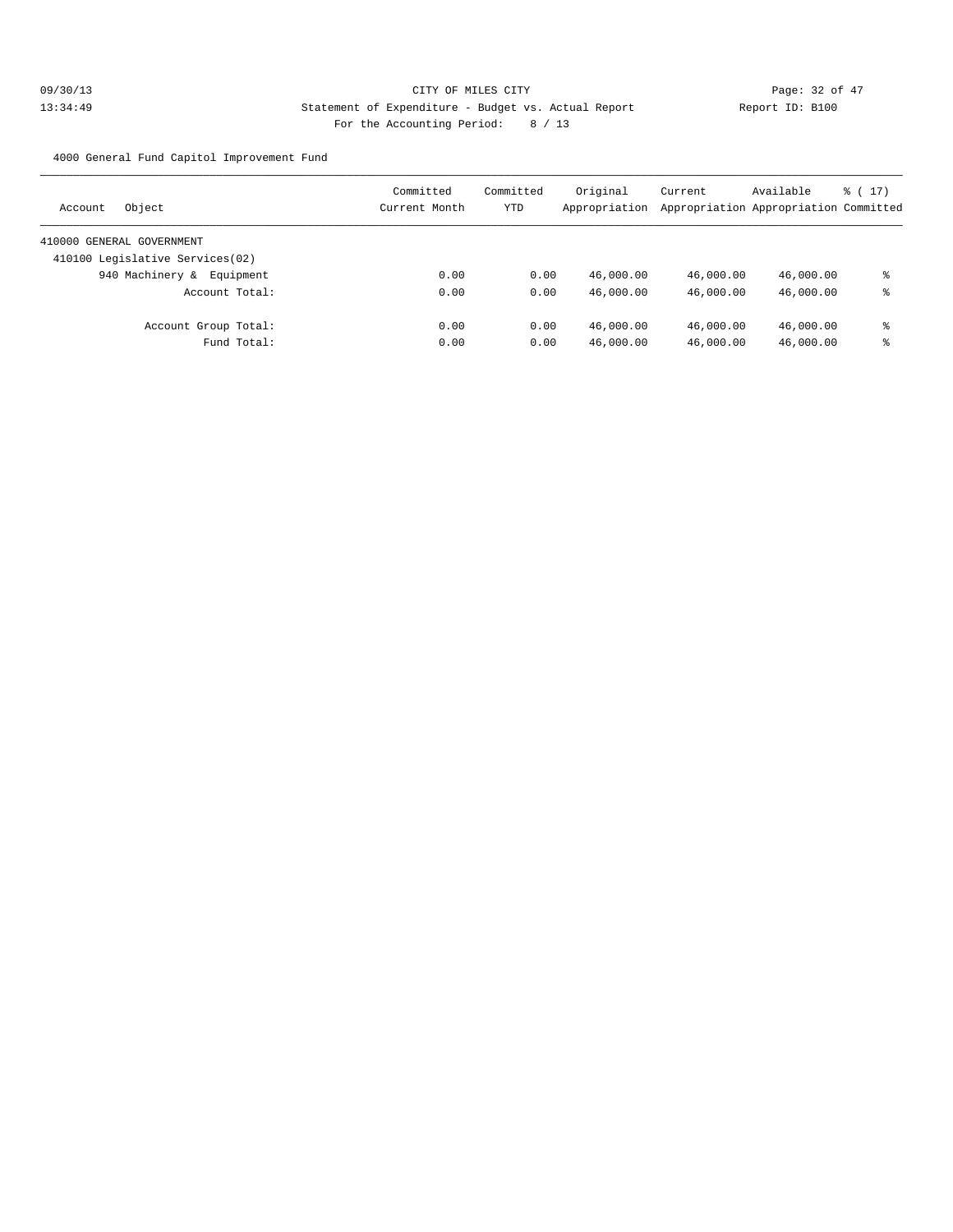4060 CAPITAL IMPROV-PUBLIC WORKS

| Object<br>Account            | Committed<br>Current Month | Committed<br>YTD | Original<br>Appropriation | Current    | Available<br>Appropriation Appropriation Committed | $\frac{1}{2}$ (17) |
|------------------------------|----------------------------|------------------|---------------------------|------------|----------------------------------------------------|--------------------|
| 430000 Public Works          |                            |                  |                           |            |                                                    |                    |
| 430233 Roadway/Re-surfacing  |                            |                  |                           |            |                                                    |                    |
| 940 Machinery &<br>Equipment | 46,488.75                  | 46, 488. 75      | 119,400.00                | 119,400.00 | 72,911.25                                          | 398                |
| Account Total:               | 46, 488. 75                | 46, 488. 75      | 119,400.00                | 119,400.00 | 72,911.25                                          | 398                |
| Account Group Total:         | 46,488.75                  | 46,488.75        | 119,400.00                | 119,400.00 | 72,911.25                                          | 398                |
| Fund Total:                  | 46,488.75                  | 46, 488. 75      | 119,400.00                | 119,400.00 | 72,911.25                                          | 39%                |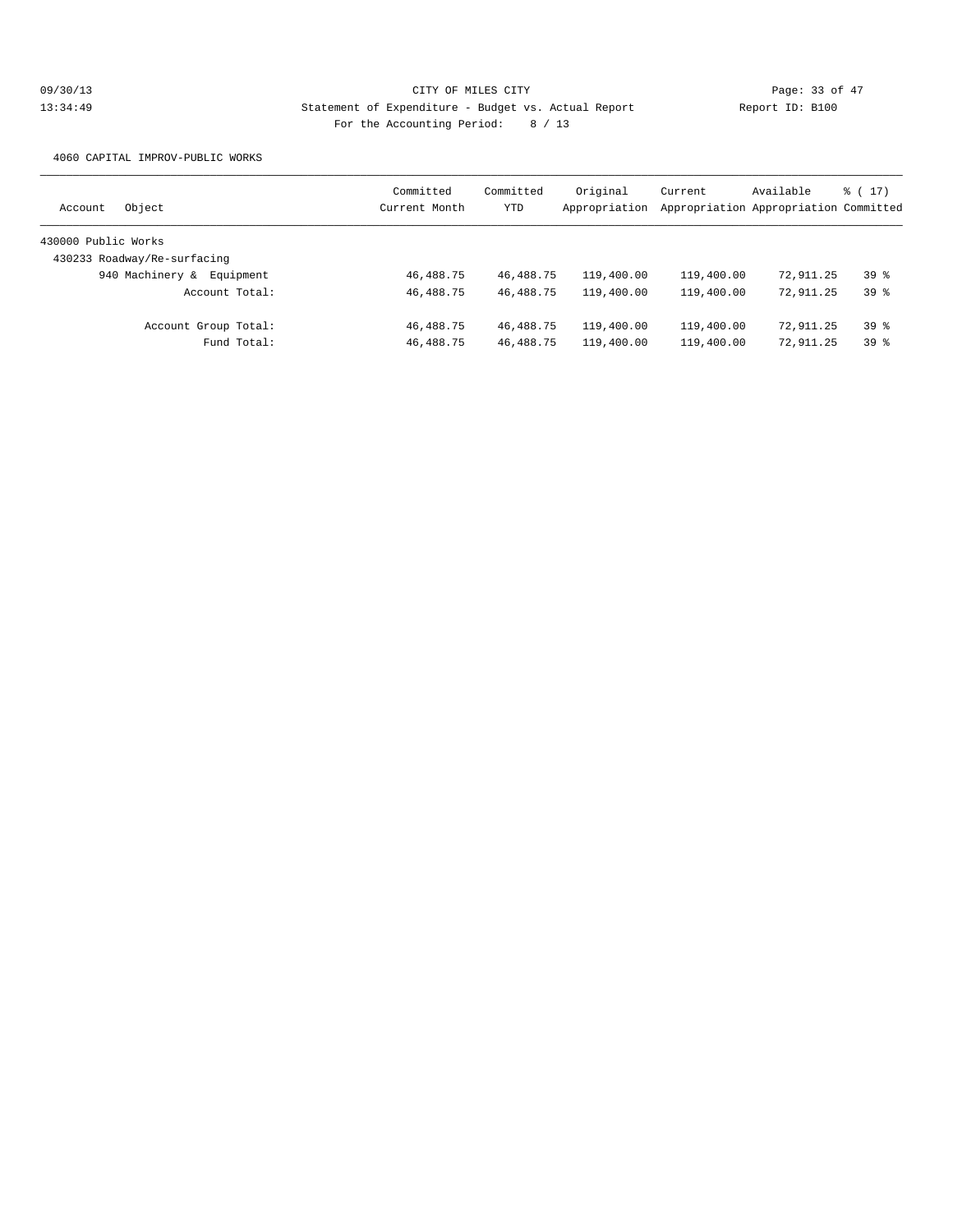| Account             | Object                                        | Committed<br>Current Month | Committed<br>YTD | Original   | Current<br>Appropriation Appropriation Appropriation Committed | Available  | % (17)          |
|---------------------|-----------------------------------------------|----------------------------|------------------|------------|----------------------------------------------------------------|------------|-----------------|
| 430000 Public Works |                                               |                            |                  |            |                                                                |            |                 |
|                     | 430510 Water Administration(25)               |                            |                  |            |                                                                |            |                 |
|                     | 111 Salaries and Wages - Permanent            | 1,748.45                   | 3,766.62         | 26,663.00  | 26,663.00                                                      | 22,896.38  | $14*$           |
|                     | 121 OVERTIME-PERMANENT                        | 23.96                      | 28.99            | 0.00       | 0.00                                                           | $-28.99$   | ႜ               |
|                     | 131 VACATION                                  | 323.40                     | 347.35           | 0.00       | 0.00                                                           | $-347.35$  | ి               |
|                     | 132 SICK LEAVE                                | 45.19                      | 59.88            | 0.00       | 0.00                                                           | $-59.88$   | ႜ               |
|                     | 141 Unemployment Insurance                    | 9.62                       | 19.40            | 115.00     | 115.00                                                         | 95.60      | $17*$           |
|                     | 142 Workers' Compensation                     | 36.82                      | 74.09            | 296.00     | 296.00                                                         | 221.91     | 25%             |
|                     | 143 Health Insurance                          | 309.11                     | 618.16           | 3,711.00   | 3,711.00                                                       | 3,092.84   | $17*$           |
|                     | 144 FICA                                      | 163.76                     | 330.07           | 1,960.00   | 1,960.00                                                       | 1,629.93   | $17*$           |
|                     | 145 PERS                                      | 115.37                     | 224.34           | 2,068.00   | 2,068.00                                                       | 1,843.66   | $11$ %          |
|                     | 196 CLOTHING ALLOTMENT                        | 0.00                       | 112.50           | 128.00     | 128.00                                                         | 15.50      | 88 %            |
|                     | 210 Office Supplies and Materials             | $-99.88$                   | 125.40           | 2,000.00   | 2,000.00                                                       | 1,874.60   | 6 %             |
|                     | 214 Small Items of Equipment                  | 0.00                       | 0.00             | 3,067.00   | 3,067.00                                                       | 3,067.00   | နွ              |
|                     | 220 Operating Expenses                        | 64.82                      | 78.82            | 1,500.00   | 1,500.00                                                       | 1,421.18   | 5 <sup>°</sup>  |
|                     | 230 Repair and Maintenance Supplies           | 0.00                       | 0.00             | 200.00     | 200.00                                                         | 200.00     | ႜ               |
|                     | 311 Postage, Box Rent, Etc.                   | 551.07                     | 1,201.55         | 10,000.00  | 10,000.00                                                      | 8,798.45   | $12*$           |
|                     | 320 Printing, Duplicating, Typing &           | 70.65                      | 70.65            | 2,100.00   | 2,100.00                                                       | 2,029.35   | 3 <sup>8</sup>  |
|                     | 330 Publicity, Subscriptions & Dues           | 0.00                       | 0.00             | 1,000.00   | 1,000.00                                                       | 1,000.00   | နွ              |
|                     | 345 Telephone & Telegraph                     | 51.28                      | 107.06           | 600.00     | 600.00                                                         | 492.94     | 18 %            |
|                     | 347 Telephone-Internet                        | 19.52                      | 41.39            | 200.00     | 200.00                                                         | 158.61     | $21$ %          |
|                     | 350 Professional Services                     | 1,669.12                   | 1,669.12         | 4,000.00   | 4,000.00                                                       | 2,330.88   | $42$ %          |
|                     | 360 Contr R & M                               | 0.00                       | 4,723.98         | 4,000.00   | 4,000.00                                                       | $-723.98$  | 118 %           |
|                     | 370 Travel                                    | 0.00                       | 0.00             | 225.00     | 225.00                                                         | 225.00     | နွ              |
|                     | 380 Training Services                         | 0.00                       | 0.00             | 300.00     | 300.00                                                         | 300.00     | န္              |
|                     | 513 Liability                                 | 0.00                       | 0.00             | 200.00     | 200.00                                                         | 200.00     | ႜ               |
|                     | 521 Surety Bonds for Officials & Employees    | 0.00                       | 0.00             | 400.00     | 400.00                                                         | 400.00     | နွ              |
|                     | 531 Building & Office Rental                  | 500.00                     | 1,000.00         | 6,000.00   | 6,000.00                                                       | 5,000.00   | $17*$           |
|                     | 810 Losses (Bad debt expense - Enterprise     | 0.00                       | 1.00             | 500.00     | 500.00                                                         | 499.00     | နွ              |
|                     | Account Total:                                | 5,602.26                   | 14,600.37        | 71,233.00  | 71,233.00                                                      | 56,632.63  | $20*$           |
|                     | 430530 Water Source of Supply and Pumping(22) |                            |                  |            |                                                                |            |                 |
|                     | 111 Salaries and Wages - Permanent            | 16,065.55                  | 31,481.30        | 209,832.00 | 209,832.00                                                     | 178,350.70 | 15 <sup>8</sup> |
|                     | 121 OVERTIME-PERMANENT                        | 627.16                     | 1,710.55         | 16,709.00  | 16,709.00                                                      | 14,998.45  | $10*$           |
|                     | 131 VACATION                                  | 1,145.65                   | 3,091.80         | 15,773.00  | 15,773.00                                                      | 12,681.20  | $20*$           |
|                     | 132 SICK LEAVE                                | 231.55                     | 658.65           | 7,093.00   | 7,093.00                                                       | 6,434.35   | 9 <sup>°</sup>  |
|                     | 133 OTHER LEAVE PAY                           | 14.13                      | 14.13            | 2,516.00   | 2,516.00                                                       | 2,501.87   | 1 <sup>°</sup>  |
|                     | 134 HOLIDAY PAY                               | 0.00                       | 579.73           | 5,002.00   | 5,002.00                                                       | 4,422.27   | $12*$           |
|                     | 141 Unemployment Insurance                    | 81.44                      | 172.45           | 1,145.00   | 1,145.00                                                       | 972.55     | 15 <sub>8</sub> |
|                     | 142 Workers' Compensation                     | 1,526.18                   | 3,165.99         | 11,913.00  | 11,913.00                                                      | 8,747.01   | 27%             |
|                     | 143 Health Insurance                          | 3,092.33                   | 6,184.62         | 41,563.00  | 41,563.00                                                      | 35, 378.38 | 15 <sub>8</sub> |
|                     | 144 FICA                                      | 1,275.67                   | 2,713.53         | 19,463.00  | 19,463.00                                                      | 16,749.47  | $14$ %          |
|                     | 145 PERS                                      | 874.63                     | 3,029.15         | 20,531.00  | 20,531.00                                                      | 17,501.85  | 15 <sub>8</sub> |
|                     | 196 CLOTHING ALLOTMENT                        | 0.00                       | 750.00           | 800.00     | 800.00                                                         | 50.00      | 94 %            |
|                     | 210 Office Supplies and Materials             | 34.42                      | 61.41            | 200.00     | 200.00                                                         | 138.59     | $31$ %          |
|                     | 220 Operating Expenses                        | 92.99                      | 92.99            | 2,000.00   | 2,000.00                                                       | 1,907.01   | 5 <sup>°</sup>  |
|                     | 222 Chemicals, Lab & Med Supplies             | 0.00                       | 0.00             | 150.00     | 150.00                                                         | 150.00     | နွ              |
|                     | 226 Clothing and Uniforms                     | 60.00                      | 60.00            | 400.00     | 400.00                                                         | 340.00     | 15 <sub>8</sub> |
|                     | 230 Repair and Maintenance Supplies           | 527.36                     | 571.31           | 4,000.00   | 4,000.00                                                       | 3,428.69   | 14 %            |
|                     | 231 Gas, Oil, Diesel Fuel, Grease, etc.       | 143.69                     | 143.69           | 1,300.00   | 1,300.00                                                       | 1,156.31   | 11 <sup>8</sup> |
|                     | 241 Consumable Tools                          | 0.00                       | 0.00             | 150.00     | 150.00                                                         | 150.00     | နွ              |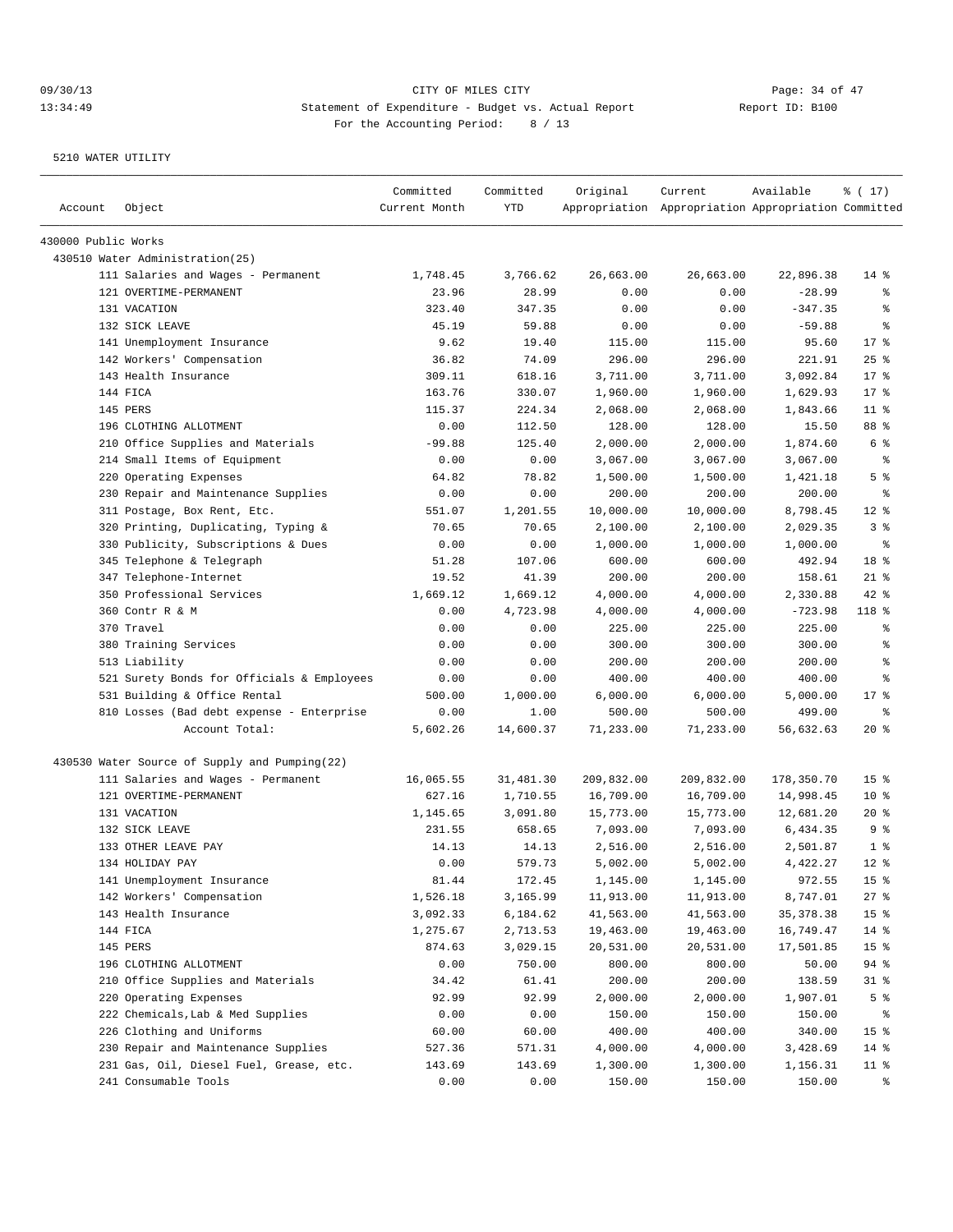|         |                                         | Committed     | Committed         | Original   | Current                                             | Available          | ៖ ( 17)                  |
|---------|-----------------------------------------|---------------|-------------------|------------|-----------------------------------------------------|--------------------|--------------------------|
| Account | Object                                  | Current Month | YTD               |            | Appropriation Appropriation Appropriation Committed |                    |                          |
|         | 311 Postage, Box Rent, Etc.             | 0.00          | 0.00              | 50.00      | 50.00                                               | 50.00              | ွေ                       |
|         | 330 Publicity, Subscriptions & Dues     | 0.00          | 0.00              | 500.00     | 500.00                                              | 500.00             | ి                        |
|         | 334 Memberships, Registrations & Dues   | 0.00          | 0.00              | 400.00     | 400.00                                              | 400.00             | ႜ                        |
|         | 341 Electric Utility Services           | 5,737.56      | 11,225.17         | 55,000.00  | 55,000.00                                           | 43,774.83          | $20*$                    |
|         | 344 Gas Utility Service                 | 42.18         | 42.18             | 20,000.00  | 20,000.00                                           | 19,957.82          | နွ                       |
|         | 345 Telephone & Telegraph               | 80.39         | 164.31            | 1,200.00   | 1,200.00                                            | 1,035.69           | $14$ %                   |
|         | 346 Garbage Service                     | 0.00          | 0.00              | 300.00     | 300.00                                              | 300.00             | ႜ                        |
|         | 347 Telephone-Internet                  | 80.25         | 125.85            | 750.00     | 750.00                                              | 624.15             | $17*$                    |
|         | 350 Professional Services               | 0.00          | 140.00            | 400.00     | 400.00                                              | 260.00             | 35%                      |
|         | 352 Wtr/Swr Lab Testing                 | 0.00          | 0.00              | 1,000.00   | 1,000.00                                            | 1,000.00           | န္                       |
|         | 357 Architectual, Engineering Serv Etc. | 0.00          | 0.00              | 10,000.00  | 10,000.00                                           | 10,000.00          | န္                       |
|         | 360 Contr R & M                         | 124.50        | 282.00            | 120,300.00 | 120,300.00                                          | 120,018.00         | နွ                       |
|         | 363 R&M Vehicles/Equip/Labor-PW         | 392.84        | 392.84            | 7,000.00   | 7,000.00                                            | 6,607.16           | 6 %                      |
|         | 369 Other Repair and Maintenance        | 0.00          | 0.00              | 2,000.00   | 2,000.00                                            | 2,000.00           | န္                       |
|         | 370 Travel                              | 0.00          | 0.00              | 1,000.00   | 1,000.00                                            | 1,000.00           | န္                       |
|         | 380 Training Services                   | 0.00          | 0.00              | 1,400.00   | 1,400.00                                            | 1,400.00           | န္                       |
|         | 382 Books                               | 0.00          | 0.00              | 200.00     | 200.00                                              | 200.00             | ి                        |
|         | 400 BUILDING MATERIALS                  | 0.00          | 0.00              | 500.00     | 500.00                                              | 500.00             | ి                        |
|         | 511 Insurance on Buildings              | 0.00          | 7,235.61          | 7,236.00   | 7,236.00                                            | 0.39               | 100 %                    |
|         | 512 Insurance on Vehicles & Equipment   | 0.00          | 206.25            | 206.00     | 206.00                                              | $-0.25$            | 100 %                    |
|         | 940 Machinery & Equipment               | 0.00          | 0.00              | 45,000.00  | 45,000.00                                           | 45,000.00          | ႜ                        |
|         | Account Total:                          | 32, 250.47    | 74,295.51         | 634,982.00 | 634,982.00                                          | 560,686.49         | $12*$                    |
|         | 430540 Water Purification and Treatment |               |                   |            |                                                     |                    |                          |
|         | 210 Office Supplies and Materials       | 34.42         | 61.40             | 200.00     | 200.00                                              | 138.60             | $31$ %                   |
|         | 214 Small Items of Equipment            | 0.00          | 0.00              | 17,814.00  | 17,814.00                                           | 17,814.00          | နွ                       |
|         | 220 Operating Expenses                  | 77.97         | 77.97             | 3,000.00   | 3,000.00                                            | 2,922.03           | 3 <sup>°</sup>           |
|         | 222 Chemicals, Lab & Med Supplies       | 3,224.91      | 9,012.16          | 58,350.00  | 58,350.00                                           | 49,337.84          | 15 <sup>8</sup>          |
|         | 226 Clothing and Uniforms               | 59.99         | 59.99             | 400.00     | 400.00                                              | 340.01             | 15 <sup>8</sup>          |
|         | 230 Repair and Maintenance Supplies     | 527.37        | 527.37            | 9,500.00   | 9,500.00                                            | 8,972.63           | 6 %                      |
|         | 231 Gas, Oil, Diesel Fuel, Grease, etc. | 168.67        | 168.67            | 1,290.00   | 1,290.00                                            | 1,121.33           | $13*$                    |
|         | 241 Consumable Tools                    | 0.00          | 0.00              | 100.00     | 100.00                                              | 100.00             | ႜ                        |
|         | 311 Postage, Box Rent, Etc.             | 8.97          | 8.97              | 150.00     | 150.00                                              | 141.03             | 6 %                      |
|         | 320 Printing, Duplicating, Typing &     | 0.00          | 0.00              | 100.00     | 100.00                                              | 100.00             | န္                       |
| 330     | Publicity, Subscriptions & Dues         | 0.00          | 0.00              | 400.00     | 400.00                                              | 400.00             | န္                       |
|         | 334 Memberships, Registrations & Dues   | 0.00          | 0.00              | 430.00     | 430.00                                              | 430.00             | န္                       |
|         | 345 Telephone & Telegraph               | 0.00          | 0.00              | 200.00     | 200.00                                              | 200.00             | ి                        |
|         | 352 Wtr/Swr Lab Testing                 | 1,089.00      | 1,462.00          | 10,000.00  | 10,000.00                                           | 8,538.00           | 15 <sup>°</sup>          |
|         | 357 Architectual, Engineering Serv Etc. |               |                   | 12,000.00  | 12,000.00                                           | 12,000.00          | $\,{}^{\circ}\!\!\delta$ |
|         | 360 Contr R & M                         | 0.00          | 0.00              | 6,000.00   |                                                     | 5,754.90           |                          |
|         |                                         | 143.02        | 245.10            |            | 6,000.00                                            |                    | 4%                       |
|         | 369 Other Repair and Maintenance        | 0.00          | 0.00              | 1,500.00   | 1,500.00                                            | 1,500.00           | န္စ                      |
|         | 370 Travel<br>380 Training Services     | 0.00          | 0.00              | 1,200.00   | 1,200.00                                            | 1,200.00           | $\,{}^{\circ}\!\!\delta$ |
|         |                                         | 0.00          | 0.00              | 1,000.00   | 1,000.00                                            | 1,000.00           | ိင                       |
|         | 382 Books                               | 0.00          | 0.00              | 200.00     | 200.00                                              | 200.00<br>1,000.00 | ိန                       |
|         | 533 Machinery and Equipment Rental      | 0.00          | 0.00<br>11,623.63 | 1,000.00   | 1,000.00                                            |                    | ိင                       |
|         | Account Total:                          | 5,334.32      |                   | 124,834.00 | 124,834.00                                          | 113,210.37         | 9%                       |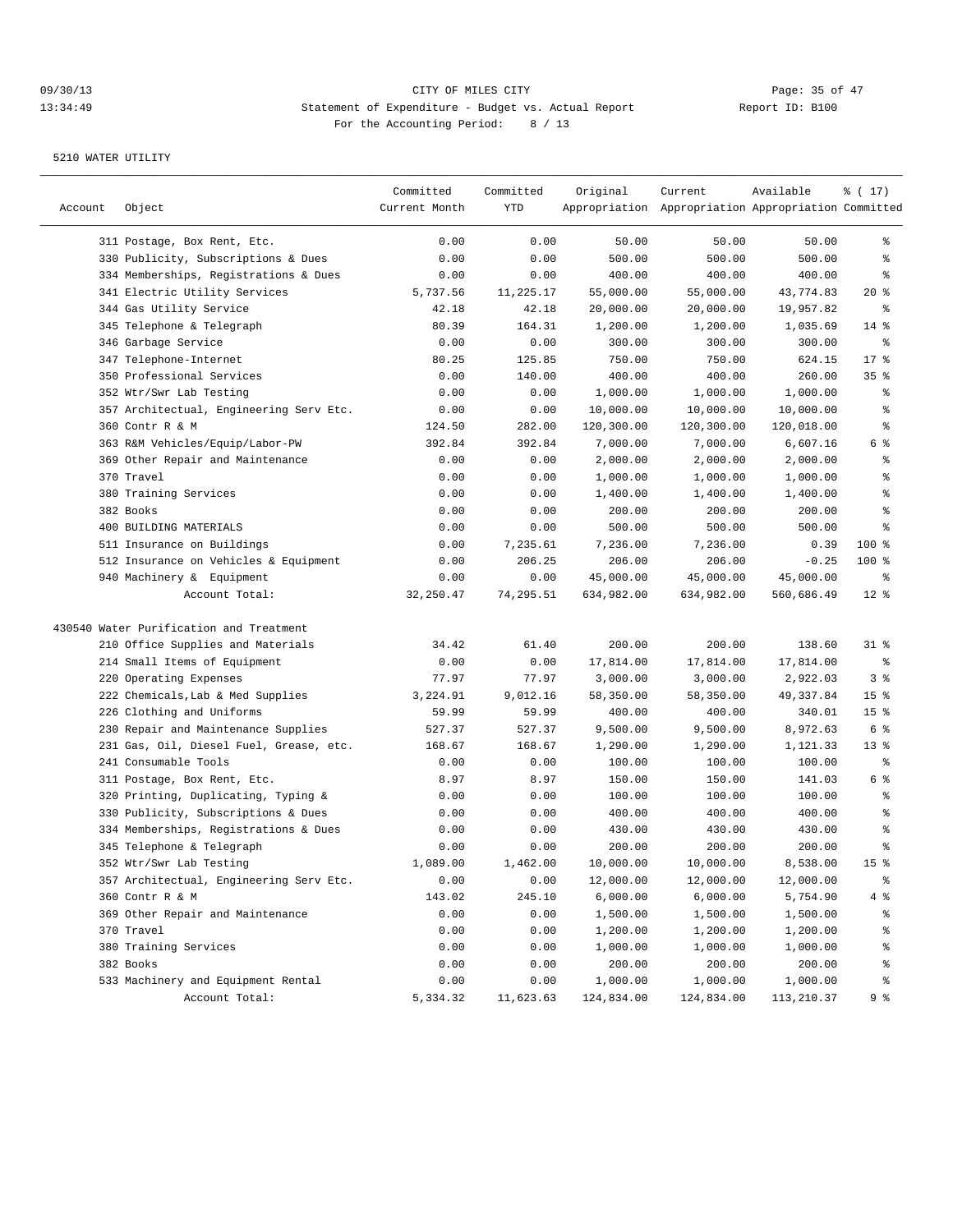| Account | Object                                                       | Committed<br>Current Month | Committed<br>YTD     | Original                     | Current<br>Appropriation Appropriation Appropriation Committed  | Available                     | ៖ ( 17)                  |
|---------|--------------------------------------------------------------|----------------------------|----------------------|------------------------------|-----------------------------------------------------------------|-------------------------------|--------------------------|
|         |                                                              |                            |                      |                              |                                                                 |                               |                          |
|         | 430550 Transmission and Distribution(23)                     |                            |                      |                              |                                                                 |                               | 15 <sup>°</sup>          |
|         | 111 Salaries and Wages - Permanent<br>121 OVERTIME-PERMANENT | 12,270.45<br>403.13        | 25, 349.68<br>675.56 | 163,673.00<br>10,598.00      | 163,673.00<br>10,598.00                                         | 138,323.32<br>9,922.44        | 6 %                      |
|         | 131 VACATION                                                 | 467.06                     | 2,237.70             | 15,773.00                    | 15,773.00                                                       | 13,535.30                     | $14*$                    |
|         | 132 SICK LEAVE                                               | 192.39                     | 1,200.46             | 7,093.00                     | 7,093.00                                                        | 5,892.54                      | $17*$                    |
|         | 133 OTHER LEAVE PAY                                          | 0.00                       | 0.00                 | 2,738.00                     | 2,738.00                                                        | 2,738.00                      | နွ                       |
|         | 134 HOLIDAY PAY                                              | 87.12                      | 123.46               | 4,558.00                     | 4,558.00                                                        | 4,434.54                      | 3%                       |
|         | 141 Unemployment Insurance                                   | 60.43                      | 135.79               | 954.00                       | 954.00                                                          | 818.21                        | $14*$                    |
|         | 142 Workers' Compensation                                    | 784.00                     | 1,812.53             | 10,891.00                    | 10,891.00                                                       | 9,078.47                      | 17.8                     |
|         | 143 Health Insurance                                         | 2,226.37                   | 4,530.06             | 32,286.00                    | 32,286.00                                                       | 27,755.94                     | $14$ %                   |
|         | 144 FICA                                                     | 1,012.28                   | 2,274.06             | 16,215.00                    | 16,215.00                                                       | 13,940.94                     | $14$ %                   |
|         | 145 PERS                                                     | 555.06                     | 2,387.61             | 17,106.00                    | 17,106.00                                                       | 14,718.39                     | $14$ %                   |
|         | 196 CLOTHING ALLOTMENT                                       | 0.00                       | 577.50               | 670.00                       | 670.00                                                          | 92.50                         | 86 %                     |
|         | 210 Office Supplies and Materials                            | 5.40                       | 5.40                 | 500.00                       | 500.00                                                          | 494.60                        | 1 <sup>8</sup>           |
|         | 214 Small Items of Equipment                                 | 0.00                       | 0.00                 | 6,000.00                     | 6,000.00                                                        | 6,000.00                      | နွ                       |
|         | 220 Operating Expenses                                       | 2,546.52                   | 2,546.52             | 13,000.00                    | 13,000.00                                                       | 10,453.48                     | $20*$                    |
|         | 222 Chemicals, Lab & Med Supplies                            | 0.00                       | 0.00                 | 200.00                       | 200.00                                                          | 200.00                        | နွ                       |
|         | 226 Clothing and Uniforms                                    | 0.00                       | 0.00                 | 1,000.00                     | 1,000.00                                                        | 1,000.00                      | ి                        |
|         | 230 Repair and Maintenance Supplies                          | 330.39                     | 330.39               | 25,000.00                    | 25,000.00                                                       | 24,669.61                     | 1 <sup>°</sup>           |
|         | 231 Gas, Oil, Diesel Fuel, Grease, etc.                      | 857.67                     | 857.67               | 12,000.00                    | 12,000.00                                                       | 11, 142. 33                   | 7 %                      |
|         | 233 Water Main Replacement and Street                        | 0.00                       | 0.00                 | 10,000.00                    | 10,000.00                                                       | 10,000.00                     | နွ                       |
|         | 234 Hydrant Replacement, Valves                              | 0.00                       | 0.00                 | 40,000.00                    | 40,000.00                                                       | 40,000.00                     | ి                        |
|         | 235 Curb Stop Replacement                                    | 0.00                       | 0.00                 | 10,000.00                    | 10,000.00                                                       | 10,000.00                     | န္                       |
|         | 241 Consumable Tools                                         | 0.00                       | 0.00                 | 200.00                       | 200.00                                                          | 200.00                        | $\,$ %                   |
|         | 311 Postage, Box Rent, Etc.                                  | 0.00                       | 0.00                 | 100.00                       | 100.00                                                          | 100.00                        | $\epsilon$               |
|         | 320 Printing, Duplicating, Typing &                          | 0.00                       | 0.00                 | 150.00                       | 150.00                                                          | 150.00                        | $\epsilon$               |
|         | 330 Publicity, Subscriptions & Dues                          | 0.00                       | 0.00                 | 200.00                       | 200.00                                                          | 200.00                        | ి                        |
|         | 334 Memberships, Registrations & Dues                        | 125.00                     | 125.00               | 300.00                       | 300.00                                                          | 175.00                        | 42 %                     |
|         | 341 Electric Utility Services                                | 10.80                      | 22.69                | 300.00                       | 300.00                                                          | 277.31                        | 8 %                      |
|         | 344 Gas Utility Service                                      | 4.30                       | 9.00                 | 500.00                       | 500.00                                                          | 491.00                        | 2 <sup>8</sup>           |
|         | 345 Telephone & Telegraph                                    | 41.10                      | 86.70                | 800.00                       | 800.00                                                          | 713.30                        | $11$ %                   |
|         | 347 Telephone-Internet                                       | 11.40                      | 20.80                | 250.00                       | 250.00                                                          | 229.20                        | 8 %                      |
|         | 350 Professional Services                                    | 0.00                       | 21.00                | 6,000.00                     | 6,000.00                                                        | 5,979.00                      | ႜ                        |
|         | 357 Architectual, Engineering Serv Etc.                      | 0.00                       | 0.00                 | 20,000.00                    | 20,000.00                                                       | 20,000.00                     | နွ                       |
|         | 360 Contr R & M                                              | 1,404.95                   | 1,705.23             | 8,000.00                     | 8,000.00                                                        | 6,294.77                      | $21$ %                   |
|         | 363 R&M Vehicles/Equip/Labor-PW                              | 1,423.11                   | 1,994.57             | 25,000.00                    | 25,000.00                                                       | 23,005.43                     | 8 %                      |
|         | 369 Other Repair and Maintenance                             | 0.00                       | 0.00                 | 1,000.00                     | 1,000.00                                                        | 1,000.00                      | ್ಠಿ                      |
|         | 370 Travel                                                   | 0.00                       | 0.00                 | 750.00                       | 750.00                                                          | 750.00                        | ి                        |
|         | 380 Training Services                                        | 0.00                       | 0.00                 | 1,000.00                     | 1,000.00                                                        | 1,000.00                      | ៖                        |
|         | 382 Books                                                    | 0.00                       | 0.00                 | 200.00                       | 200.00                                                          | 200.00                        | $\,{}^{\circ}\!$         |
|         | 400 BUILDING MATERIALS                                       | 0.00                       | 0.00                 | 500.00                       | 500.00                                                          | 500.00                        | $\,{}^{\circ}\!\!\delta$ |
|         | 511 Insurance on Buildings                                   | 0.00                       | 3,046.85             | 3,047.00                     | 3,047.00                                                        | 0.15                          | 100 %                    |
|         | 512 Insurance on Vehicles & Equipment                        | 0.00                       | 606.15               | 606.00                       | 606.00                                                          | $-0.15$                       | 100 %                    |
|         | 532 Land Rental                                              | 132.87                     | 132.87               | 1,500.00                     | 1,500.00                                                        | 1,367.13                      | 9%                       |
|         | 533 Machinery and Equipment Rental                           | 0.00                       | 0.00                 | 1,000.00                     | 1,000.00                                                        | 1,000.00                      | နွ                       |
|         | 940 Machinery & Equipment                                    | 32,942.23                  | 32,942.23            | 164,280.00                   | 164,280.00                                                      | 131,337.77                    | $20*$                    |
|         | 957 Cenex /Dickinson Water Line                              | 0.00                       | 0.00                 | 845, 441.00                  | 845,441.00                                                      | 845,441.00                    | ႜૢ                       |
|         | 958 Strevell/Merriam Wtr Line Proj                           | $-43, 111.56$              |                      | $-43, 111.56$ 8, 455, 441.00 |                                                                 | 8, 455, 441.00 8, 498, 552.56 | $-1$ %                   |
|         | Account Total:                                               | 14,782.47                  |                      | 42,645.92 9,936,820.00       |                                                                 | 9,936,820.00 9,894,174.08     | နွ                       |
|         | Account Group Total:                                         | 57,969.52                  |                      |                              | 143, 165. 43 10, 767, 869. 00 10, 767, 869. 00 10, 624, 703. 57 |                               | 1 <sup>8</sup>           |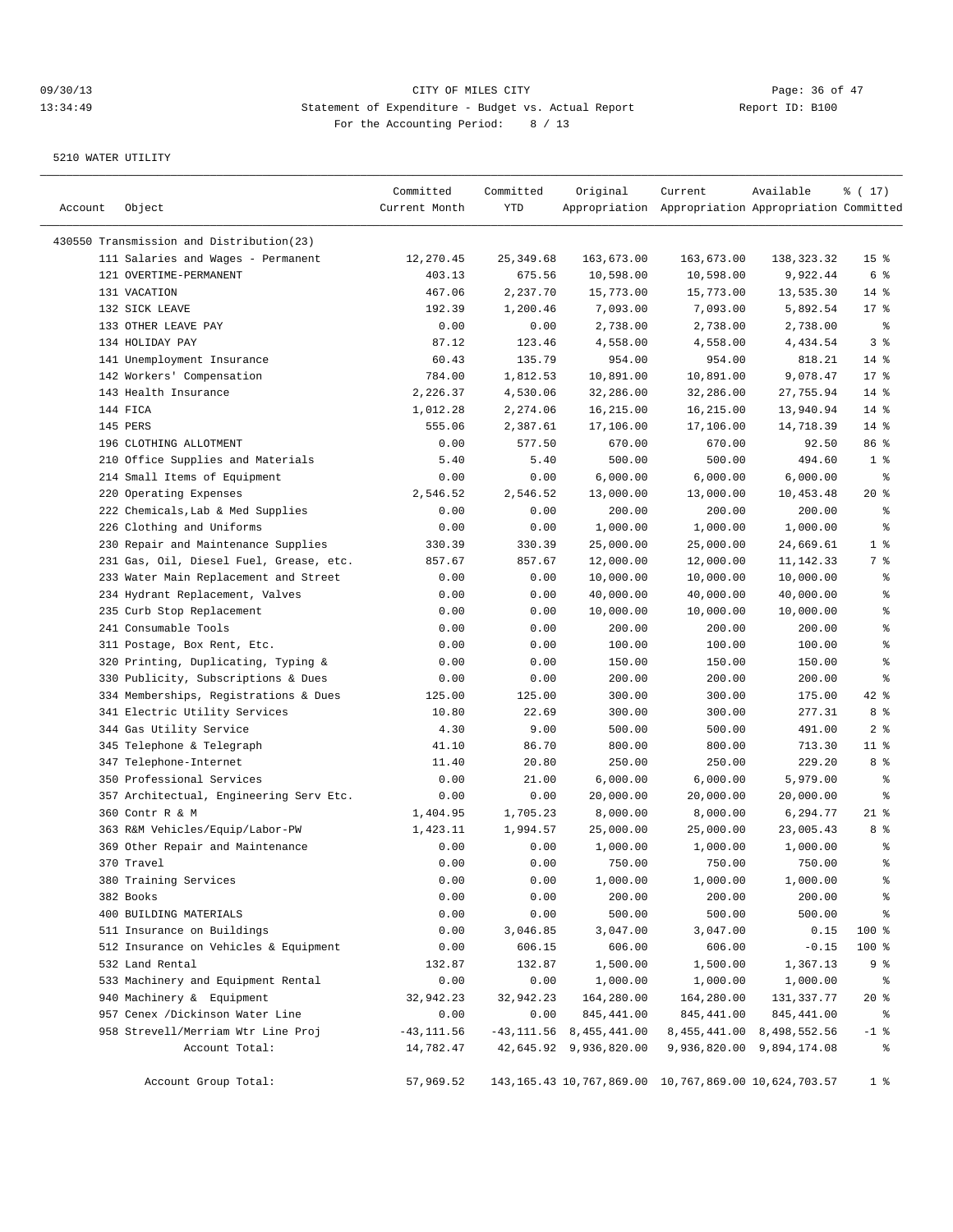| Account              | Object                                     | Committed<br>Current Month | Committed<br><b>YTD</b> | Original                                                    | Current<br>Appropriation Appropriation Appropriation Committed | Available  | $\frac{1}{6}$ ( 17) |
|----------------------|--------------------------------------------|----------------------------|-------------------------|-------------------------------------------------------------|----------------------------------------------------------------|------------|---------------------|
|                      |                                            |                            |                         |                                                             |                                                                |            |                     |
| 490000 DEBT SERVICE  |                                            |                            |                         |                                                             |                                                                |            |                     |
|                      | 490200 Revenue Bonds                       |                            |                         |                                                             |                                                                |            |                     |
|                      | 611 Principal-NE Wtr Line Phase II         | 0.00                       | 0.00                    | 16,000.00                                                   | 16,000.00                                                      | 16,000.00  | နွ                  |
|                      | 615 Principal-Northeast Water Ln \$2.2     | 0.00                       | 0.00                    | 52,000.00                                                   | 52,000.00                                                      | 52,000.00  | နွ                  |
|                      | 616 Principal-Carbon Hill Water Tank \$2.2 | 0.00                       | 0.00                    | 52,000.00                                                   | 52,000.00                                                      | 52,000.00  | ి                   |
|                      | 617 Principal - NE Wtr Line \$500k         | 0.00                       | 0.00                    | 13,000.00                                                   | 13,000.00                                                      | 13,000.00  | $\,$ %              |
|                      | 618 Principal-Carbon Hill \$500k           | 0.00                       | 0.00                    | 13,000.00                                                   | 13,000.00                                                      | 13,000.00  | $\,$ %              |
|                      | 622 Interest-NE Wtr Line Phase II          | 0.00                       | 0.00                    | 2,078.00                                                    | 2,078.00                                                       | 2,078.00   | နွ                  |
|                      | 631 Interest - NE Wtr Line \$500k          | 0.00                       | 0.00                    | 12,320.00                                                   | 12,320.00                                                      | 12,320.00  | နွ                  |
|                      | 632 Interest - Carbon Hill Wtr Tank \$500k | 0.00                       | 0.00                    | 12,320.00                                                   | 12,320.00                                                      | 12,320.00  | နွ                  |
|                      | 634 Interest-Northeast Wtr Ln \$2.2        | 0.00                       | 0.00                    | 75, 375, 00                                                 | 75, 375, 00                                                    | 75,375.00  | ి                   |
|                      | 638 Interest-Carbon Hill Tank \$2.2        | 0.00                       | 0.00                    | 75, 375.00                                                  | 75,375.00                                                      | 75,375.00  | နွ                  |
|                      | Account Total:                             | 0.00                       | 0.00                    | 323,468.00                                                  | 323,468.00                                                     | 323,468.00 | နွ                  |
|                      | Account Group Total:                       | 0.00                       | 0.00                    | 323,468.00                                                  | 323,468.00                                                     | 323,468.00 | နွ                  |
| 510000 MISCELLANEOUS |                                            |                            |                         |                                                             |                                                                |            |                     |
|                      | 510330 Comprehensive Liability Insurance   |                            |                         |                                                             |                                                                |            |                     |
|                      | 513 Liability                              | 11,864.72                  | 11,864.72               | 16,640.00                                                   | 16,640.00                                                      | 4,775.28   | 71.8                |
|                      | Account Total:                             | 11,864.72                  | 11,864.72               | 16,640.00                                                   | 16,640.00                                                      | 4,775.28   | 71 %                |
|                      | Account Group Total:                       | 11,864.72                  | 11,864.72               | 16,640.00                                                   | 16,640.00                                                      | 4,775.28   | 71 %                |
|                      | 520000 OTHER FINANCING USES                |                            |                         |                                                             |                                                                |            |                     |
|                      | 521000 Interfund Operating Transfers Out   |                            |                         |                                                             |                                                                |            |                     |
|                      | 820 Transfers to Other Funds               | 4,597.52                   | 9,195.04                | 71,532.00                                                   | 71,532.00                                                      | 62,336.96  | $13*$               |
|                      | Account Total:                             | 4,597.52                   | 9,195.04                | 71,532.00                                                   | 71,532.00                                                      | 62,336.96  | 13 <sup>8</sup>     |
|                      | Account Group Total:                       | 4,597.52                   | 9,195.04                | 71,532.00                                                   | 71,532.00                                                      | 62,336.96  | 13 <sup>8</sup>     |
|                      | Fund Total:                                | 74,431.76                  |                         | 164, 225.19 11, 179, 509.00 11, 179, 509.00 11, 015, 283.81 |                                                                |            | 1 <sup>8</sup>      |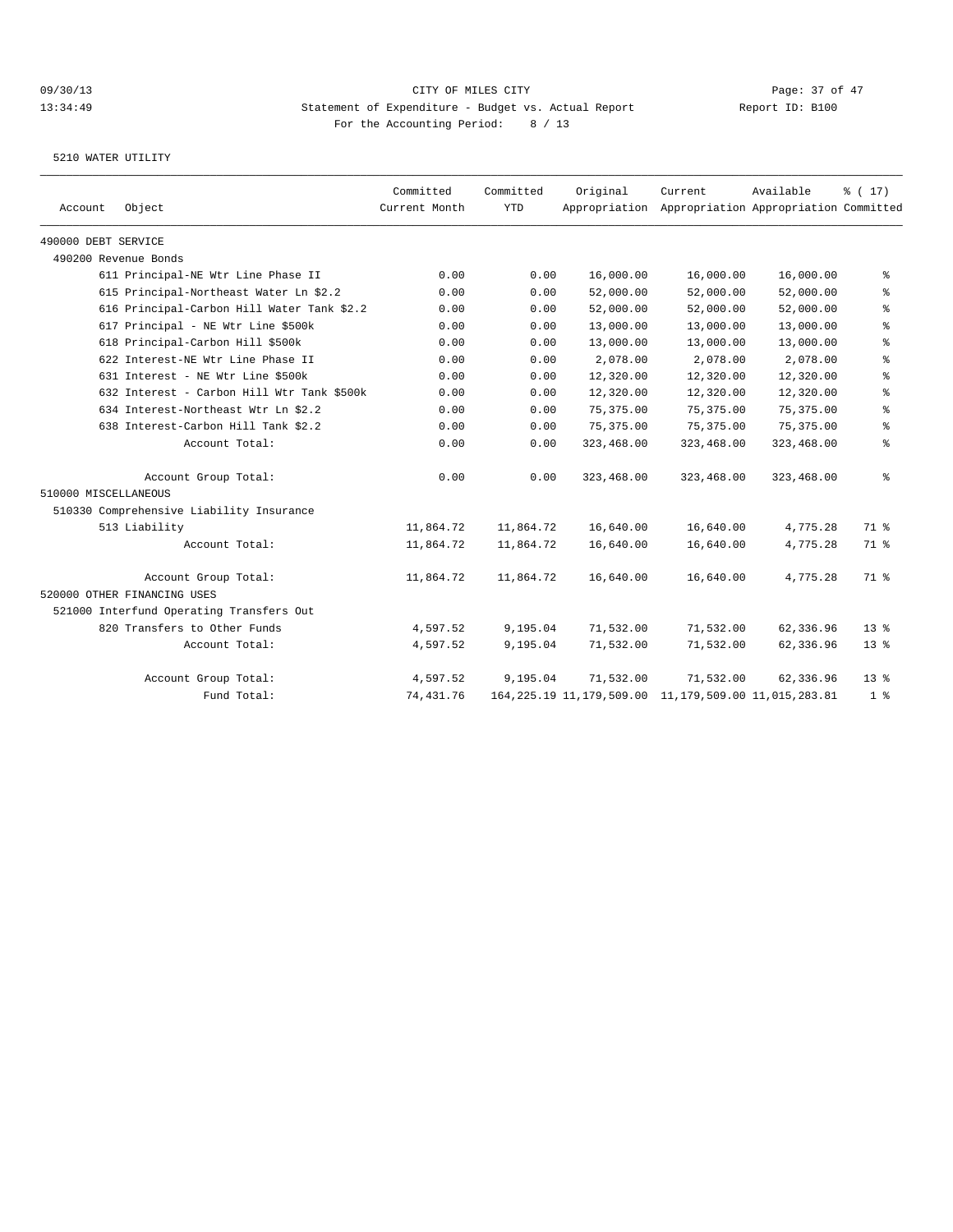## 09/30/13 Page: 38 of 47<br>13:34:49 CITY OF MILES CITY CITY Actual Report Page: 38 of 47<br>13:34:49 Statement of Expenditure - Budget vs. Actual Report Page: 28 of 47 13:34:49 Statement of Expenditure - Budget vs. Actual Report For the Accounting Period: 8 / 13

| Account             | Object                                       | Committed<br>Current Month | Committed<br>YTD | Original   | Current<br>Appropriation Appropriation Appropriation Committed | Available   | % (17)           |
|---------------------|----------------------------------------------|----------------------------|------------------|------------|----------------------------------------------------------------|-------------|------------------|
| 430000 Public Works |                                              |                            |                  |            |                                                                |             |                  |
|                     | 430610 Sewer Administration(29)              |                            |                  |            |                                                                |             |                  |
|                     | 111 Salaries and Wages - Permanent           | 1,748.20                   | 3,766.39         | 25,623.00  | 25,623.00                                                      | 21,856.61   | 15 <sup>°</sup>  |
|                     | 121 OVERTIME-PERMANENT                       | 23.96                      | 29.00            | 0.00       | 0.00                                                           | $-29.00$    | ႜ                |
|                     | 131 VACATION                                 | 323.40                     | 347.36           | 0.00       | 0.00                                                           | $-347.36$   | ి                |
|                     | 132 SICK LEAVE                               | 45.04                      | 59.75            | 0.00       | 0.00                                                           | $-59.75$    | ి                |
|                     | 141 Unemployment Insurance                   | 9.64                       | 19.43            | 115.00     | 115.00                                                         | 95.57       | $17*$            |
|                     | 142 Workers' Compensation                    | 12.39                      | 25.25            | 296.00     | 296.00                                                         | 270.75      | 9 %              |
|                     | 143 Health Insurance                         | 309.04                     | 618.14           | 3,711.00   | 3,711.00                                                       | 3,092.86    | $17$ %           |
|                     | 144 FICA                                     | 163.78                     | 330.16           | 1,960.00   | 1,960.00                                                       | 1,629.84    | $17*$            |
|                     | 145 PERS                                     | 115.32                     | 224.30           | 2,068.00   | 2,068.00                                                       | 1,843.70    | $11$ %           |
|                     | 196 CLOTHING ALLOTMENT                       | 0.00                       | 112.50           | 128.00     | 128.00                                                         | 15.50       | 88 %             |
|                     | 210 Office Supplies and Materials            | $-99.87$                   | 125.41           | 2,000.00   | 2,000.00                                                       | 1,874.59    | 6 %              |
|                     | 214 Small Items of Equipment                 | 0.00                       | 0.00             | 3,067.00   | 3,067.00                                                       | 3,067.00    | နွ               |
|                     | 220 Operating Expenses                       | 135.47                     | 149.47           | 1,500.00   | 1,500.00                                                       | 1,350.53    | $10*$            |
|                     | 230 Repair and Maintenance Supplies          | 0.00                       | 0.00             | 200.00     | 200.00                                                         | 200.00      | ႜ                |
|                     | 311 Postage, Box Rent, Etc.                  | 551.07                     | 1,201.55         | 6,000.00   | 6,000.00                                                       | 4,798.45    | $20*$            |
|                     | 320 Printing, Duplicating, Typing &          | 0.00                       | 0.00             | 2,100.00   | 2,100.00                                                       | 2,100.00    | နွ               |
|                     | 330 Publicity, Subscriptions & Dues          | 0.00                       | 0.00             | 1,000.00   | 1,000.00                                                       | 1,000.00    | $\epsilon$       |
|                     | 345 Telephone & Telegraph                    | 51.26                      | 107.02           | 600.00     | 600.00                                                         | 492.98      | 18 %             |
|                     | 347 Telephone-Internet                       | 19.51                      | 41.37            | 225.00     | 225.00                                                         | 183.63      | 18 %             |
|                     | 350 Professional Services                    | 1,669.11                   | 1,669.11         | 4,000.00   | 4,000.00                                                       | 2,330.89    | 42 %             |
|                     | 360 Contr R & M                              | 0.00                       | 4,723.97         | 3,000.00   | 3,000.00                                                       | $-1,723.97$ | 157 %            |
|                     | 370 Travel                                   | 0.00                       | 0.00             | 200.00     | 200.00                                                         | 200.00      | ႜ                |
|                     | 380 Training Services                        | 0.00                       | 0.00             | 300.00     | 300.00                                                         | 300.00      | ి                |
|                     | 513 Liability                                | 0.00                       | 0.00             | 200.00     | 200.00                                                         | 200.00      | ి                |
|                     | 521 Surety Bonds for Officials & Employees   | 0.00                       | 0.00             | 400.00     | 400.00                                                         | 400.00      | ి                |
|                     | 531 Building & Office Rental                 | 333.33                     | 666.66           | 5,500.00   | 5,500.00                                                       | 4,833.34    | $12*$            |
|                     | 540 Special Assessments                      | 0.00                       | 0.00             | 5,200.00   | 5,200.00                                                       | 5,200.00    | $\,{}^{\circ}\!$ |
|                     | 810 Losses (Bad debt expense - Enterprise    | 0.00                       | 1.00             | 500.00     | 500.00                                                         | 499.00      | ႜ                |
|                     | Account Total:                               | 5,410.65                   | 14, 217.84       | 69,893.00  | 69,893.00                                                      | 55,675.16   | $20*$            |
|                     | 430630 Sewer Collection and Transmission(31) |                            |                  |            |                                                                |             |                  |
|                     | 111 Salaries and Wages - Permanent           | 8,400.89                   | 17,689.87        | 114,383.00 | 114,383.00                                                     | 96,693.13   | 15 <sup>8</sup>  |
|                     | 121 OVERTIME-PERMANENT                       | 403.13                     | 659.22           | 10,598.00  | 10,598.00                                                      | 9,938.78    | 6 %              |
|                     | 131 VACATION                                 | 397.91                     | 1,987.27         | 15,773.00  | 15,773.00                                                      | 13,785.73   | $13*$            |
|                     | 132 SICK LEAVE                               | 18.15                      | 923.11           | 7,093.00   | 7,093.00                                                       | 6,169.89    | $13*$            |
|                     | 133 OTHER LEAVE PAY                          | 0.00                       | 0.00             | 2,738.00   | 2,738.00                                                       | 2,738.00    | ÷                |
|                     | 134 HOLIDAY PAY                              | 0.00                       | 36.34            | 4,558.00   | 4,558.00                                                       | 4,521.66    | 1 <sup>8</sup>   |
|                     | 141 Unemployment Insurance                   | 41.51                      | 97.78            | 698.00     | 698.00                                                         | 600.22      | $14$ %           |
|                     | 142 Workers' Compensation                    | 228.22                     | 559.48           | 8,325.00   | 8,325.00                                                       | 7,765.52    | $7\degree$       |
|                     | 143 Health Insurance                         | 1,577.00                   | 3,231.34         | 24,493.00  | 24,493.00                                                      | 21,261.66   | 13 <sub>8</sub>  |
|                     | 144 FICA                                     | 691.33                     | 1,628.50         | 11,871.00  | 11,871.00                                                      | 10,242.50   | $14$ %           |
|                     | 145 PERS                                     | 379.81                     | 1,718.56         | 44,326.00  | 44,326.00                                                      | 42,607.44   | 4%               |
|                     | 196 CLOTHING ALLOTMENT                       | 0.00                       | 420.00           | 475.00     | 475.00                                                         | 55.00       | 88 %             |
|                     | 210 Office Supplies and Materials            | 0.00                       | 0.00             | 350.00     | 350.00                                                         | 350.00      | ွေ               |
|                     | 214 Small Items of Equipment                 | 0.00                       | 0.00             | 5,200.00   | 5,200.00                                                       | 5,200.00    | ್ಠಿ              |
|                     | 220 Operating Expenses                       | 162.50                     | 162.50           | 3,000.00   | 3,000.00                                                       | 2,837.50    | 5 <sup>°</sup>   |
|                     | 222 Chemicals, Lab & Med Supplies            | 1,889.00                   | 1,889.00         | 3,000.00   | 3,000.00                                                       | 1,111.00    | 63 %             |
|                     | 226 Clothing and Uniforms                    | 0.00                       | 0.00             | 700.00     | 700.00                                                         | 700.00      | ွေ               |
|                     | 230 Repair and Maintenance Supplies          | 0.00                       | 0.00             | 7,500.00   | 7,500.00                                                       | 7,500.00    | ್ಠಿ              |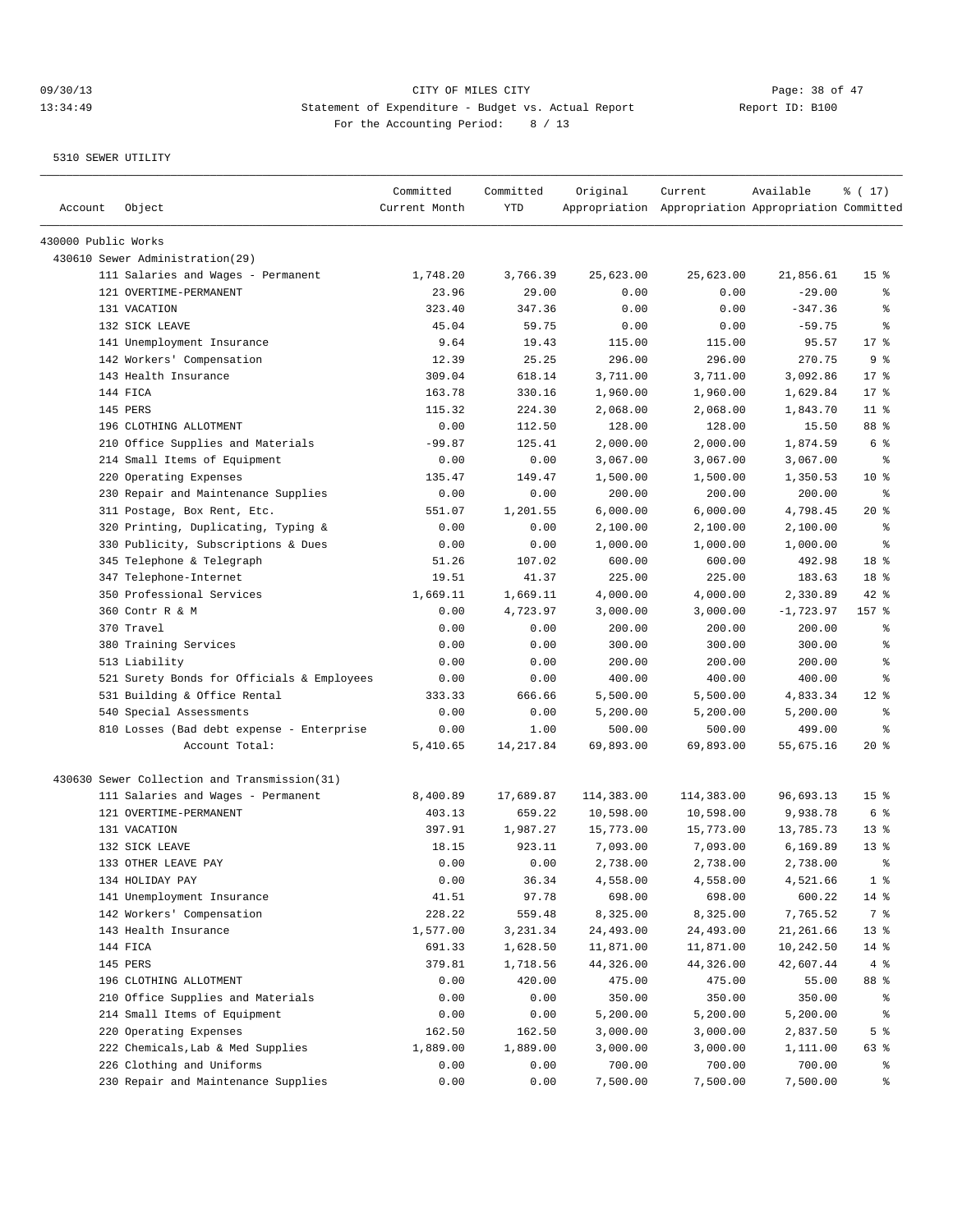## 09/30/13 Page: 39 of 47 13:34:49 Statement of Expenditure - Budget vs. Actual Report Changer Report ID: B100 For the Accounting Period: 8 / 13

| Account | Object                                  | Committed<br>Current Month | Committed<br>YTD | Original   | Current<br>Appropriation Appropriation Appropriation Committed | Available  | ៖ ( 17)         |
|---------|-----------------------------------------|----------------------------|------------------|------------|----------------------------------------------------------------|------------|-----------------|
|         | 231 Gas, Oil, Diesel Fuel, Grease, etc. | 857.66                     | 857.66           | 11,000.00  | 11,000.00                                                      | 10,142.34  | 8 %             |
|         | 233 Water Main Replacement and Street   | 0.00                       | 0.00             | 10,000.00  | 10,000.00                                                      | 10,000.00  | န္              |
|         | 234 Hydrant Replacement, Valves         | 0.00                       | 0.00             | 10,000.00  | 10,000.00                                                      | 10,000.00  | န္              |
|         | 241 Consumable Tools                    | 0.00                       | 0.00             | 150.00     | 150.00                                                         | 150.00     | န္              |
|         | 311 Postage, Box Rent, Etc.             | 0.00                       | 0.00             | 50.00      | 50.00                                                          | 50.00      | $\,$ %          |
|         | 320 Printing, Duplicating, Typing &     | 0.00                       | 0.00             | 75.00      | 75.00                                                          | 75.00      | $\epsilon$      |
|         | 330 Publicity, Subscriptions & Dues     | 0.00                       | 0.00             | 125.00     | 125.00                                                         | 125.00     | ి               |
|         | 334 Memberships, Registrations & Dues   | 125.00                     | 125.00           | 150.00     | 150.00                                                         | 25.00      | 83%             |
|         | 341 Electric Utility Services           | 10.80                      | 22.69            | 200.00     | 200.00                                                         | 177.31     | $11$ %          |
|         | 344 Gas Utility Service                 | 4.30                       | 9.00             | 400.00     | 400.00                                                         | 391.00     | 2 <sup>8</sup>  |
|         | 345 Telephone & Telegraph               | 41.09                      | 86.68            | 550.00     | 550.00                                                         | 463.32     | 16 <sup>8</sup> |
|         | 346 Garbage Service                     | 0.00                       | 0.00             | 300.00     | 300.00                                                         | 300.00     | ႜ               |
|         | 347 Telephone-Internet                  | 11.40                      | 20.80            | 125.00     | 125.00                                                         | 104.20     | $17$ %          |
|         | 350 Professional Services               | 0.00                       | 21.00            | 12,000.00  | 12,000.00                                                      | 11,979.00  | န္              |
|         | 356 Purchsed Services (MMIA Div '01)    | 0.00                       | 0.00             | 2,000.00   | 2,000.00                                                       | 2,000.00   | န္              |
|         | 357 Architectual, Engineering Serv Etc. | 0.00                       | 0.00             | 20,000.00  | 20,000.00                                                      | 20,000.00  | $\epsilon$      |
|         | 360 Contr R & M                         | 852.69                     | 1,163.89         | 3,000.00   | 3,000.00                                                       | 1,836.11   | 39 %            |
|         | 363 R&M Vehicles/Equip/Labor-PW         | 546.16                     | 1,117.62         | 27,000.00  | 27,000.00                                                      | 25,882.38  | 4%              |
|         | 369 Other Repair and Maintenance        | 299.90                     | 299.90           | 2,500.00   | 2,500.00                                                       | 2,200.10   | $12*$           |
|         | 370 Travel                              | 0.00                       | 0.00             | 400.00     | 400.00                                                         | 400.00     | န္              |
|         | 380 Training Services                   | 0.00                       | 0.00             | 500.00     | 500.00                                                         | 500.00     | န္              |
|         | 382 Books                               | 0.00                       | 0.00             | 100.00     | 100.00                                                         | 100.00     | ి               |
|         | 400 BUILDING MATERIALS                  | 0.00                       | 0.00             | 500.00     | 500.00                                                         | 500.00     | ႜ               |
|         | 512 Insurance on Vehicles & Equipment   | 0.00                       | 1,304.99         | 1,305.00   | 1,305.00                                                       | 0.01       | $100$ %         |
|         | 513 Liability                           | 0.00                       | 0.00             | 5,000.00   | 5,000.00                                                       | 5,000.00   | ႜ               |
|         | 532 Land Rental                         | 515.00                     | 515.00           | 500.00     | 500.00                                                         | $-15.00$   | $103$ %         |
|         | 533 Machinery and Equipment Rental      | 0.00                       | 0.00             | 1,000.00   | 1,000.00                                                       | 1,000.00   | ႜ               |
|         | 940 Machinery & Equipment               | 19,324.50                  | 19,324.50        | 159,520.00 | 159,520.00                                                     | 140,195.50 | $12*$           |
|         | Account Total:                          | 36,777.95                  | 55,871.70        | 533,531.00 | 533,531.00                                                     | 477,659.30 | $10*$           |
|         | 430640 Sewer Treatment and Disposal(33) |                            |                  |            |                                                                |            |                 |
|         | 111 Salaries and Wages - Permanent      | 6,932.05                   | 13,420.08        | 90,664.00  | 90,664.00                                                      | 77,243.92  | 15 <sup>°</sup> |
|         | 121 OVERTIME-PERMANENT                  | 250.67                     | 684.04           | 6,848.00   | 6,848.00                                                       | 6,163.96   | $10*$           |
|         | 131 VACATION                            | 509.48                     | 1,316.73         | 6,309.00   | 6,309.00                                                       | 4,992.27   | $21$ %          |
|         | 132 SICK LEAVE                          | 92.61                      | 469.94           | 2,810.00   | 2,810.00                                                       | 2,340.06   | $17*$           |
|         | 133 OTHER LEAVE PAY                     | 5.65                       | 5.65             | 1,170.00   | 1,170.00                                                       | 1,164.35   | နွ              |
|         | 134 HOLIDAY PAY                         | 0.00                       | 231.96           | 2,167.00   | 2,167.00                                                       | 1,935.04   | $11$ %          |
|         | 141 Unemployment Insurance              | 35.03                      | 73.91            | 495.00     | 495.00                                                         | 421.09     | 15 <sup>°</sup> |
|         | 142 Workers' Compensation               | 228.96                     | 503.13           | 5,873.00   | 5,873.00                                                       | 5,369.87   | 9 %             |
|         | 143 Health Insurance                    | 1,298.73                   | 2,597.46         | 16,922.00  | 16,922.00                                                      | 14,324.54  | 15 <sup>°</sup> |
|         | 144 FICA                                | 552.29                     | 1,170.51         | 8,413.00   | 8,413.00                                                       | 7,242.49   | $14$ %          |
|         | 145 PERS                                | 372.78                     | 1,301.56         | 8,874.00   | 8,874.00                                                       | 7,572.44   | 15 <sub>8</sub> |
|         | 196 CLOTHING ALLOTMENT                  | 0.00                       | 315.00           | 351.00     | 351.00                                                         | 36.00      | $90*$           |
|         | 210 Office Supplies and Materials       | 27.54                      | 49.12            | 150.00     | 150.00                                                         | 100.88     | 33 %            |
|         | 214 Small Items of Equipment            | 0.00                       | 0.00             | 8,500.00   | 8,500.00                                                       | 8,500.00   | ိ               |
|         | 220 Operating Expenses                  | 78.99                      | 78.99            | 3,000.00   | 3,000.00                                                       | 2,921.01   | 3 %             |
|         | 222 Chemicals, Lab & Med Supplies       | 282.20                     | 480.88           | 7,000.00   | 7,000.00                                                       | 6,519.12   | 7 %             |
|         | 226 Clothing and Uniforms               | 51.00                      | 51.00            | 500.00     | 500.00                                                         | 449.00     | 10 <sub>8</sub> |
|         | 230 Repair and Maintenance Supplies     | 162.39                     | 206.34           | 5,000.00   | 5,000.00                                                       | 4,793.66   | 4%              |
|         | 231 Gas, Oil, Diesel Fuel, Grease, etc. | 119.25                     | 119.25           | 2,000.00   | 2,000.00                                                       | 1,880.75   | 6 %             |
|         | 241 Consumable Tools                    | 0.00                       | 0.00             | 50.00      | 50.00                                                          | 50.00      | ್ಠಿ             |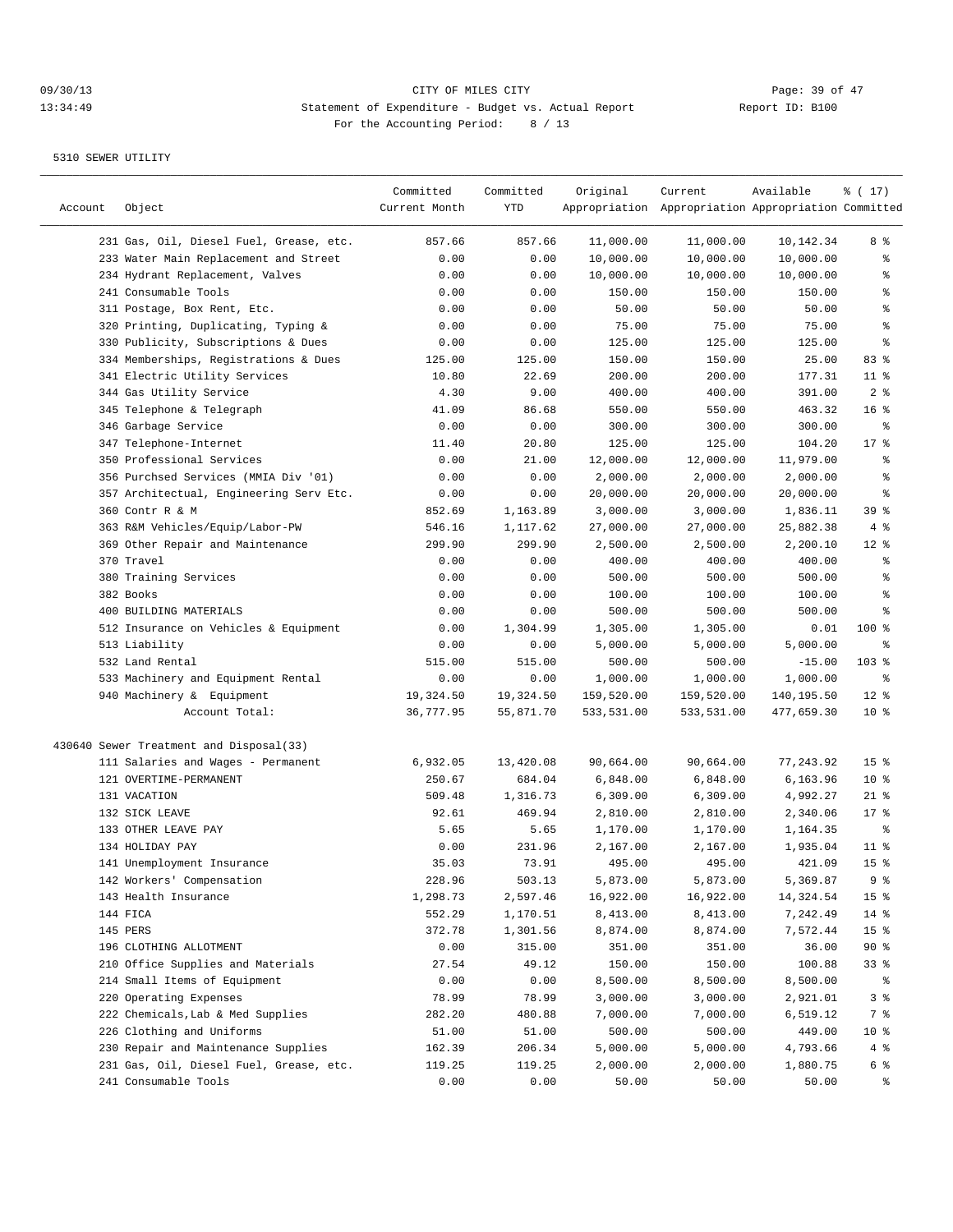| Account | Object                                    | Committed<br>Current Month | Committed<br>YTD | Original                 | Current<br>Appropriation Appropriation Appropriation Committed | Available                 | ៖ ( 17)          |
|---------|-------------------------------------------|----------------------------|------------------|--------------------------|----------------------------------------------------------------|---------------------------|------------------|
|         |                                           |                            |                  |                          |                                                                |                           |                  |
|         | 300 PURCHASED SERVICES                    | 0.00                       | 0.00             | 750.00                   | 750.00                                                         | 750.00                    | ွေ               |
|         | 311 Postage, Box Rent, Etc.               | 5.04                       | 5.04             | 100.00                   | 100.00                                                         | 94.96                     | 5 <sup>°</sup>   |
|         | 320 Printing, Duplicating, Typing &       | 0.00                       | 0.00             | 100.00                   | 100.00                                                         | 100.00                    | ႜ                |
|         | 330 Publicity, Subscriptions & Dues       | 0.00                       | 0.00             | 100.00                   | 100.00                                                         | 100.00                    | န္               |
|         | 334 Memberships, Registrations & Dues     | 0.00                       | 0.00             | 700.00                   | 700.00                                                         | 700.00                    | ి                |
|         | 341 Electric Utility Services             | 4,202.48                   | 8,504.22         | 49,000.00                | 49,000.00                                                      | 40,495.78                 | $17*$            |
|         | 342 Water Utility Services                | 75.84                      | 156.15           | 1,000.00                 | 1,000.00                                                       | 843.85                    | 16 <sup>°</sup>  |
|         | 343 Sewer Utility Services                | 43.67                      | 87.34            | 300.00                   | 300.00                                                         | 212.66                    | 29%              |
|         | 345 Telephone & Telegraph                 | 39.13                      | 80.23            | 800.00                   | 800.00                                                         | 719.77                    | $10*$            |
|         | 346 Garbage Service                       | 0.00                       | 0.00             | 250.00                   | 250.00                                                         | 250.00                    | ႜ                |
|         | 347 Telephone-Internet                    | 45.60                      | 91.20            | 250.00                   | 250.00                                                         | 158.80                    | 36%              |
|         | 350 Professional Services                 | 0.00                       | 0.00             | 500.00                   | 500.00                                                         | 500.00                    | နွ               |
|         | 352 Wtr/Swr Lab Testing                   | 177.00                     | 886.00           | 10,000.00                | 10,000.00                                                      | 9,114.00                  | 9 %              |
|         | 357 Architectual, Engineering Serv Etc.   | 0.00                       | 0.00             | 5,000.00                 | 5,000.00                                                       | 5,000.00                  | နွ               |
|         | 360 Contr R & M                           | 20.32                      | 160.64           | 7,500.00                 | 7,500.00                                                       | 7,339.36                  | 2 <sub>8</sub>   |
|         | 363 R&M Vehicles/Equip/Labor-PW           | 118.95                     | 1,010.55         | 8,000.00                 | 8,000.00                                                       | 6,989.45                  | $13*$            |
|         | 370 Travel                                | 0.00                       | 0.00             | 750.00                   | 750.00                                                         | 750.00                    | န္               |
|         | 380 Training Services                     | 0.00                       | 0.00             | 750.00                   | 750.00                                                         | 750.00                    | ႜ                |
|         | 382 Books                                 | 0.00                       | 0.00             | 200.00                   | 200.00                                                         | 200.00                    | $\,{}^{\circ}\!$ |
|         | 400 BUILDING MATERIALS                    | 0.00                       | 0.00             | 100.00                   | 100.00                                                         | 100.00                    | ి                |
|         | 511 Insurance on Buildings                | 0.00                       | 6,497.73         | 6,498.00                 | 6,498.00                                                       | 0.27                      | $100$ %          |
|         | 512 Insurance on Vehicles & Equipment     | 0.00                       | 212.14           | 212.00                   | 212.00                                                         | $-0.14$                   | $100$ %          |
|         | 513 Liability                             | 0.00                       | 0.00             | 2,000.00                 | 2,000.00                                                       | 2,000.00                  | ႜ                |
|         | 533 Machinery and Equipment Rental        | 0.00                       | 0.00             | 2,000.00                 | 2,000.00                                                       | 2,000.00                  | န္               |
|         | 810 Losses (Bad debt expense - Enterprise | 0.00                       | 0.00             | 2,000.00                 | 2,000.00                                                       | 2,000.00                  | န္               |
|         | 920 Buildings                             | 0.00                       | 0.00             | 8,008,805.00             |                                                                | 8,008,805.00 8,008,805.00 | ి                |
|         | 940 Machinery & Equipment                 | 400,854.78                 |                  | 400,854.78 8,800,805.00  |                                                                | 8,800,805.00 8,399,950.22 | 5 <sup>°</sup>   |
|         | Account Total:                            | 416,582.43                 |                  | 441,621.57 17,085,566.00 | 17,085,566.00 16,643,944.43                                    |                           | 3%               |
|         | 430690 Sewer Lift Stations(32)            |                            |                  |                          |                                                                |                           |                  |
|         | 111 Salaries and Wages - Permanent        | 4,368.43                   | 8,532.69         | 57,124.00                | 57,124.00                                                      | 48,591.31                 | 15 <sup>°</sup>  |
|         | 121 OVERTIME-PERMANENT                    | 167.44                     | 456.40           | 3,134.00                 | 3,134.00                                                       | 2,677.60                  | 15 <sup>°</sup>  |
|         | 131 VACATION                              | 314.05                     | 837.82           | 4,206.00                 | 4,206.00                                                       | 3,368.18                  | $20*$            |
|         | 132 SICK LEAVE                            | 61.74                      | 209.92           | 1,840.00                 | 1,840.00                                                       | 1,630.08                  | $11$ %           |
|         | 133 OTHER LEAVE PAY                       | 3.77                       | 3.77             | 705.00                   | 705.00                                                         | 701.23                    | 1 <sup>°</sup>   |
|         | 134 HOLIDAY PAY                           | 0.00                       | 154.53           | 1,133.00                 | 1,133.00                                                       | 978.47                    | $14$ %           |
|         | 141 Unemployment Insurance                | 22.10                      | 46.76            | 306.00                   | 306.00                                                         | 259.24                    | 15 <sup>°</sup>  |
|         | 142 Workers' Compensation                 | 145.41                     | 320.52           | 3,568.00                 | 3,568.00                                                       | 3,247.48                  | 9 %              |
|         | 143 Health Insurance                      | 834.95                     | 1,669.88         | 11,207.00                | 11,207.00                                                      | 9,537.12                  | 15 <sup>°</sup>  |
|         | 144 FICA                                  | 347.17                     | 737.66           | 5,213.00                 | 5,213.00                                                       | 4,475.34                  | $14$ %           |
|         | 145 PERS                                  | 237.05                     | 822.76           | 5,499.00                 | 5,499.00                                                       | 4,676.24                  | 15 <sub>8</sub>  |
|         | 196 CLOTHING ALLOTMENT                    | 0.00                       | 202.50           | 236.00                   | 236.00                                                         | 33.50                     | 86 %             |
|         | 210 Office Supplies and Materials         | 18.35                      | 32.75            | 100.00                   | 100.00                                                         | 67.25                     | $33*$            |
|         | 214 Small Items of Equipment              | 0.00                       | 0.00             | 43,000.00                | 43,000.00                                                      | 43,000.00                 | ိင               |
|         | 220 Operating Expenses                    | 0.00                       | 0.00             | 1,000.00                 | 1,000.00                                                       | 1,000.00                  | ိင               |
|         | 222 Chemicals, Lab & Med Supplies         | 0.00                       | 0.00             | 3,000.00                 | 3,000.00                                                       | 3,000.00                  | ွေ               |
|         | 226 Clothing and Uniforms                 | 39.00                      | 39.00            | 100.00                   | 100.00                                                         | 61.00                     | 39 %             |
|         | 230 Repair and Maintenance Supplies       | 0.00                       | 87.88            | 5,500.00                 | 5,500.00                                                       | 5,412.12                  | 2 <sub>8</sub>   |
|         | 231 Gas, Oil, Diesel Fuel, Grease, etc.   | 221.46                     | 221.46           | 2,500.00                 | 2,500.00                                                       | 2,278.54                  | 9 %              |
|         | 241 Consumable Tools                      | 0.00                       | 0.00             | 50.00                    | 50.00                                                          | 50.00                     | ွေ               |
|         | 311 Postage, Box Rent, Etc.               | 0.00                       | 0.00             | 50.00                    | 50.00                                                          | 50.00                     | ွေ               |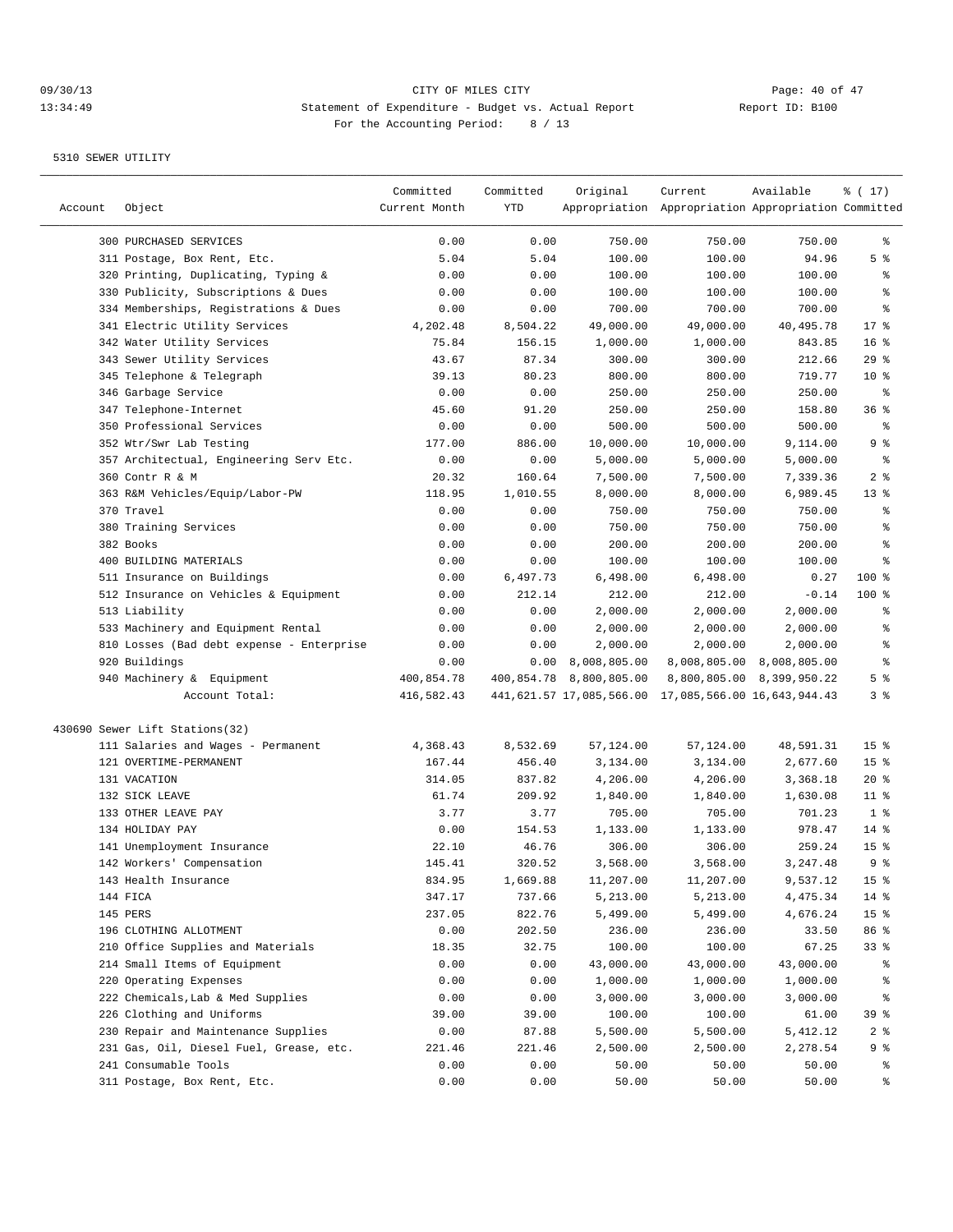## 09/30/13 Page: 41 of 47 13:34:49 Statement of Expenditure - Budget vs. Actual Report Changer Report ID: B100 For the Accounting Period: 8 / 13

|                      |                                          | Committed     | Committed  | Original   | Current                                              | Available  | % (17)                                   |
|----------------------|------------------------------------------|---------------|------------|------------|------------------------------------------------------|------------|------------------------------------------|
| Account              | Object                                   | Current Month | <b>YTD</b> |            | Appropriation Appropriation Appropriation Committed  |            |                                          |
|                      | 341 Electric Utility Services            | 1,382.44      | 2,175.84   | 11,000.00  | 11,000.00                                            | 8,824.16   | $20*$                                    |
|                      | 344 Gas Utility Service                  | 79.23         | 79.23      | 1,500.00   | 1,500.00                                             | 1,420.77   | 5 <sup>8</sup>                           |
|                      | 345 Telephone & Telegraph                | 0.00          | 0.00       | 500.00     | 500.00                                               | 500.00     | $\epsilon$                               |
|                      | 347 Telephone-Internet                   | 0.00          | 0.00       | 230.00     | 230.00                                               | 230.00     | $\approx$                                |
|                      | 352 Wtr/Swr Lab Testing                  | 132.87        | 132.87     | 250.00     | 250.00                                               | 117.13     | 53%                                      |
|                      | 360 Contr R & M                          | 0.00          | 60.00      | 2,500.00   | 2,500.00                                             | 2,440.00   | 2 <sup>°</sup>                           |
|                      | 369 Other Repair and Maintenance         | 0.00          | 0.00       | 1,000.00   | 1,000.00                                             | 1,000.00   | $\,$ $\,$ $\,$                           |
|                      | 370 Travel                               | 0.00          | 0.00       | 500.00     | 500.00                                               | 500.00     | $\epsilon$                               |
|                      | 380 Training Services                    | 0.00          | 0.00       | 500.00     | 500.00                                               | 500.00     | $\epsilon$                               |
|                      | 382 Books                                | 0.00          | 0.00       | 50.00      | 50.00                                                | 50.00      | $\approx$                                |
|                      | 400 BUILDING MATERIALS                   | 0.00          | 0.00       | 100.00     | 100.00                                               | 100.00     | $\approx$                                |
|                      | 511 Insurance on Buildings               | 0.00          | 470.79     | 471.00     | 471.00                                               | 0.21       | 100 %                                    |
|                      | 513 Liability                            | 0.00          | 0.00       | 3,750.00   | 3,750.00                                             | 3,750.00   | $\epsilon$                               |
|                      | 532 Land Rental                          | 0.00          | 0.00       | 500.00     | 500.00                                               | 500.00     | န္                                       |
|                      | 533 Machinery and Equipment Rental       | 0.00          | 0.00       | 150.00     | 150.00                                               | 150.00     | $\epsilon$                               |
|                      | 940 Machinery & Equipment                | 853.59        | 853.59     | 153,191.00 | 153,191.00                                           | 152,337.41 | 1 <sup>8</sup>                           |
|                      | Account Total:                           | 9,229.05      | 18,148.62  | 325,663.00 | 325,663.00                                           | 307,514.38 | 6 %                                      |
|                      | Account Group Total:                     | 468,000.08    |            |            | 529,859.73 18,014,653.00 18,014,653.00 17,484,793.27 |            | 38                                       |
| 490000 DEBT SERVICE  |                                          |               |            |            |                                                      |            |                                          |
| 490200 Revenue Bonds |                                          |               |            |            |                                                      |            |                                          |
|                      | 608 Prpl-Wastewater Project Phase I      | 0.00          | 0.00       | 58,000.00  | 58,000.00                                            | 58,000.00  | ៖                                        |
|                      | 626 Interest-Wastewater Project Phase I  | 0.00          | 0.00       | 43,185.00  | 43,185.00                                            | 43,185.00  | ి                                        |
|                      | Account Total:                           | 0.00          | 0.00       | 101,185.00 | 101,185.00                                           | 101,185.00 | $\, \raisebox{0.6ex}{\scriptsize{*}} \,$ |
|                      | Account Group Total:                     | 0.00          | 0.00       | 101,185.00 | 101,185.00                                           | 101,185.00 | န္                                       |
| 510000 MISCELLANEOUS |                                          |               |            |            |                                                      |            |                                          |
|                      | 510330 Comprehensive Liability Insurance |               |            |            |                                                      |            |                                          |
|                      | 513 Liability                            | 40,152.57     | 40,152.57  | 40,153.00  | 40,153.00                                            | 0.43       | $100$ %                                  |
|                      | Account Total:                           | 40,152.57     | 40,152.57  | 40,153.00  | 40,153.00                                            | 0.43       | 100 %                                    |
|                      | Account Group Total:                     | 40,152.57     | 40,152.57  | 40,153.00  | 40,153.00                                            | 0.43       | $100$ %                                  |
|                      | 520000 OTHER FINANCING USES              |               |            |            |                                                      |            |                                          |
|                      | 521000 Interfund Operating Transfers Out |               |            |            |                                                      |            |                                          |
|                      | 820 Transfers to Other Funds             | 3,418.85      | 6,837.70   | 63,808.00  | 63,808.00                                            | 56,970.30  | $11$ %                                   |
|                      | Account Total:                           | 3,418.85      | 6,837.70   | 63,808.00  | 63,808.00                                            | 56,970.30  | 11 <sup>8</sup>                          |
|                      | Account Group Total:                     | 3,418.85      | 6,837.70   | 63,808.00  | 63,808.00                                            | 56,970.30  | $11$ %                                   |
|                      | Fund Total:                              | 511,571.50    |            |            | 576,850.00 18,219,799.00 18,219,799.00 17,642,949.00 |            | 3%                                       |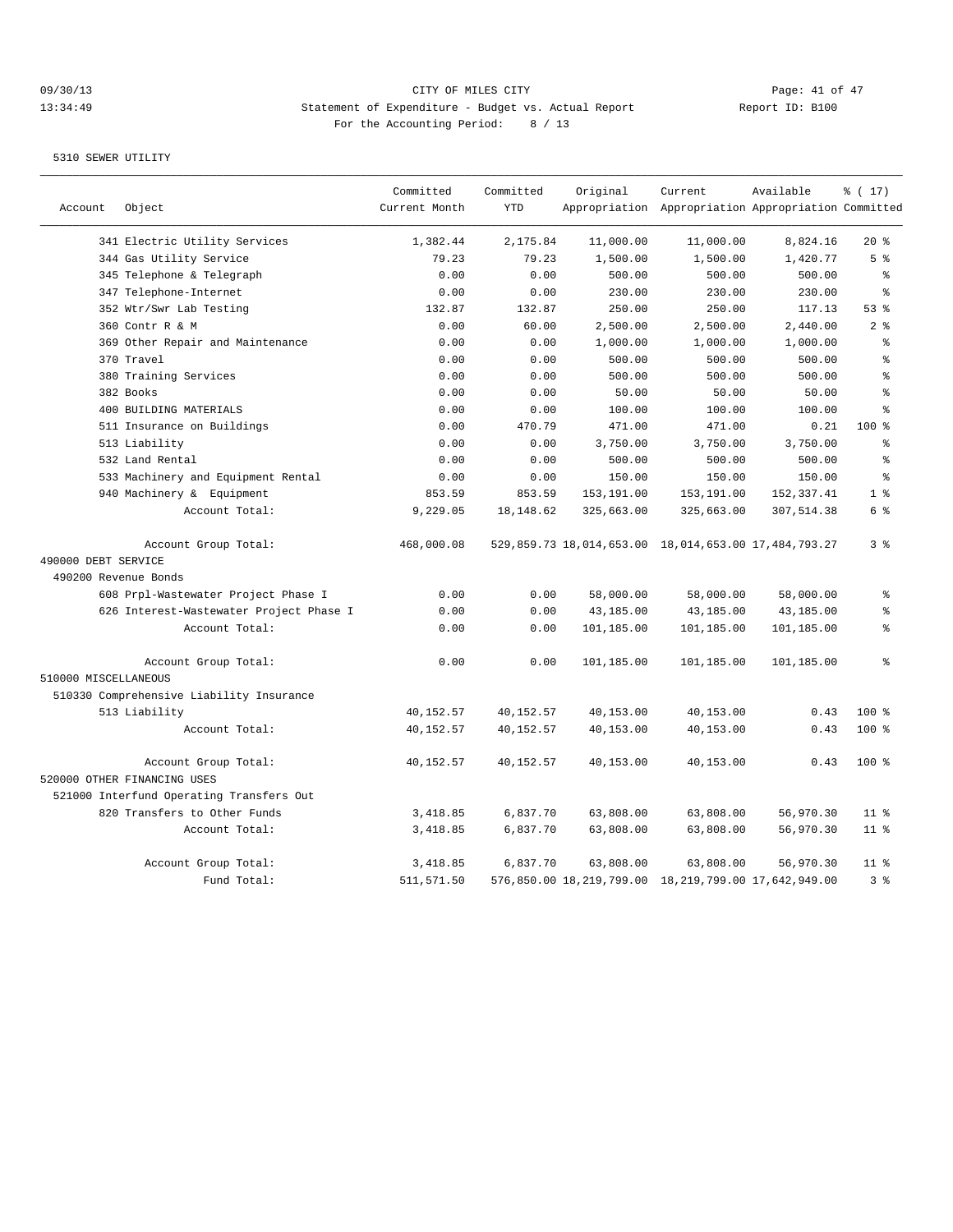5510 AMBULANCE FUND

| Account              | Object                                      | Committed<br>Current Month | Committed<br>YTD | Original   | Current<br>Appropriation Appropriation Appropriation Committed | Available    | % (17)          |
|----------------------|---------------------------------------------|----------------------------|------------------|------------|----------------------------------------------------------------|--------------|-----------------|
| 420000 PUBLIC SAFETY |                                             |                            |                  |            |                                                                |              |                 |
|                      | 420730 Emergency Medical Services-Ambulance |                            |                  |            |                                                                |              |                 |
|                      | 111 Salaries and Wages - Permanent          | 21,401.78                  | 42, 153.92       | 263,767.00 | 263,767.00                                                     | 221,613.08   | 16 <sup>8</sup> |
|                      | 112 SALARIES AND WAGES - PART PAID          | 0.00                       | 279.01           | 4,000.00   | 4,000.00                                                       | 3,720.99     | 7 %             |
|                      | 121 OVERTIME-PERMANENT                      | 5,245.97                   | 11,369.41        | 60,000.00  | 60,000.00                                                      | 48,630.59    | 19 <sup>°</sup> |
|                      | 131 VACATION                                | 1,460.03                   | 3,567.41         | 8,800.00   | 8,800.00                                                       | 5,232.59     | 41 %            |
|                      | 132 SICK LEAVE                              | 752.27                     | 1,397.68         | 10,000.00  | 10,000.00                                                      | 8,602.32     | $14$ %          |
|                      | 133 OTHER LEAVE PAY                         | 9.61                       | 9.61             | 950.00     | 950.00                                                         | 940.39       | 1 <sup>8</sup>  |
|                      | 134 HOLIDAY PAY                             | 0.00                       | 555.31           | 7,000.00   | 7,000.00                                                       | 6,444.69     | 8 %             |
|                      | 141 Unemployment Insurance                  | 129.92                     | 267.03           | 1,178.00   | 1,178.00                                                       | 910.97       | $23$ %          |
|                      | 142 Workers' Compensation                   | 526.69                     | 1,033.31         | 9,199.00   | 9,199.00                                                       | 8,165.69     | $11$ %          |
|                      | 143 Health Insurance                        | 3,460.63                   | 7,185.75         | 44,680.00  | 44,680.00                                                      | 37,494.25    | 16 <sup>°</sup> |
|                      | 144 FICA                                    | 417.57                     | 875.51           | 3,795.00   | 3,795.00                                                       | 2,919.49     | $23$ $%$        |
|                      | 147 Firemen's Pension                       | 3,138.98                   | 6,108.89         | 37,574.00  | 37,574.00                                                      | 31,465.11    | 16 <sup>°</sup> |
|                      | 210 Office Supplies and Materials           | 164.66                     | 164.66           | 1,000.00   | 1,000.00                                                       | 835.34       | 16 <sup>°</sup> |
|                      | 214 Small Items of Equipment                | 1,062.15                   | 1,474.58         | 3,000.00   | 3,000.00                                                       | 1,525.42     | 49 %            |
|                      | 220 Operating Expenses                      | 1,026.53                   | 1,091.53         | 4,000.00   | 4,000.00                                                       | 2,908.47     | 27%             |
|                      | 222 Chemicals, Lab & Med Supplies           | 208.26                     | 208.26           | 8,000.00   | 8,000.00                                                       | 7,791.74     | 3 <sup>8</sup>  |
|                      | 230 Repair and Maintenance Supplies         | 261.40                     | 261.40           | 5,000.00   | 5,000.00                                                       | 4,738.60     | 5 <sup>°</sup>  |
|                      | 231 Gas, Oil, Diesel Fuel, Grease, etc.     | 1,484.89                   | 1,484.89         | 15,000.00  | 15,000.00                                                      | 13,515.11    | $10*$           |
|                      | 241 Consumable Tools                        | 0.00                       | 0.00             | 50.00      | 50.00                                                          | 50.00        | ႜ               |
|                      | 300 PURCHASED SERVICES                      | 0.00                       | 0.00             | 2,000.00   | 2,000.00                                                       | 2,000.00     | န္              |
|                      | 311 Postage, Box Rent, Etc.                 | 0.46                       | 12.52            | 250.00     | 250.00                                                         | 237.48       | 5 <sup>8</sup>  |
|                      | 320 Printing, Duplicating, Typing &         | 0.00                       | 22.27            | 200.00     | 200.00                                                         | 177.73       | $11$ %          |
|                      | 341 Electric Utility Services               | 301.25                     | 540.70           | 2,500.00   | 2,500.00                                                       | 1,959.30     | $22$ %          |
|                      | 342 Water Utility Services                  | 39.40                      | 62.94            | 400.00     | 400.00                                                         | 337.06       | 16 <sup>°</sup> |
|                      | 343 Sewer Utility Services                  | 18.52                      | 32.50            | 200.00     | 200.00                                                         | 167.50       | 16 <sup>°</sup> |
|                      | 344 Gas Utility Service                     | 10.00                      | 20.00            | 1,500.00   | 1,500.00                                                       | 1,480.00     | 1 <sup>8</sup>  |
|                      | 345 Telephone & Telegraph                   | 154.57                     | 272.64           | 1,800.00   | 1,800.00                                                       | 1,527.36     | 15 <sup>°</sup> |
|                      | 346 Garbage Service                         | 0.00                       | 446.00           | 700.00     | 700.00                                                         | 254.00       | 64 %            |
|                      | 347 Telephone-Internet                      | 28.24                      | 56.48            | 350.00     | 350.00                                                         | 293.52       | 16 <sup>°</sup> |
|                      | 350 Professional Services                   | 2,565.38                   | 4,923.77         | 30,000.00  | 30,000.00                                                      | 25,076.23    | 16 <sup>°</sup> |
|                      | 360 Contr R & M                             | 45.00                      | 45.00            | 1,000.00   | 1,000.00                                                       | 955.00       | 5 <sup>°</sup>  |
|                      | 364 R&M Vehicles - Fire/Amb                 | 0.00                       | 0.00             | 6,000.00   | 6,000.00                                                       | 6,000.00     | နွ              |
|                      | 370 Travel                                  | 282.56                     | 393.42           | 1,912.00   | 1,912.00                                                       | 1,518.58     | $21$ %          |
|                      | 380 Training Services                       | 0.00                       | 0.00             | 1,768.00   | 1,768.00                                                       | 1,768.00     | ್ಠಿ             |
|                      | 382 Books                                   | 0.00                       | 0.00             | 200.00     | 200.00                                                         | 200.00       | $\epsilon$      |
|                      | 400 BUILDING MATERIALS                      | 0.00                       | 0.00             | 500.00     | 500.00                                                         | 500.00       | နွ              |
|                      | 512 Insurance on Vehicles & Equipment       | 0.00                       | 2,115.48         | 2,116.00   | 2,116.00                                                       | 0.52         | 100 %           |
|                      | 810 Losses (Bad debt expense - Enterprise   | 155.39                     | 155.39           | 70,000.00  | 70,000.00                                                      | 69,844.61    | $\frac{6}{9}$   |
|                      | 811 Contractual Allowances (Ambl)           | 15, 313.38                 | 32,820.84        | 180,000.00 | 180,000.00                                                     | 147, 179. 16 | 18 %            |
|                      | Account Total:                              | 59,665.49                  | 121,408.11       | 790,389.00 | 790,389.00                                                     | 668,980.89   | 15 <sup>°</sup> |
|                      | Account Group Total:                        | 59,665.49                  | 121,408.11       | 790,389.00 | 790,389.00                                                     | 668,980.89   | 15 <sup>°</sup> |
| 490000 DEBT SERVICE  |                                             |                            |                  |            |                                                                |              |                 |
| 490200 Revenue Bonds |                                             |                            |                  |            |                                                                |              |                 |
|                      | 602 Prpl-Ambulance                          | 0.00                       | 12,604.28        | 0.00       | 0.00                                                           | $-12,604.28$ | ွ               |
|                      | 629 Interest-Ambulance                      | 0.00                       | 449.44           | 0.00       | 0.00                                                           | $-449.44$    | ್ಠಿ             |
|                      | Account Total:                              | 0.00                       | 13,053.72        | 0.00       | 0.00                                                           | $-13,053.72$ | ိင              |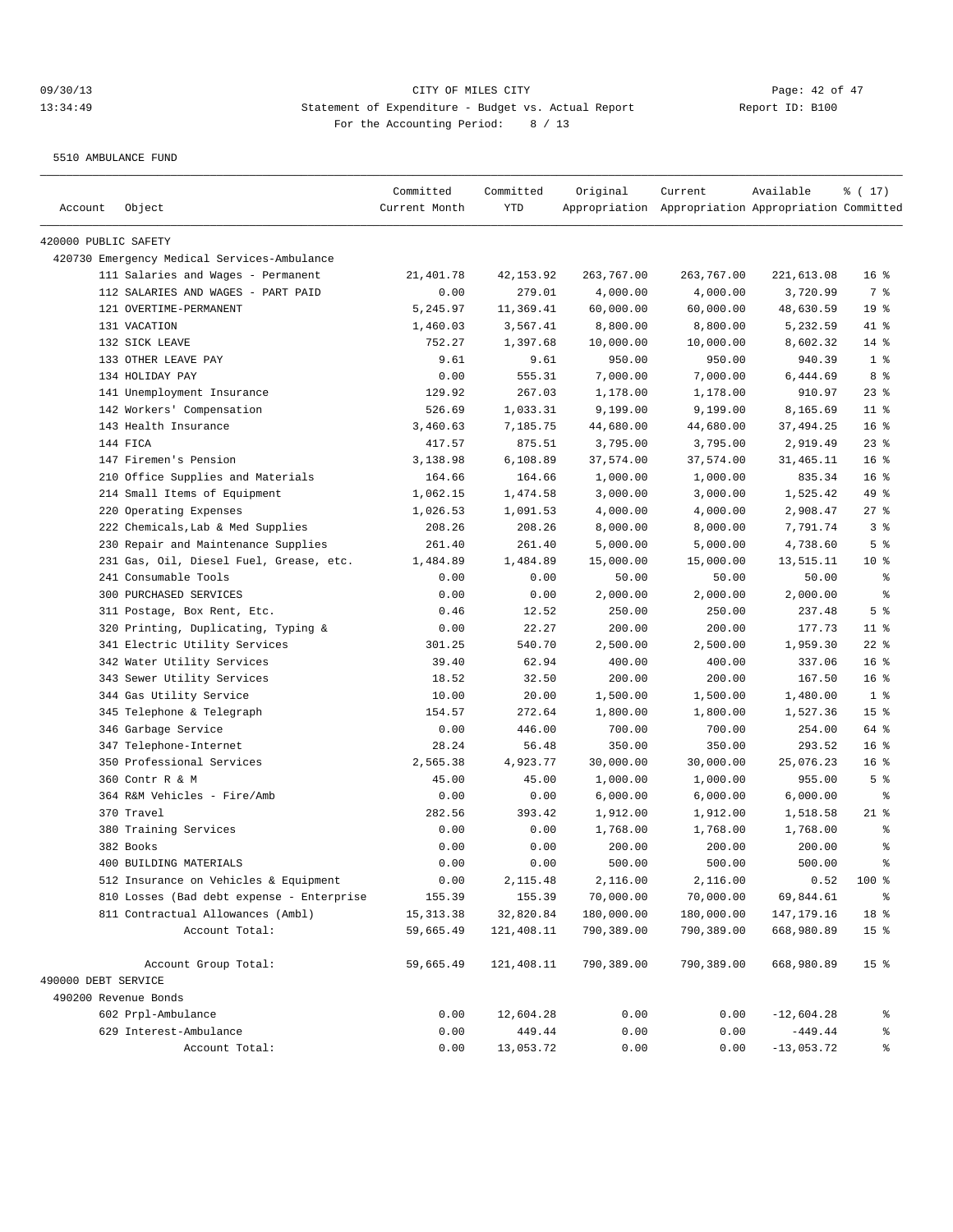5510 AMBULANCE FUND

|                                          | Committed     | Committed  | Original      | Current    | Available                             | $\frac{1}{2}$ (17) |
|------------------------------------------|---------------|------------|---------------|------------|---------------------------------------|--------------------|
| Object<br>Account                        | Current Month | <b>YTD</b> | Appropriation |            | Appropriation Appropriation Committed |                    |
| 490500 Other Debt Service Payments       |               |            |               |            |                                       |                    |
| 602 Prpl-Ambulance                       | 0.00          | 0.00       | 26,161.00     | 26,161.00  | 26,161.00                             | ್ಠಿ                |
| 629 Interest-Ambulance                   | 0.00          | 0.00       | 843.00        | 843.00     | 843.00                                | ್ಠಿ                |
| Account Total:                           | 0.00          | 0.00       | 27,004.00     | 27,004.00  | 27,004.00                             | $\,$ $\,$ $\,$     |
| Account Group Total:                     | 0.00          | 13,053.72  | 27,004.00     | 27,004.00  | 13,950.28                             | $48*$              |
| 510000 MISCELLANEOUS                     |               |            |               |            |                                       |                    |
| 510330 Comprehensive Liability Insurance |               |            |               |            |                                       |                    |
| 513 Liability                            | 8,433.96      | 8,433.96   | 8,434.00      | 8,434.00   | 0.04                                  | $100*$             |
| Account Total:                           | 8,433.96      | 8,433.96   | 8,434.00      | 8,434.00   | 0.04                                  | $100$ %            |
| Account Group Total:                     | 8,433.96      | 8,433.96   | 8,434.00      | 8,434.00   | 0.04                                  | $100$ %            |
| 520000 OTHER FINANCING USES              |               |            |               |            |                                       |                    |
| 521000 Interfund Operating Transfers Out |               |            |               |            |                                       |                    |
| 820 Transfers to Other Funds             | 2,059.67      | 4, 119.34  | 34,716.00     | 34,716.00  | 30,596.66                             | $12*$              |
| Account Total:                           | 2,059.67      | 4, 119.34  | 34,716.00     | 34,716.00  | 30,596.66                             | $12*$              |
| Account Group Total:                     | 2,059.67      | 4, 119.34  | 34,716.00     | 34,716.00  | 30,596.66                             | $12*$              |
| Fund Total:                              | 70,159.12     | 147,015.13 | 860,543.00    | 860,543.00 | 713,527.87                            | 17 <sup>8</sup>    |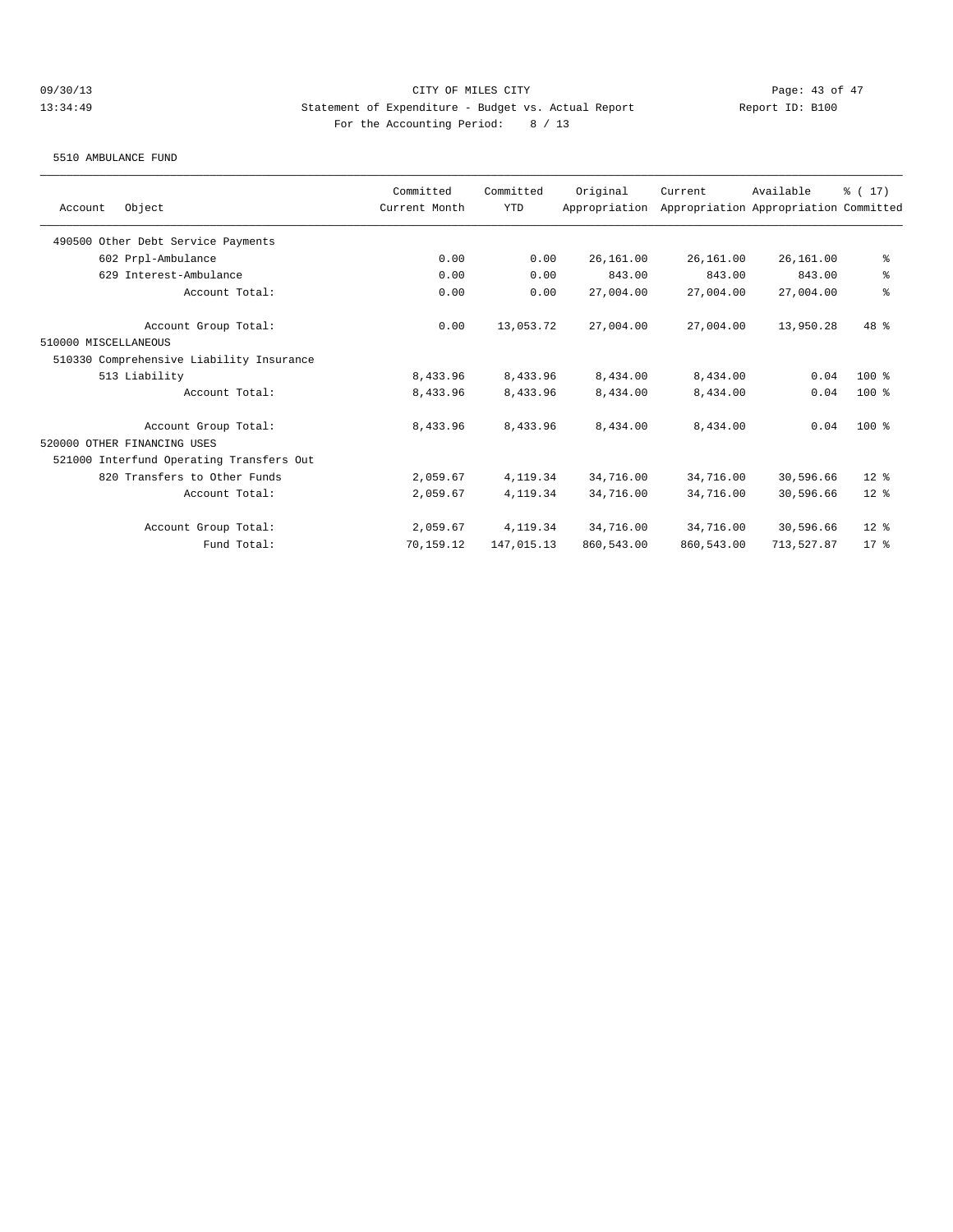5610 AIRPORT OPERATING

| Account             | Object                                                                    | Committed<br>Current Month | Committed<br><b>YTD</b> | Original    | Current<br>Appropriation Appropriation Appropriation Committed | Available  | % (17)          |
|---------------------|---------------------------------------------------------------------------|----------------------------|-------------------------|-------------|----------------------------------------------------------------|------------|-----------------|
| 430000 Public Works |                                                                           |                            |                         |             |                                                                |            |                 |
| 430300 Airport (87) |                                                                           |                            |                         |             |                                                                |            |                 |
|                     | 111 Salaries and Wages - Permanent                                        | 11,167.98                  | 18,516.78               | 123,824.00  | 123,824.00                                                     | 105,307.22 | 15 <sup>°</sup> |
|                     | 121 OVERTIME-PERMANENT                                                    | 95.82                      | 1,161.82                | 4,511.00    | 4,511.00                                                       | 3,349.18   | $26$ %          |
|                     | 132 SICK LEAVE                                                            | 0.00                       | 127.76                  | 0.00        | 0.00                                                           | $-127.76$  | နွ              |
|                     | 133 OTHER LEAVE PAY                                                       | 0.00                       | 0.00                    | 4,498.00    | 4,498.00                                                       | 4,498.00   | ి               |
|                     | 134 HOLIDAY PAY                                                           | 0.00                       | 47.91                   | 0.00        | 0.00                                                           | $-47.91$   | ి               |
|                     | 141 Unemployment Insurance                                                | 50.69                      | 91.05                   | 598.00      | 598.00                                                         | 506.95     | 15 <sup>8</sup> |
|                     | 142 Workers' Compensation                                                 | 588.09                     | 1,038.05                | 6,327.00    | 6,327.00                                                       | 5,288.95   | 16 <sup>8</sup> |
|                     | 143 Health Insurance                                                      | 1,236.65                   | 2,473.30                | 14,844.00   | 14,844.00                                                      | 12,370.70  | $17*$           |
|                     | 144 FICA                                                                  | 861.68                     | 1,547.57                | 10,162.00   | 10,162.00                                                      | 8,614.43   | 15 <sup>°</sup> |
|                     | 145 PERS                                                                  | 778.61                     | 1,602.25                | 9,558.00    | 9,558.00                                                       | 7,955.75   | $17*$           |
|                     | 196 CLOTHING ALLOTMENT                                                    | 0.00                       | 375.00                  | 300.00      | 300.00                                                         | $-75.00$   | $125$ %         |
|                     | 210 Office Supplies and Materials                                         | 178.84                     | 178.84                  | 700.00      | 700.00                                                         | 521.16     | $26$ %          |
|                     | 214 Small Items of Equipment                                              | 0.00                       | 0.00                    | 2,000.00    | 2,000.00                                                       | 2,000.00   | နွ              |
|                     | 220 Operating Expenses                                                    | 393.52                     | 393.52                  | 3,000.00    | 3,000.00                                                       | 2,606.48   | $13*$           |
|                     | 230 Repair and Maintenance Supplies                                       | 62.00                      | 62.00                   | 18,000.00   | 18,000.00                                                      | 17,938.00  | $\epsilon$      |
|                     | 231 Gas, Oil, Diesel Fuel, Grease, etc.                                   | 476.66                     | 476.66                  | 8,000.00    | 8,000.00                                                       | 7,523.34   | 6 %             |
|                     | 237 Aviation Fuel                                                         | 103.10                     | 103.10                  | 300,000.00  | 300,000.00                                                     | 299,896.90 | န္              |
|                     | 239 Tires, Tubes Etc.                                                     | 0.00                       | 0.00                    | 2,000.00    | 2,000.00                                                       | 2,000.00   | န္              |
|                     | 250 Supplies for Resale                                                   | 0.00                       | 0.00                    | 1,000.00    | 1,000.00                                                       | 1,000.00   | န္              |
|                     | 311 Postage, Box Rent, Etc.                                               | 2.15                       | 2.15                    | 250.00      | 250.00                                                         | 247.85     | 1 <sup>°</sup>  |
|                     | 319 Other Communication and Transportation                                | 0.00                       | 36.74                   | 350.00      | 350.00                                                         | 313.26     | $10*$           |
|                     | 330 Publicity, Subscriptions & Dues                                       | 0.00                       | 0.00                    | 100.00      | 100.00                                                         | 100.00     | နွ              |
|                     | 334 Memberships, Registrations & Dues                                     | 0.00                       | 0.00                    | 250.00      | 250.00                                                         | 250.00     | နွ              |
|                     | 341 Electric Utility Services                                             | 0.00                       | 0.00                    | 11,000.00   | 11,000.00                                                      | 11,000.00  | န္              |
|                     | 344 Gas Utility Service                                                   | 0.00                       | 0.00                    | 5,000.00    | 5,000.00                                                       | 5,000.00   | ి               |
|                     | 345 Telephone & Telegraph                                                 | 133.27                     | 228.77                  | 3,000.00    | 3,000.00                                                       | 2,771.23   | 8 %             |
|                     | 347 Telephone-Internet                                                    | 0.00                       | 37.60                   | 450.00      | 450.00                                                         | 412.40     | 8 %             |
|                     | 350 Professional Services                                                 | 227.50                     | 227.50                  | 43,900.00   | 43,900.00                                                      | 43,672.50  | 1 <sup>°</sup>  |
|                     | 360 Contr R & M                                                           | 0.00                       | 0.00                    | 4,000.00    | 4,000.00                                                       | 4,000.00   | နွ              |
|                     | 363 R&M Vehicles/Equip/Labor-PW                                           | 0.00                       | 0.00                    | 2,000.00    | 2,000.00                                                       | 2,000.00   | ి               |
|                     | 367 Plumbing, Heating, Electrical                                         | 0.00                       | 0.00                    | 3,500.00    | 3,500.00                                                       | 3,500.00   | န္              |
|                     | 380 Training Services                                                     | 0.00                       | 0.00                    | 500.00      | 500.00                                                         | 500.00     | ి               |
|                     | 511 Insurance on Buildings                                                | 0.00                       | 2,813.13                | 2,813.00    | 2,813.00                                                       | $-0.13$    | $100$ %         |
|                     | 512 Insurance on Vehicles & Equipment                                     | 0.00                       | 1,767.75                | 1,768.00    | 1,768.00                                                       | 0.25       | $100$ %         |
|                     | 530 Rent                                                                  | 0.00                       | 0.00                    | 22,000.00   | 22,000.00                                                      | 22,000.00  | ి               |
|                     | 940 Machinery & Equipment                                                 | 0.00                       | 0.00                    | 15,000.00   | 15,000.00                                                      | 15,000.00  | ៖               |
|                     | Account Total:                                                            | 16,356.56                  | 33, 309.25              | 625, 203.00 | 625, 203.00                                                    | 591,893.75 | 5 <sup>8</sup>  |
|                     | Account Group Total:                                                      | 16,356.56                  | 33, 309.25              | 625,203.00  | 625,203.00                                                     | 591,893.75 | 5 <sup>°</sup>  |
| 490000 DEBT SERVICE |                                                                           |                            |                         |             |                                                                |            |                 |
|                     | 490500 Other Debt Service Payments                                        |                            |                         |             |                                                                |            |                 |
|                     | 641 Principal - Aeronautics Loan 08<br>642 Interest - Aeronautics Loan 08 | 0.00                       | 0.00                    | 4,921.00    | 4,921.00                                                       | 4,921.00   | ိင              |
|                     |                                                                           | 0.00                       | 0.00                    | 892.00      | 892.00                                                         | 892.00     | ್ಠಿ             |
|                     | Account Total:                                                            | 0.00                       | 0.00                    | 5,813.00    | 5,813.00                                                       | 5,813.00   | ್ಠಿ             |
|                     | Account Group Total:                                                      | 0.00                       | 0.00                    | 5,813.00    | 5,813.00                                                       | 5,813.00   | ွေ              |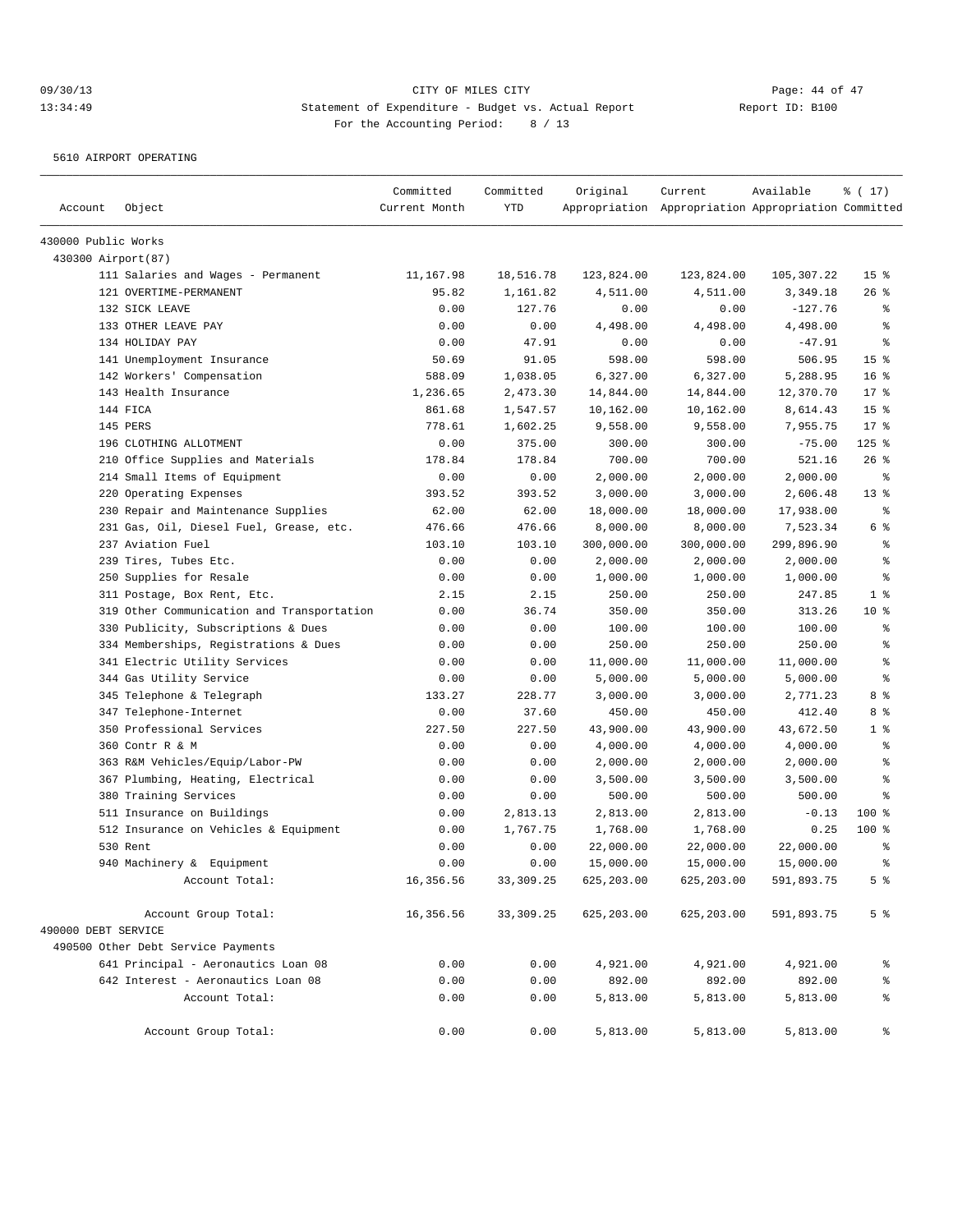5610 AIRPORT OPERATING

| Object<br>Account                        | Committed<br>Current Month | Committed<br><b>YTD</b> | Original<br>Appropriation | Current    | Available<br>Appropriation Appropriation Committed | $\frac{1}{6}$ ( 17) |
|------------------------------------------|----------------------------|-------------------------|---------------------------|------------|----------------------------------------------------|---------------------|
| 510000 MISCELLANEOUS                     |                            |                         |                           |            |                                                    |                     |
| 510330 Comprehensive Liability Insurance |                            |                         |                           |            |                                                    |                     |
| 513 Liability                            | 0.00                       | 0.00                    | 5,800.00                  | 5,800.00   | 5,800.00                                           | နွ                  |
| Account Total:                           | 0.00                       | 0.00                    | 5,800.00                  | 5,800.00   | 5,800.00                                           | နွ                  |
| Account Group Total:                     | 0.00                       | 0.00                    | 5,800.00                  | 5,800.00   | 5,800.00                                           | နွ                  |
| 520000 OTHER FINANCING USES              |                            |                         |                           |            |                                                    |                     |
| 521000 Interfund Operating Transfers Out |                            |                         |                           |            |                                                    |                     |
| 820 Transfers to Other Funds             | 1,280.69                   | 2,561.38                | 15,368.00                 | 15,368.00  | 12,806.62                                          | $17*$               |
| Account Total:                           | 1,280.69                   | 2,561.38                | 15,368.00                 | 15,368.00  | 12,806.62                                          | $17*$               |
| Account Group Total:                     | 1,280.69                   | 2,561.38                | 15,368.00                 | 15,368.00  | 12,806.62                                          | $17$ %              |
| Fund Total:                              | 17,637.25                  | 35,870.63               | 652,184.00                | 652,184.00 | 616, 313.37                                        | 6 %                 |